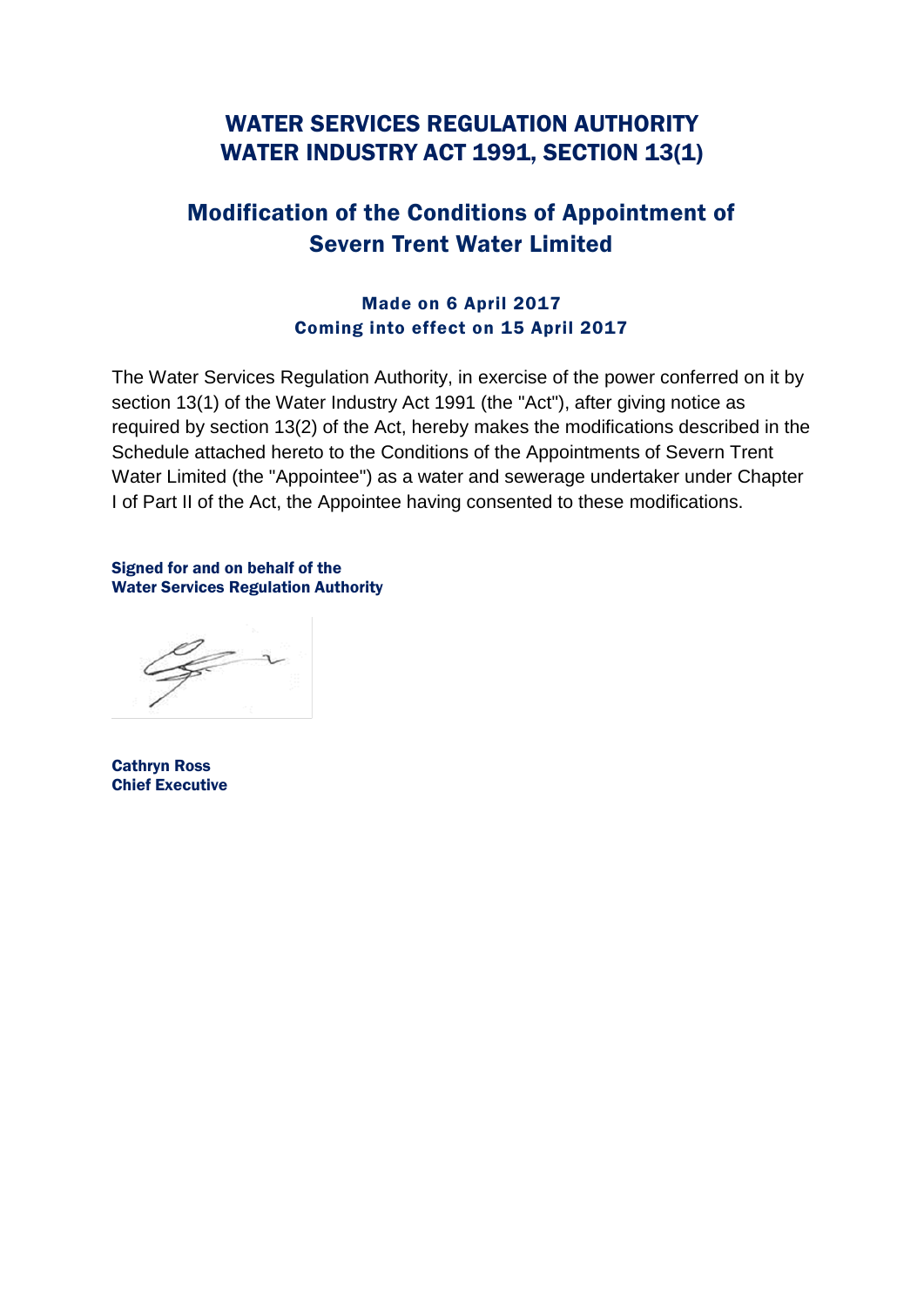#### **Schedule**

1. Conditions A and B are deleted and replaced with the following text:

#### **"Condition A: Interpretation and Construction**

- 1 Unless the contrary intention appears:
	- (1) words and expressions used in these Conditions and references in these Conditions to enactments shall be construed as if they were in an Act of Parliament and the Interpretation Act 1978 applied to them;
	- (2) references in these Conditions to enactments shall include any statutory modification thereof after the transfer date;
	- (3) words and expressions used in these Conditions shall have the same meaning as in any provision of the Water Industry Act 1991;
	- (4) references in these Conditions to sections and Schedules are references to sections of, and Schedules to, the Water Act 1989; and
	- (5) references in these Conditions to paragraphs are references to paragraphs of the Condition in which the reference appears and references to sub-paragraphs are references to sub-paragraphs of the paragraph in which the reference appears.
- 2 In construing these Conditions:
	- (1) the heading or title of any Condition or of any paragraph of any Condition shall be disregarded; and
	- (2) any description of the purposes of a Condition shall be construed subject to the provisions of the rest of the Condition in which that description appears.
- 3 Unless the context otherwise requires, in these Conditions:

"**the 1937 Act**" means the Public Health (Drainage of Trade Premises) Act 1937;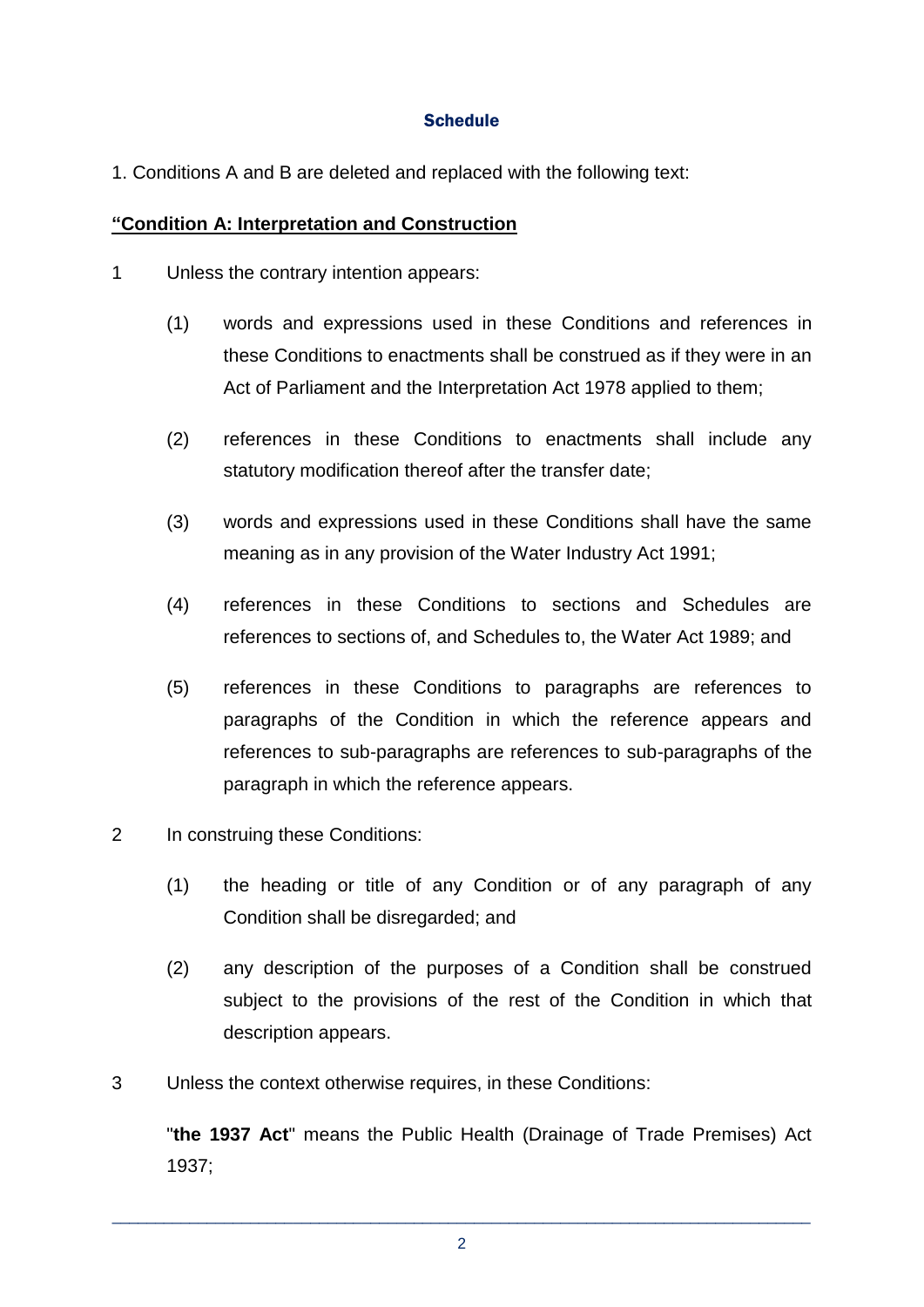"**the 1945 Act**" means the Water Act 1945;

"**the 1973 Act**" means the Water Act 1973;

"**the 1985 Act**" means the Companies Act 1985;

"**the 2014 Act**" means the Water Act 2014;

"**the Appointed Business**" means the business consisting of the carrying out by the Appointee of the Regulated Activities;

"**the Area**" means the area for which for the time being the Appointee holds the appointment as water undertaker or, as the case may be, sewerage undertaker;

"**Associated Company**" means any Group Company or Related Company;

"**the Auditors**" means the Appointee's auditors for the time being appointed in accordance with the Companies Act 2006;

"**books and records**" means any and all books, records, files, maps, plans, documents, papers, accounts, estimates, returns and other data of whatsoever nature and whether or not created, recorded or maintained in a document;

"**Charging Year**" means a year commencing on 1 April;

"**the Consumer Prices Index**" means all the items Consumer Prices Index published by the Statistics Board;

"**the Consumer Prices Index (H)** " means all the items Consumer Prices Index including owner occupiers' housing costs published by the Statistics Board;

"**the Customer Service Committee**" shall be read as a reference to the Consumer Council for Water;

"**domestic customer**" means the occupier of domestic premises;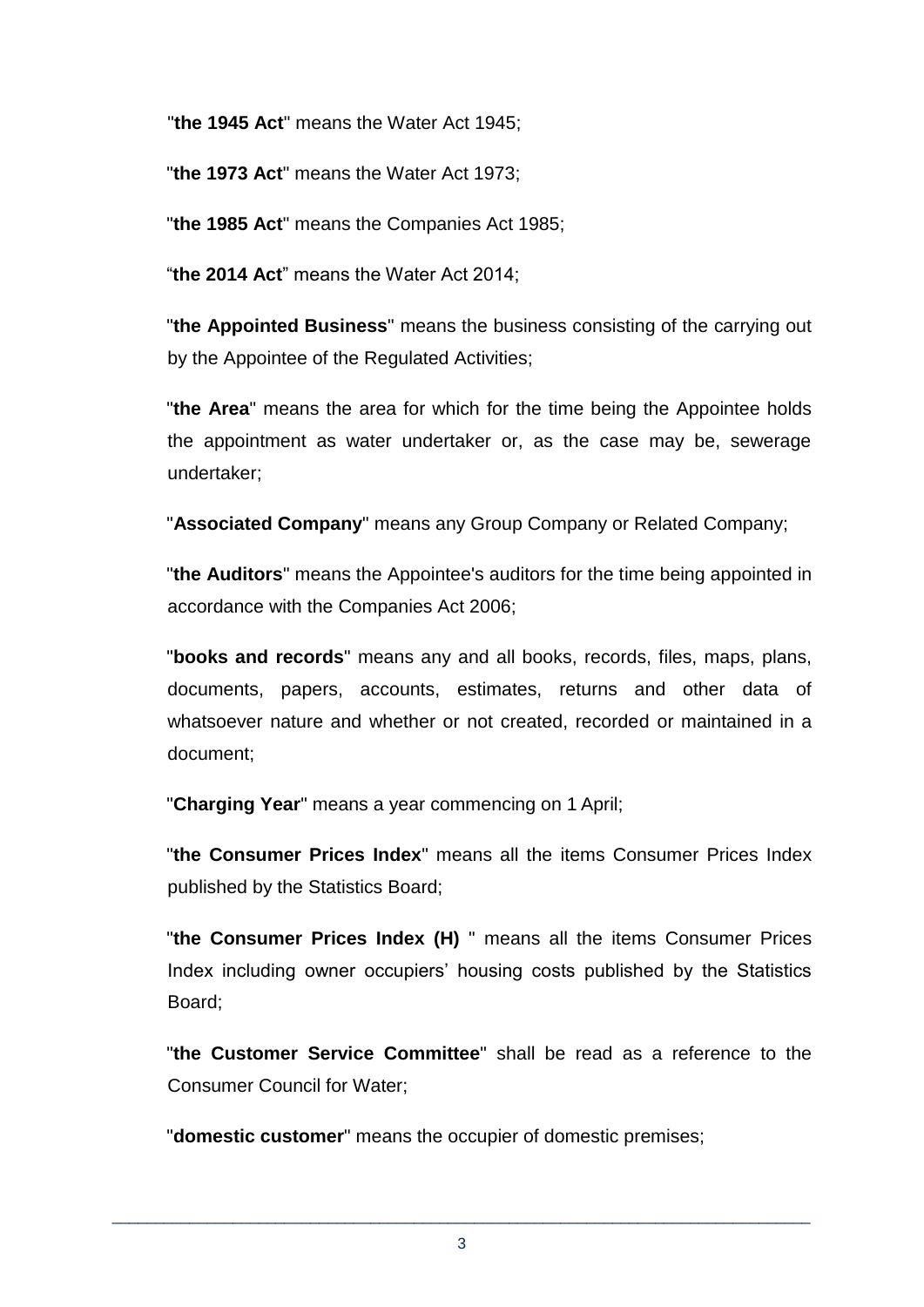"**domestic premises**" means any premises used wholly or partly as a dwelling or intended for such use;

**"Eligible Premises"** shall have the meaning given in the Wholesale-Retail Code;

"**financial year**" means a financial year of the Appointee beginning and ending on the respective dates referred to in section 390 of the Companies Act 2006;

"**Group Company**" means any subsidiary or holding company of the Appointee and any subsidiary of any holding company of the Appointee (other than the Appointee);

"**Information**" means information which is in the possession of the person required to furnish it or which it can reasonably obtain or which it can reasonably prepare from information which is in its possession or which it can reasonably obtain, and information which is required to be furnished under any of these Conditions shall be furnished, subject to the provisions of the Condition under which that information is required to be furnished, in such form and manner as the Water Services Regulation Authority may reasonably require;

**"Licensee"** means the holder of a water supply licence and/or a sewerage licence granted by the Water Services Regulation Authority under section 17H and/or under section 17HA of the Water Industry Act 1991;

"**Periodic Review**" means a review conducted by the Water Services Regulation Authority for the purpose of determining one or more Price Controls in accordance with Part III of Condition B, but so that references in Part IV of Condition B to a Periodic Review shall exclude any review carried out under paragraph 11 of that Condition and shall include the determination by the Competition and Markets Authority of the relevant questions or, as the case may be, the disputed determination referred to it under paragraph 16 of Condition B;

\_\_\_\_\_\_\_\_\_\_\_\_\_\_\_\_\_\_\_\_\_\_\_\_\_\_\_\_\_\_\_\_\_\_\_\_\_\_\_\_\_\_\_\_\_\_\_\_\_\_\_\_\_\_\_\_\_\_\_\_\_\_\_\_\_\_\_\_\_\_\_\_\_\_\_\_\_\_\_\_\_ 4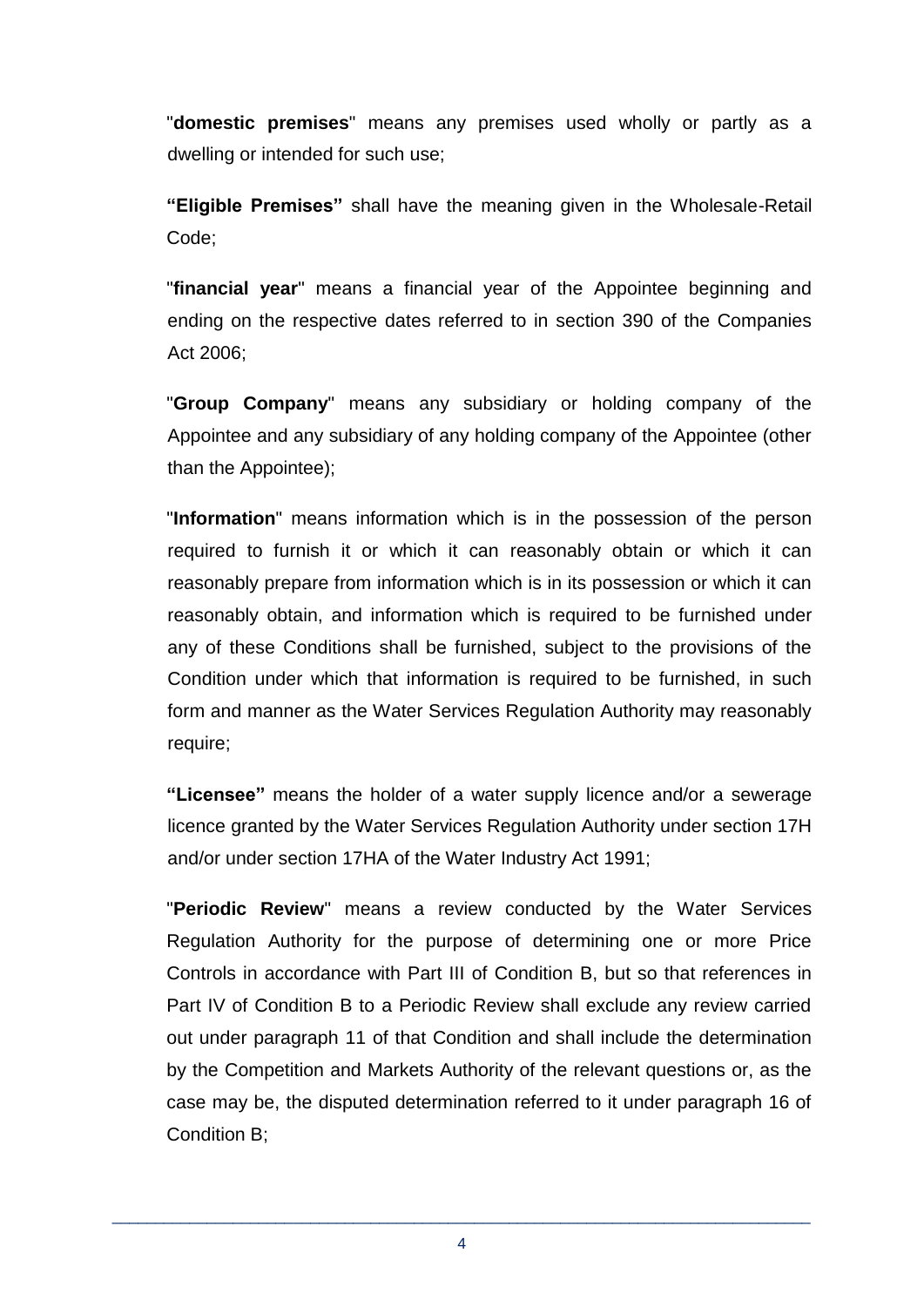"**Prior Year**" means the year commencing 1 April immediately prior to the relevant Charging Year;

"**Reference Notice**" means a notice given to the Water Services Regulation Authority under paragraph 11 or 14 of Condition B;

"**the Regulated Activities**" means the functions of a water undertaker or, as the case may be, a sewerage undertaker and, for the avoidance of doubt, references to the functions of a water undertaker or, as the case may be, a sewerage undertaker shall include references to the duties imposed on a water undertaker or, as the case may be, a sewerage undertaker;

"**Related Company**" means any company in relation to which the Appointee or any Group Company has a participating interest within the meaning of paragraph 11 of Schedule 10 to the Large and Medium-sized Companies and Groups (Accounts and Reports) Regulations 2008 or which has such a participating interest in relation to the Appointee or any Group Company;

#### "**the Relevant Index**" means –

- (a) for any period before 1 April 2020, the Retail Prices Index,
- (b) for any period including, or after, 1 April 2020, either
	- (i) the Consumer Prices Index, or
	- (ii) the Consumer Prices Index (H)

as the Water Services Regulation Authority shall determine to be appropriate in all the circumstances no later than 31 January 2018;

(c) in any year where the Statistics Board has not published the index to be applied by 31 December, such index for such month as the Water Services Regulation Authority may not later than the following 7 January determine to be appropriate in all the circumstances after such consultation with the Appointee as is reasonably practicable;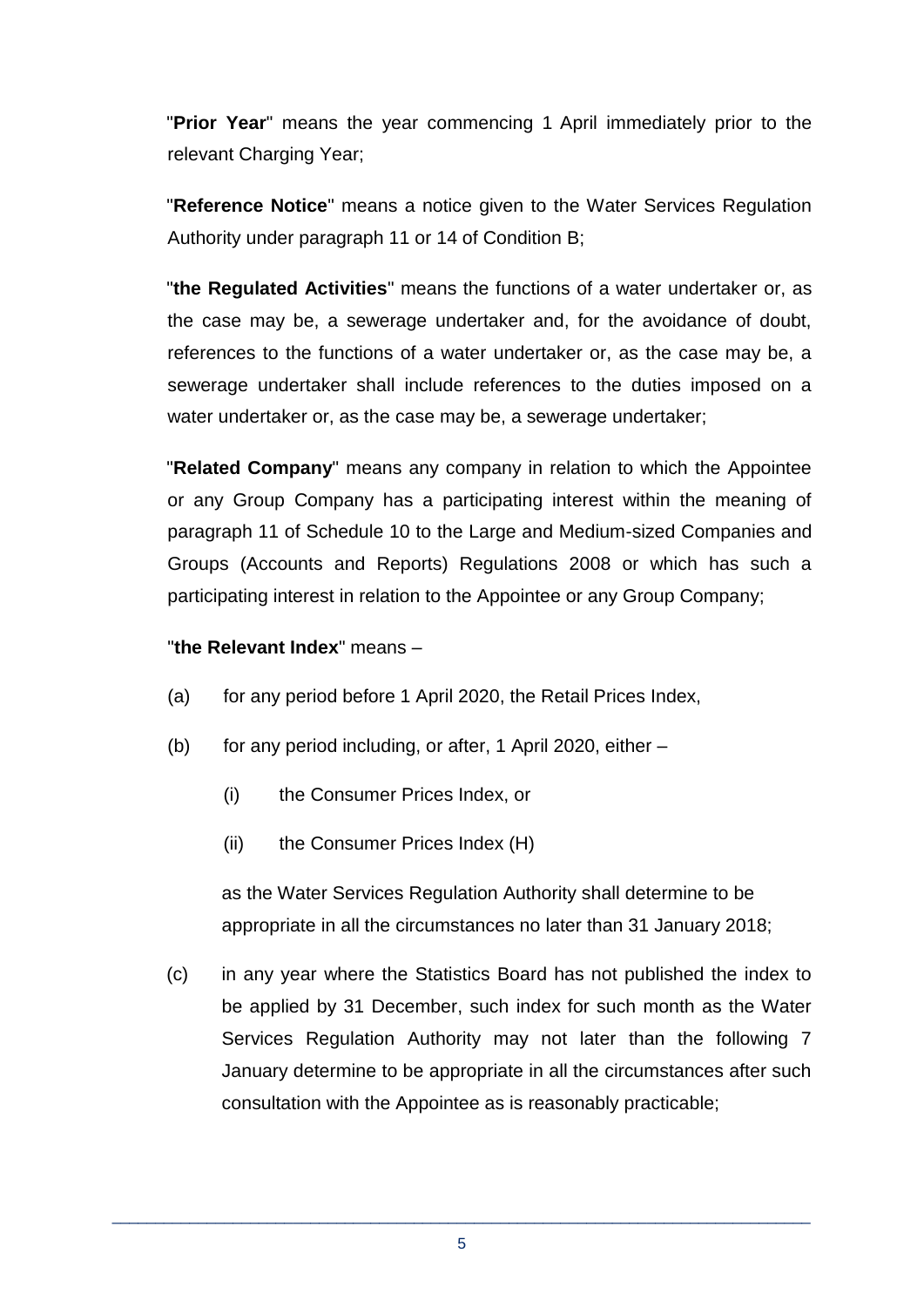"**Relevant Premises**" means any office premises occupied by the Appointee in relation to the Appointed Business and to which members of the public have access;

**"Retail Market Opening Date"** means the date determined by the Authority as the date when the retail water and sewerage market for Eligible Premises opens;

"**the Retail Prices Index**" means the Retail Prices Index published by the Statistics Board each month in respect of all items or, if the said index for the month of November is not published by 31 December next following, such index for such month as the Water Services Regulation Authority may not later than 7 January next following determine to be appropriate in the circumstances, after such consultation with the Appointee as is reasonably practicable, and in such a case references to the Retail Prices Index shall be construed for the purpose of all subsequent calculations for which the value of the Retail Prices Index for that year is relevant as references to that other index;

"**Review Charging Year**" means the first of the Charging Years in respect of which any Periodic Review is carried out;

"**the Review Notice Date**" means the first day of January which is fifteen months before the first day of the Review Charging Year;

"**Sewerage Infrastructure Charge**" means such a charge as is described in section 146(2)(b) of the Water Industry Act 1991;

"**Statistics Board**" has the same meaning as in the Statistics and Registration Service Act 2007;

"**trade effluent**" has the same meaning as in section 141 of the Water Industry Act 1991;

"**the transfer date**" means 1 September 1989;

\_\_\_\_\_\_\_\_\_\_\_\_\_\_\_\_\_\_\_\_\_\_\_\_\_\_\_\_\_\_\_\_\_\_\_\_\_\_\_\_\_\_\_\_\_\_\_\_\_\_\_\_\_\_\_\_\_\_\_\_\_\_\_\_\_\_\_\_\_\_\_\_\_\_\_\_\_\_\_\_\_ 6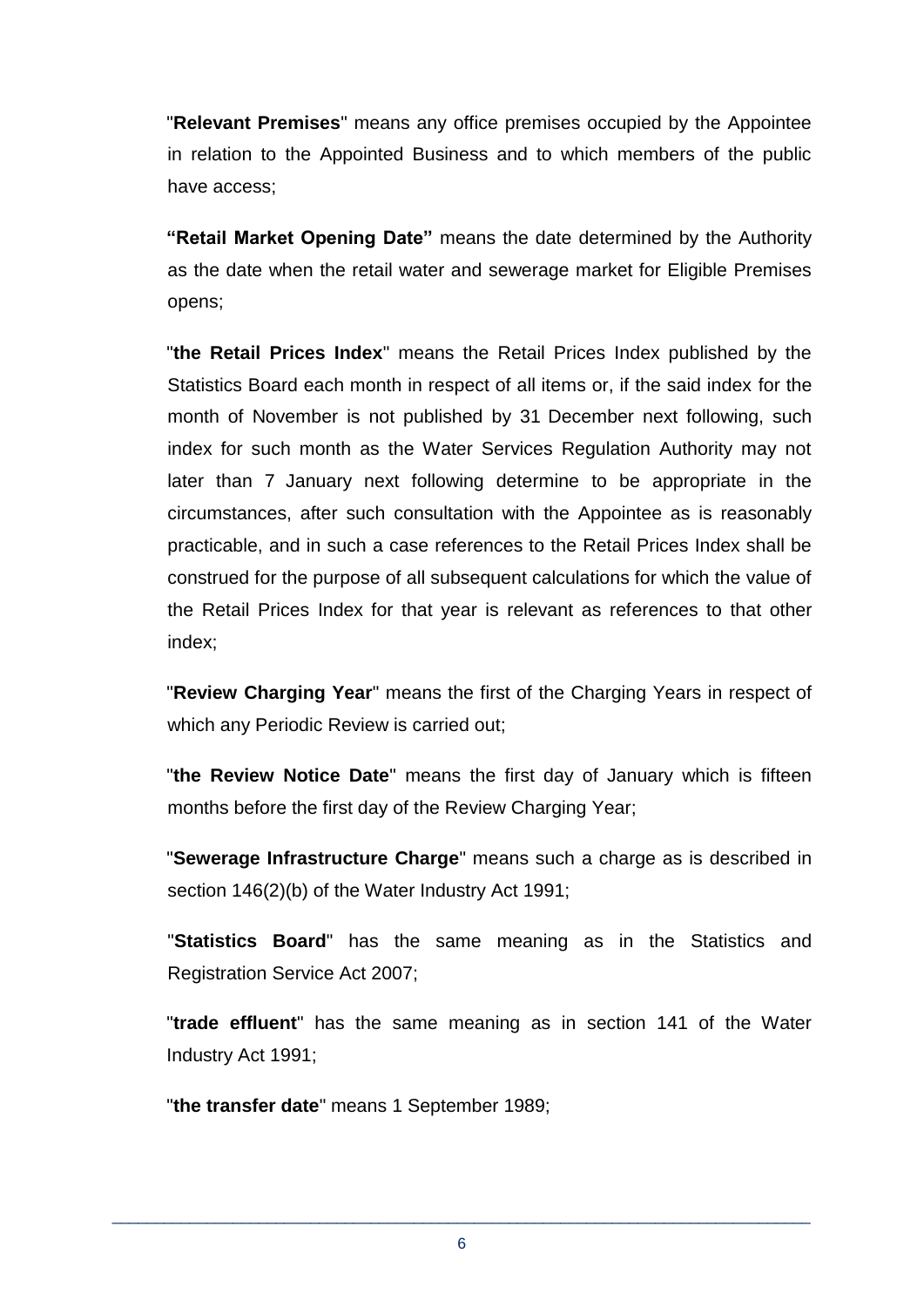"**the Water Authority**" means the Water Authority of which the Appointee is the successor company;

"**Water Infrastructure Charge**" means such a charge as is described in section 146(2)(a) of the Water Industry Act 1991;

**"Wholesale-Retail Code"** means the code issued by the Water Services Regulation Authority pursuant to sections 66DA and 117F of the Water Industry Act 1991.

- 4 In the definition of "Excluded Charges" and "Standard Charges" in Condition B and in Condition E, references to the Water Authority shall include references to the Water Authority's predecessors in title.
- 5 Any notification required or permitted to be given under any Condition shall be given in writing and cognate expressions shall be construed accordingly.
- 6 Where one only of the Appointments is terminated, so much of the provisions of these Conditions as applies or is relevant exclusively to the Appointment which has been so terminated or to the activities of an undertaker holding an appointment of the kind which has been so terminated shall cease to have effect as from the date on which the termination of that Appointment takes effect.
- 7 The Appointee may refer to the Water Services Regulation Authority for determination by it (having considered any representations by the Appointee and any other water undertaker or, as the case may be, sewerage undertaker) any question arising as to whether any area, island, premises or installation is, or, as the case may be, are, comprised within the Water Supply Area or, as the case may be, the Sewerage Services Area, as those expressions are defined in Schedule 1 to this instrument.

\_\_\_\_\_\_\_\_\_\_\_\_\_\_\_\_\_\_\_\_\_\_\_\_\_\_\_\_\_\_\_\_\_\_\_\_\_\_\_\_\_\_\_\_\_\_\_\_\_\_\_\_\_\_\_\_\_\_\_\_\_\_\_\_\_\_\_\_\_\_\_\_\_\_\_\_\_\_\_\_\_ 7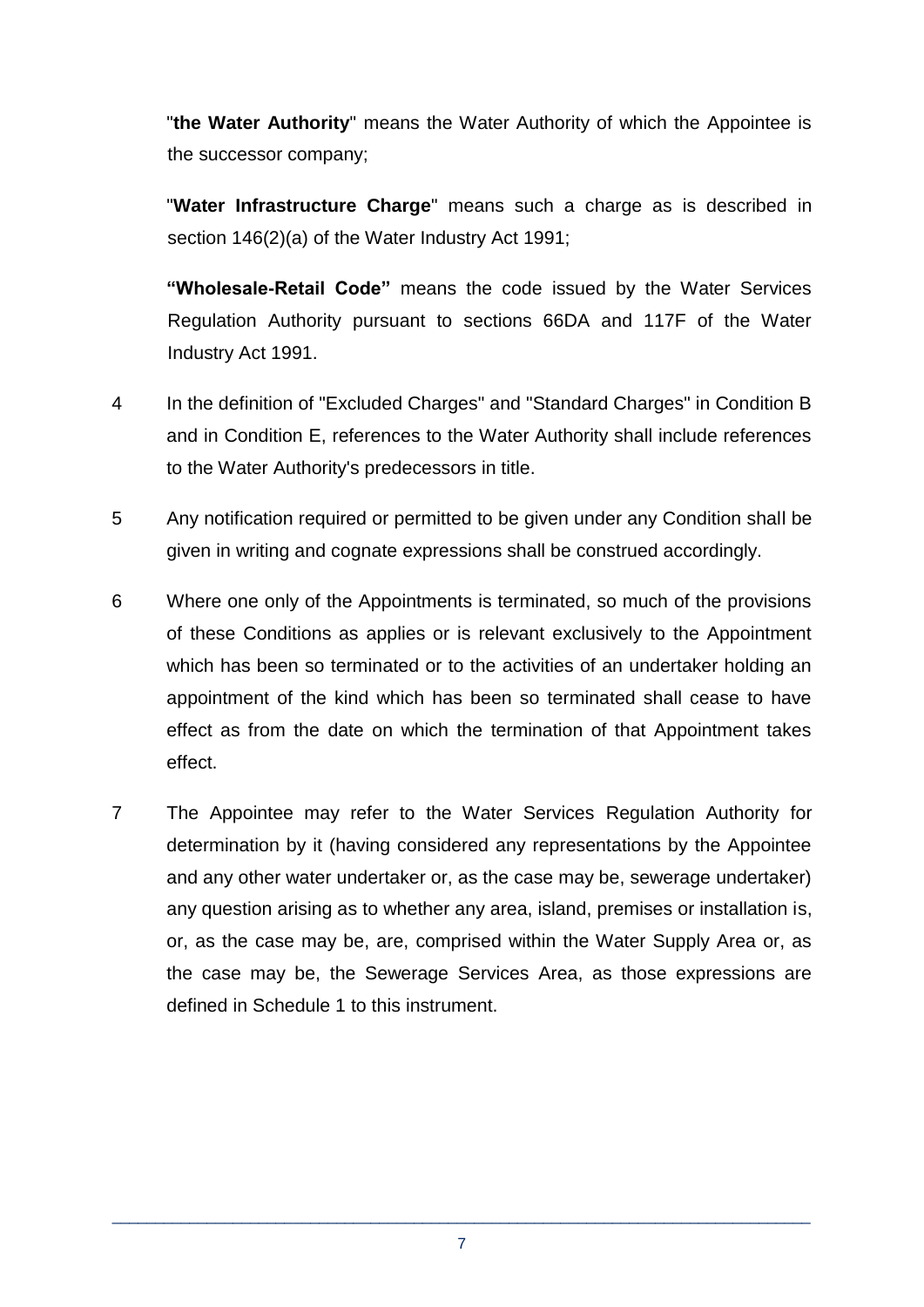## **Condition B: Charges**

## Part I. Explanatory Provisions

#### 1 Introduction

The purposes of this Condition are set out in the following sub-paragraphs.

- 1.1 To empower the Water Services Regulation Authority to make determinations setting controls in respect of the charges to be levied by and/or revenue allowed to the Appointee or to any part of the Appointee's business (having regard to its costs) for the supply of water and sewerage services.
- 1.2 To provide for reviews of the Appointed Business to be carried out by the Water Services Regulation Authority, so that the Water Services Regulation Authority can determine whether one or more Price Controls should be changed. This is dealt with in Part III under the heading "Periodic Reviews".
- 1.3 To enable the Appointee:
	- $(1)$  ...
	- (2) to refer to the Water Services Regulation Authority for determination from time to time the question of changing the Price Control or Price Controls to allow for Notified Items and Relevant Changes of Circumstance;
	- (3) to refer to the Water Services Regulation Authority for determination at any time the question of changing the Price Control or Price Controls where circumstances have a substantial adverse effect on the Appointed Business; and
	- (4) where notice to terminate either or both of the Appointments has been given, to refer to the Water Services Regulation Authority for determination the question what the Price Control or Price Controls should be in the future, on the assumption that the relevant Appointment or, as the case may be, the Appointments were to continue in force, for the purpose of facilitating consideration of the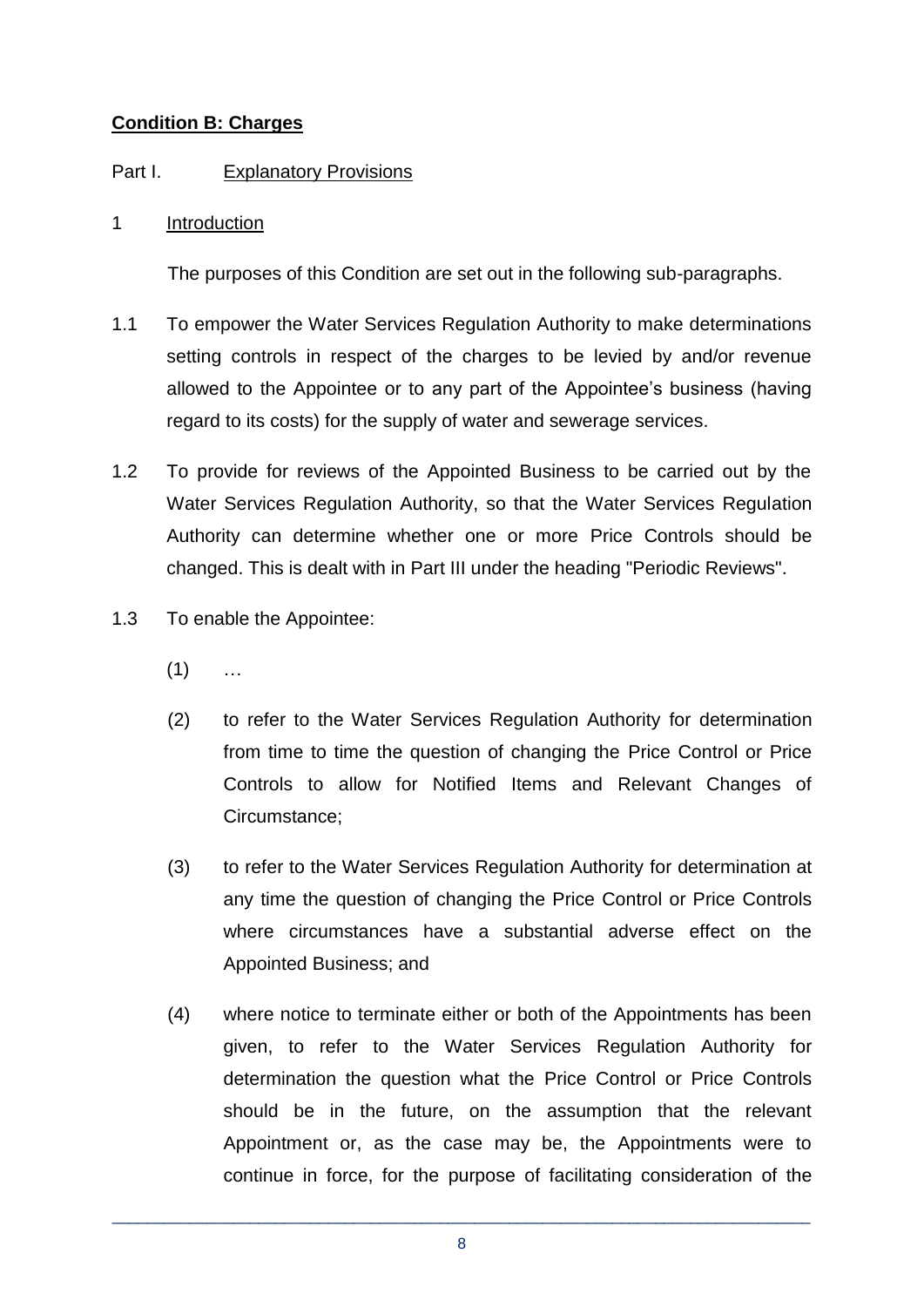terms on which a new appointee could accept transfers of property, rights and liabilities from the Appointee, as provided in section 9(4) of the Water Industry Act 1991.

These matters are dealt with in Part IV under the heading "Interim Determinations".

- 1.4 To provide for the Water Services Regulation Authority to initiate changes to the Price Control or Price Controls to allow for Notified Items and Relevant Changes of Circumstance. This is also dealt with in Part IV.
- 1.5 To enable the Appointee to require the Water Services Regulation Authority to refer to the Competition and Markets Authority matters arising out of determinations by the Water Services Regulation Authority referred to in subparagraphs 1.2 and 1.4 and references referred to in sub-paragraph 1.3. These matters are dealt with in Part V under the heading "References to the Competition and Markets Authority".
- 1.6 To require the Appointee to give Information to the Water Services Regulation Authority to enable it to make determinations under this Condition. This is dealt with in Part VI under the heading "Provision of Information to the Water Services Regulation Authority".

#### 2 Defined terms which apply for the purposes of all Parts of this Condition

In this Condition:

references to "**the Appointed Business**" shall be construed as if the Appointed Business included the management and holding by the Appointee of any protected land;

#### "**Bioresources Activities**" means -

(a) such activities carried out by the Appointee in performance of its functions as a sewerage undertaker in connection with sludge transport, sludge treatment, sludge disposal and Network+ – Sludge liquor treatment, and such ancillary activities, as may be so designated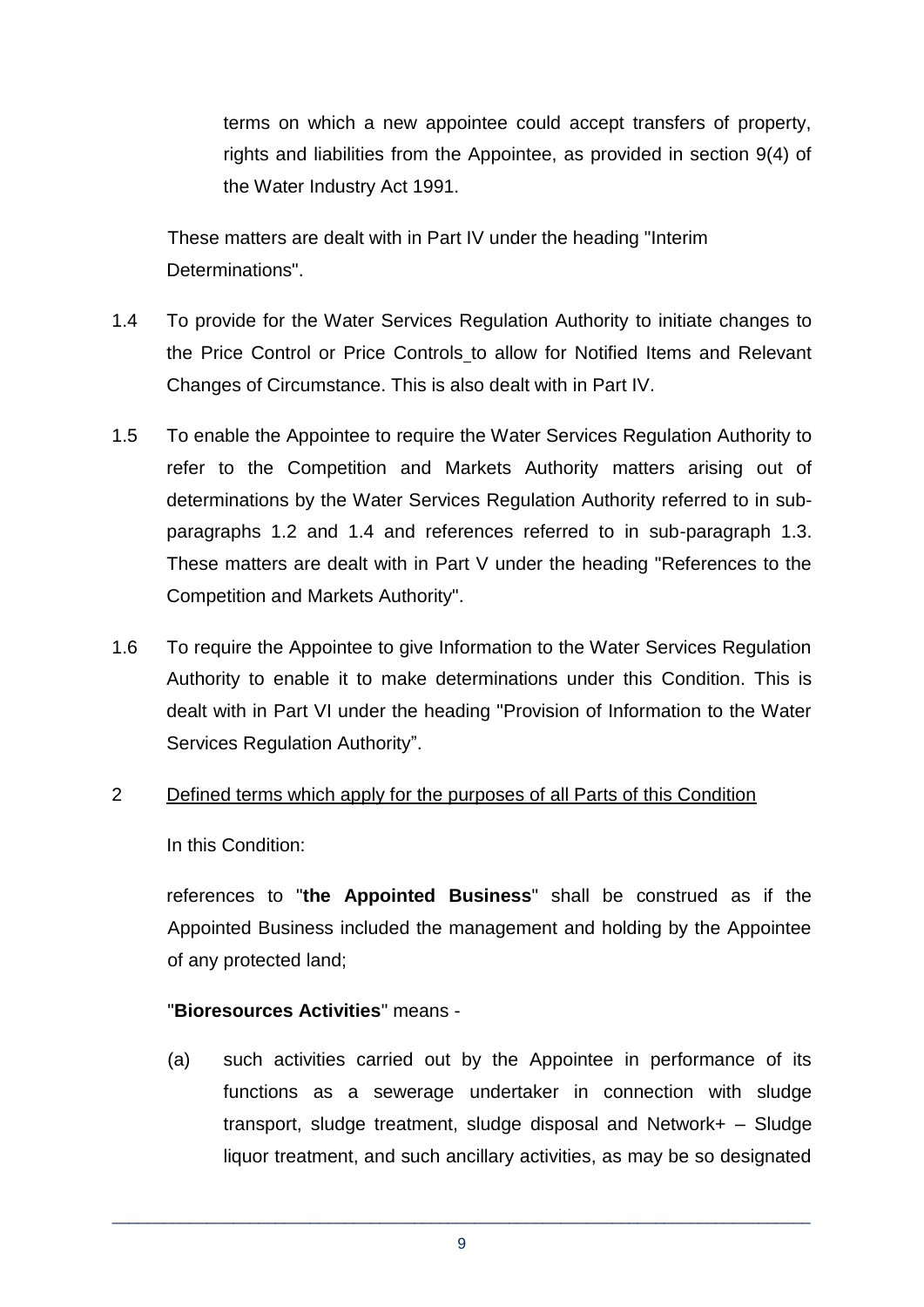from time to time (which designation, for the avoidance of doubt, shall be reversible) by the Water Services Regulation Authority;

#### EXCEPT THAT:

(b) Bioresources Activities shall not include sewage collection, sewage treatment and sewage disposal;

"**End-User**" means a person who, otherwise than as a person holding an appointment or a licence under the Water Industry Act 1991 or under other legislation in respect of the supply of water or sewerage services enacted from time to time, is a customer of the Appointee or a user of the goods or services concerned;

"**Excluded Charges**" unless and until otherwise agreed between the Water Services Regulation Authority and the Appointee, are

- (1) amounts payable in respect of an unmeasured supply of water by means of stand-pipes or water tanks and in respect of the erection or maintenance of stand-pipes or water tanks;
- (2) charges for a supply of water provided by the Appointee under section 59 of the Water Industry Act 1991;
- (3) charges for the reception and disposal by the Appointee, or other person specified by the Appointee or, as the case may be, the Water Authority, of matter delivered to the Appointee or such other person by a collection authority in pursuance of section 14(9) of the Control of Pollution Act 1974;
- (4) charges for unmeasured supplies of water to cattle troughs;
- (5) charges for unmeasured building water supplies;
- (6) amounts payable in respect of an unmeasured supply of water by means of bowsers or water tankers;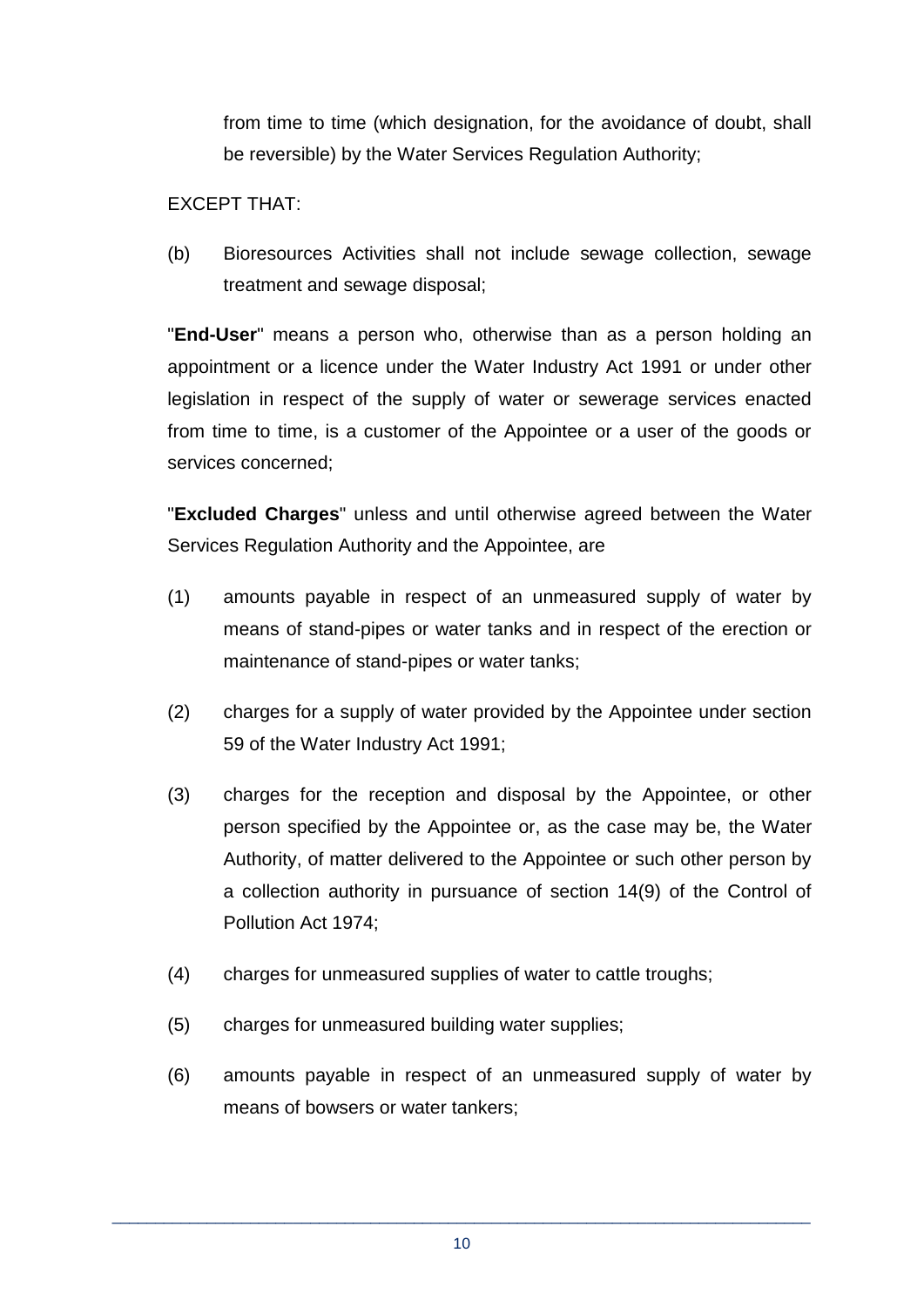- (7) charges for unmeasured supplies of water to farm taps and other agricultural water points; and
- (7A) at any time before (but not including) 1 April 2015, charges in any Charging Year for supplies of water (or for the provision of sewerage services or for the reception, treatment and disposal of trade effluent) to premises where the premises were supplied in the relevant Prior Year with not less than such quantity of water as is specified from time to time under section 7(5)(a) of the Water Industry Act 1991

AND, for the avoidance of doubt, but without prejudice to the meaning of Standard Charges in respect of water supply, sewerage services and the reception, treatment and disposal of trade effluent, shall also include

- (8) at any time before (but not including) 1 April 2015, charges payable for any such connection as is described in section 146(2) of the Water Industry Act 1991;
- (9) charges for a supply of water in bulk to another water undertaker;
- (10) amounts payable under any such agreement as is described in section 20(1)(b) of the Water Resources Act 1991 (including any such agreement entered into by the Water Authority under section 81 of the Water Resources Act 1963 with respect to any of the matters referred to in sections 81(1)(b) and 81(1)(d) of that Act as, by virtue of paragraph 29(1) of Schedule 26, has effect on and after the transfer date as a thing done by the Appointee); and
- (11) charges payable under any agreement for any unmeasured supply of water or unmeasured sewerage services which are calculated by reference to the rateable value of hereditaments, occupied by the person to whom the supply or services are provided, fixed in accordance with section 32, 33 or, as the case may be, 34 of the General Rate Act 1967 or, as the case may be, fixed in accordance with section 54 of the Local Government Finance Act 1988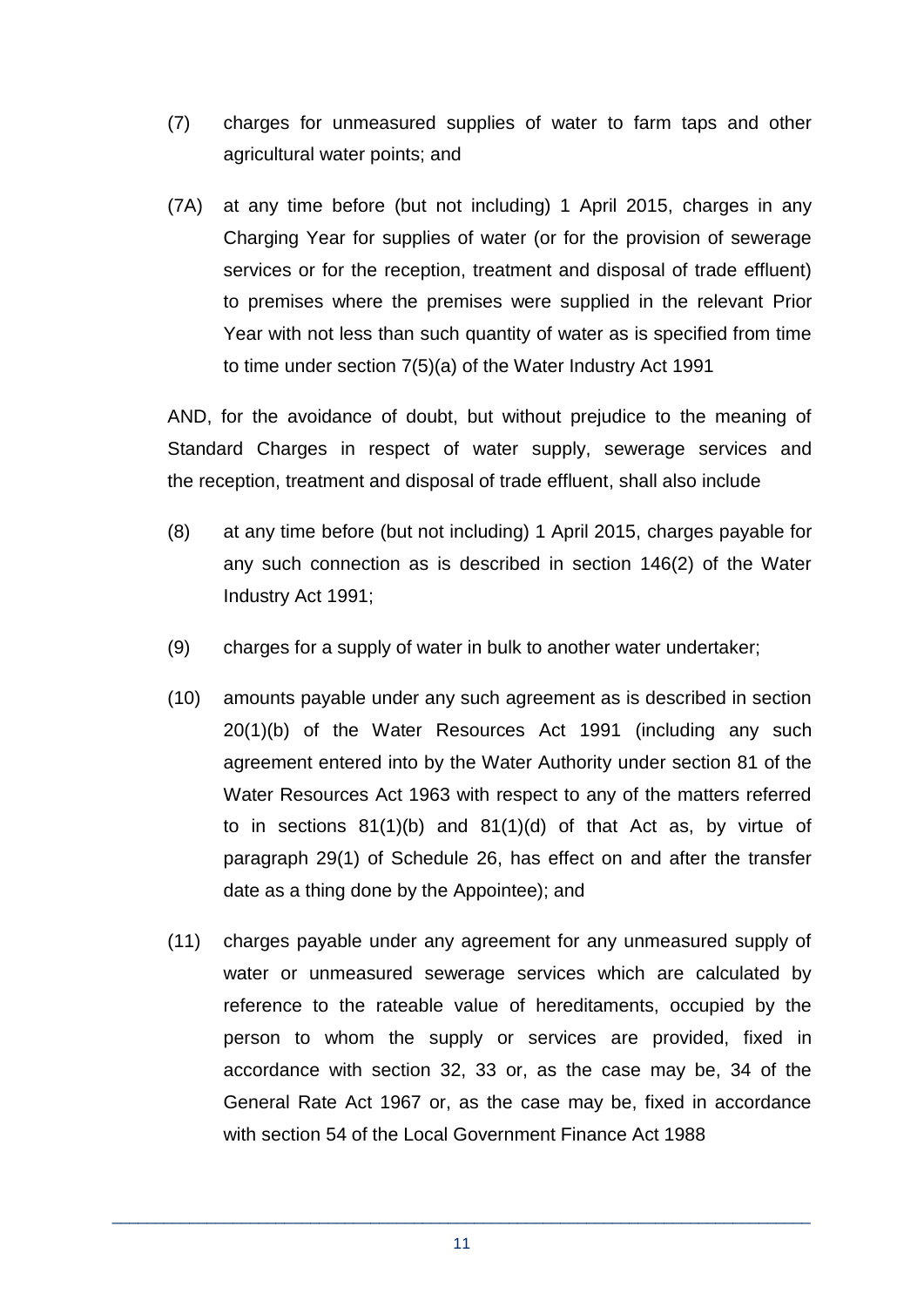but so that where this Condition requires reference to be made to Excluded Charges in a Charging Year prior to that starting on 1 April 1990 the expression "Excluded Charges" shall be read and construed as though:

- (a) there were added to sub-paragraph (2) of this definition the words "and charges for a supply of water provided by the Water Authority under section 37 of Schedule 3 to the 1945 Act";
- (b) there were added to sub-paragraph (3) of this definition the words "and charges for the reception and disposal by the Water Authority, or other person specified by the Water Authority, of matter delivered to the Water Authority or such other person by a collection authority in pursuance of section 14(9) of the Control of Pollution Act 1974"; and
- (c) there were added to sub-paragraph (10) of this definition the words "and any agreement entered into by the Water Authority under section 81 of the Water Resources Act 1963 with respect to any of the matters referred to in sections 81(1)(b) and 81(1)(d) of that Act";

"**Interim Determination**" means a determination by the Water Services Regulation Authority of the relevant questions pursuant to a reference by the Appointee under paragraph 14 or pursuant to paragraph 15 or, as the case may be, a determination by the Competition and Markets Authority of the relevant questions or of a disputed determination subject to a reference to it pursuant to paragraph 16 that relates to a reference by the Appointee under paragraph 14 or a determination pursuant to paragraph 15;

"**Network Plus Activities**" means Network Plus Water Activities and Network Plus Wastewater Activities;

"**Network Plus Water Activities**" means all activities carried out by the Appointee in performance of its functions as a water undertaker other than Water Resources Activities and Retail Activities;

"**Network Plus Wastewater Activities**" means all activities carried out by the Appointee in performance of its functions as a sewerage undertaker other than Bioresources Activities and Retail Activities;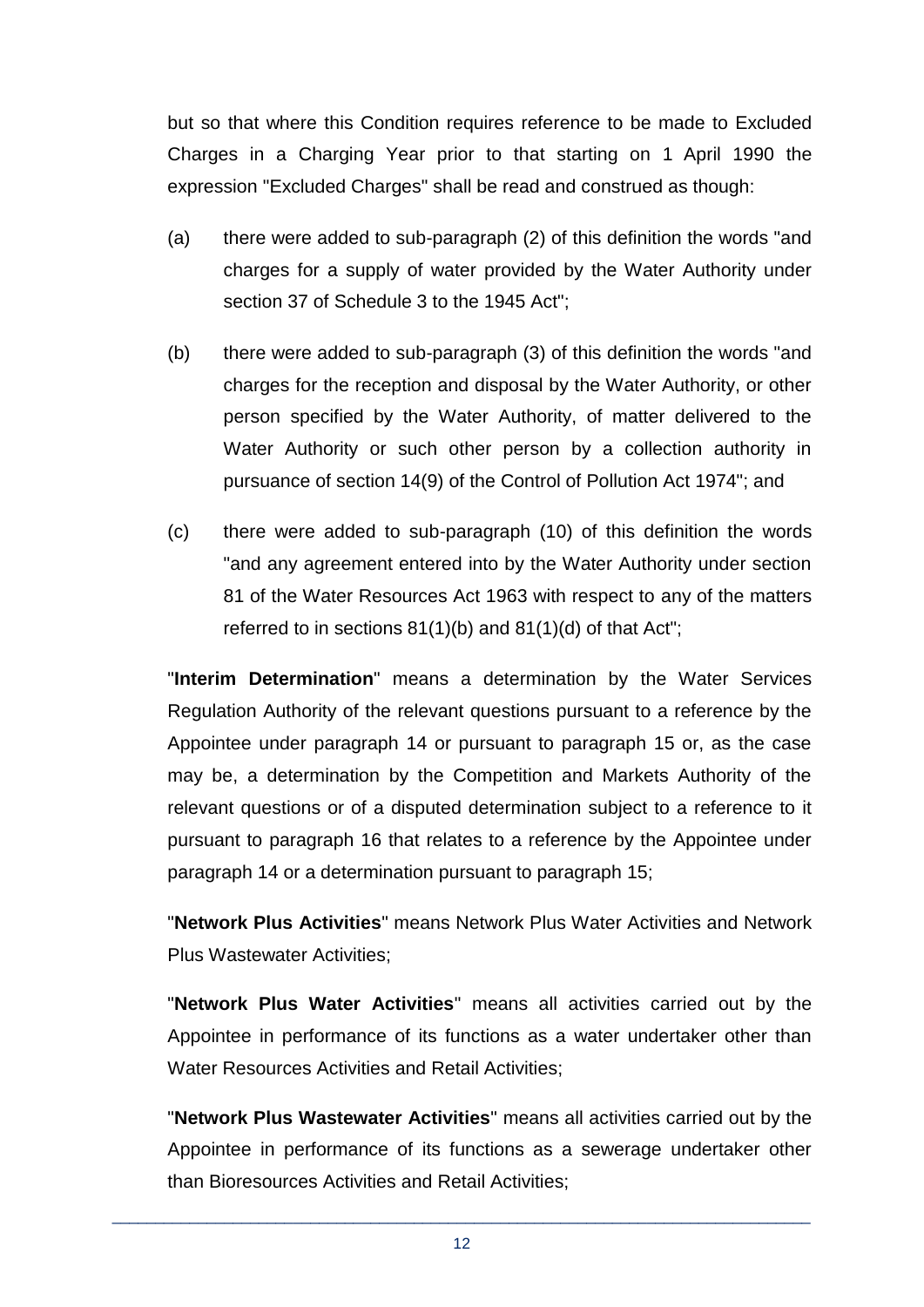"**Price Control**" means a control set by the Water Services Regulation Authority, pursuant to a Periodic Review or Interim Determination, or deemed to be so set by virtue of sub-paragraph 16.2, in respect of the charges to be levied by and/or revenue allowed to an Appointed Business or any part thereof (having regard to its costs) and such matters ancillary to the said control, by way of a determination pursuant to this Condition. The appropriate nature and form of each control for Water Resources Activities, Bioresources Activities and Retail Activities will depend on the circumstances of each case;

"**Retail Activities**" means such activities that constitute the provision of goods or services by the Appointee directly to one or more End-Users, and such activities ancillary to such provision including ownership of meters, and that are so designated from time to time (which designation, for the avoidance of doubt, shall be reversible) by the Water Services Regulation Authority, but for the avoidance of doubt shall not include the following:

- (a) water resources, raw water distribution, water treatment, treated water distribution, sewage collection, sewage treatment, sludge treatment or sludge disposal (as each of those is defined in the Water Services Regulation Authority's Regulatory Accounting Guideline (RAG) 4.06); or
- (b) in so far as the ownership of meters is so designated, the ownership of meters that were installed at, or in order to measure supplies to, End-Users' premises on or before the date of such designation;

#### "**Standard Charges**" means

- (1) charges fixed under any such charges scheme as is referred to in section 143 of the Water Industry Act 1991;
- (2) charges fixed by the Appointee in respect of its Water Resources Activities, Bioresources Activities and Network Plus Activities;
- (3) charges payable under any such agreement as is referred to in section 142 of the Water Industry Act 1991 (including any such agreement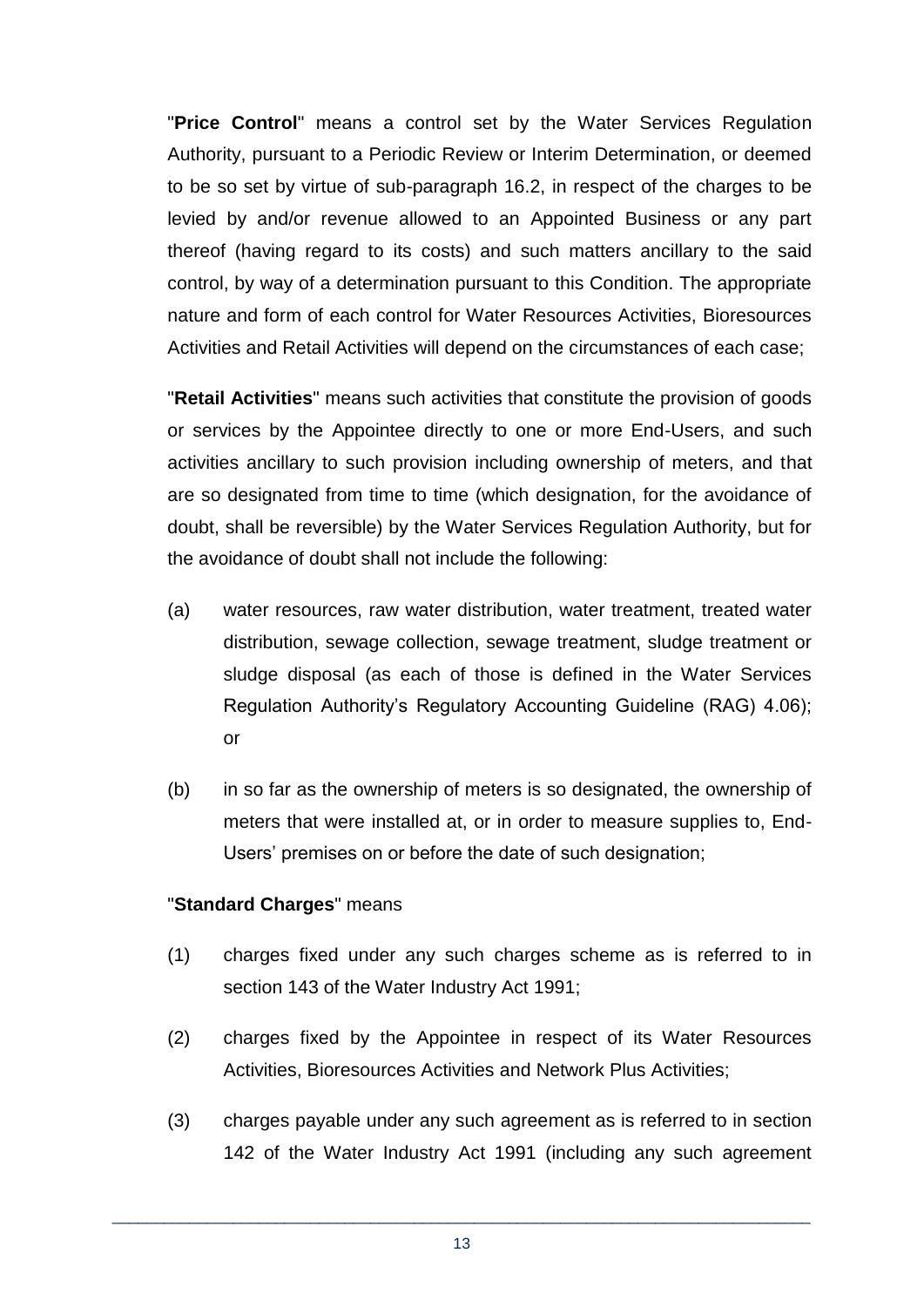made or entered into by the Water Authority under section 30 of the 1973 Act as, in accordance with a scheme under Schedule 2, is transferred to the Appointee) under or for which all the charges payable are in accordance with standard charges published or fixed by the Appointee or, as the case may be, the Water Authority;

- (4) charges payable where a discharge is made in pursuance of a consent given by the Appointee for the purposes of Chapter III of Part IV of the Water Industry Act 1991 under or for which all the charges payable are in accordance with standard charges published or fixed by the Appointee;
- (5) charges determined by agreement in respect of a supply of water provided by the Appointee for non-domestic purposes where all the charges so determined in respect of that supply are in accordance with standard charges published or fixed by the Appointee;
- (6) charges fixed under any such charges scheme made by the Water Authority under section 31 of the 1973 Act as, by virtue of paragraph 16(1) of Schedule 26 of the Water Act 1989, had effect on and after the transfer date as if it were a charges scheme made under section 76 of the Water Act 1989 by the Appointee;
- (7) charges payable under any such consent or agreement under the 1937 Act as, by virtue of paragraph 13 of Schedule 26 of the Water Act 1989, has effect on and after the transfer date as if it were given or entered into by the Appointee under which all the charges payable are in accordance with standard charges published or fixed by the Water Authority or, as the case may be, the Appointee;
- (8) charges in respect of any such supply which the Water Authority was under a duty to make under section 27 of the 1945 Act as, by virtue of paragraph 8 of Schedule 26 of the Water Act 1989, is a supply which the Appointee is under a duty to make on and after the transfer date where all charges in respect of such supply are in accordance with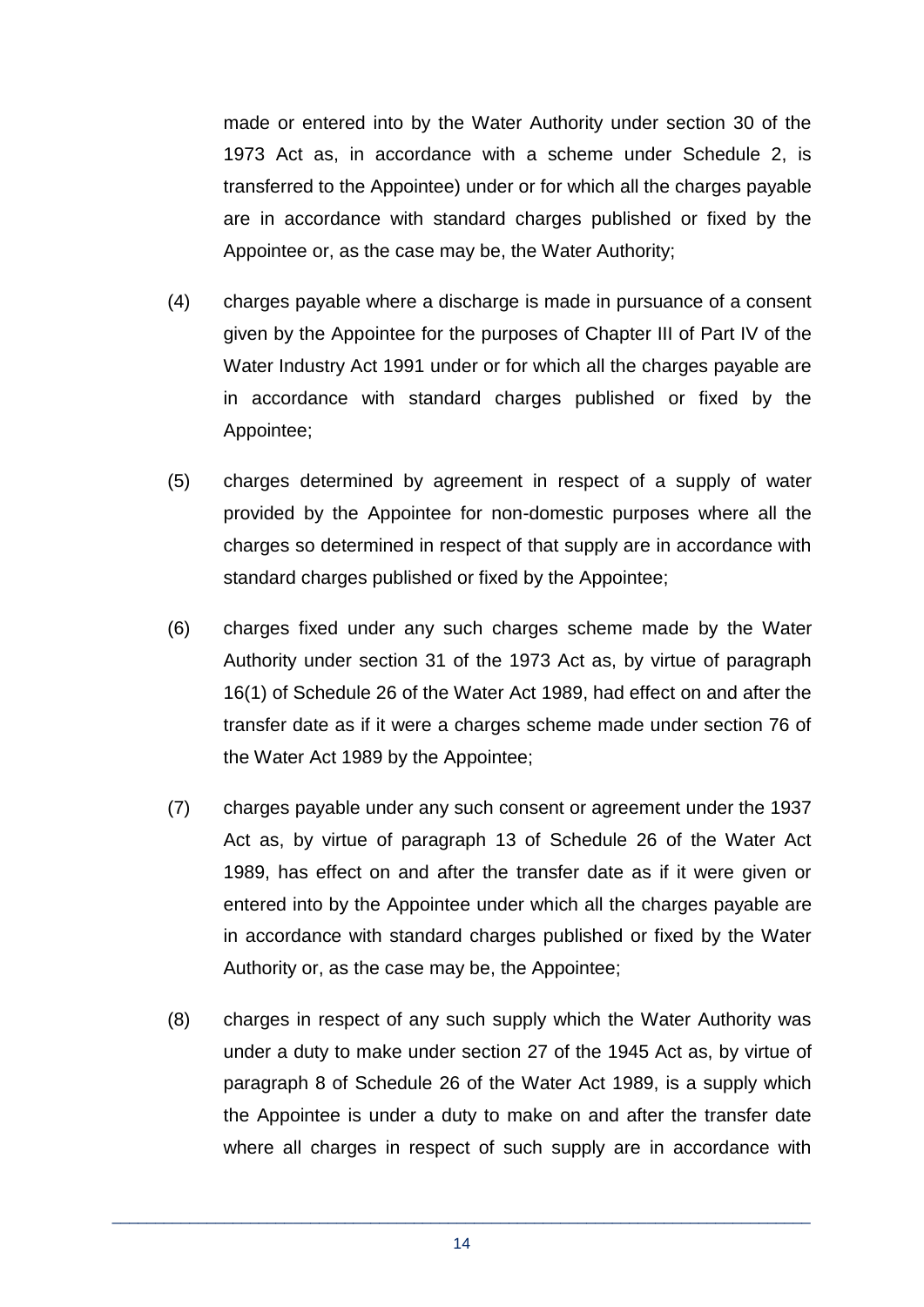standard charges published or fixed by the Water Authority or, as the case may be, the Appointee; and

provided that no part of this definition shall apply to any charge which is for the time being an Excluded Charge by virtue of (7A) of the definition of Excluded Charges:

but so that where this Condition requires reference to be made to Standard Charges in a Charging Year prior to that starting on 1 April 1990 the expression "Standard Charges" shall be read and construed as though:

- (a) there were added to sub-paragraph (6) of this definition the words "and any charges scheme made by the Water Authority under section 31 of the 1973 Act";
- (b) there were added to sub-paragraph (7) of this definition the words "and any consent or agreement given or entered into by the Water Authority under the 1937 Act under which all the charges payable were in accordance with standard charges published or fixed by the Water Authority";
- (c) there were added to sub-paragraph (8) of this definition the words "and any such supply which the Water Authority was under a duty to make under section 27 of the 1945 Act, where all the charges in respect of such supply were in accordance with standard charges published or fixed by the Water Authority"; and
- (d) there were added a further sub-paragraph, (9), as follows: "charges payable under any consent, agreement, scheme or other instrument given, made or entered into by the Water Authority under any enactment or subordinate legislation under which it is empowered to make charges under which all the charges payable were in accordance with standard charges published or fixed by the Water Authority".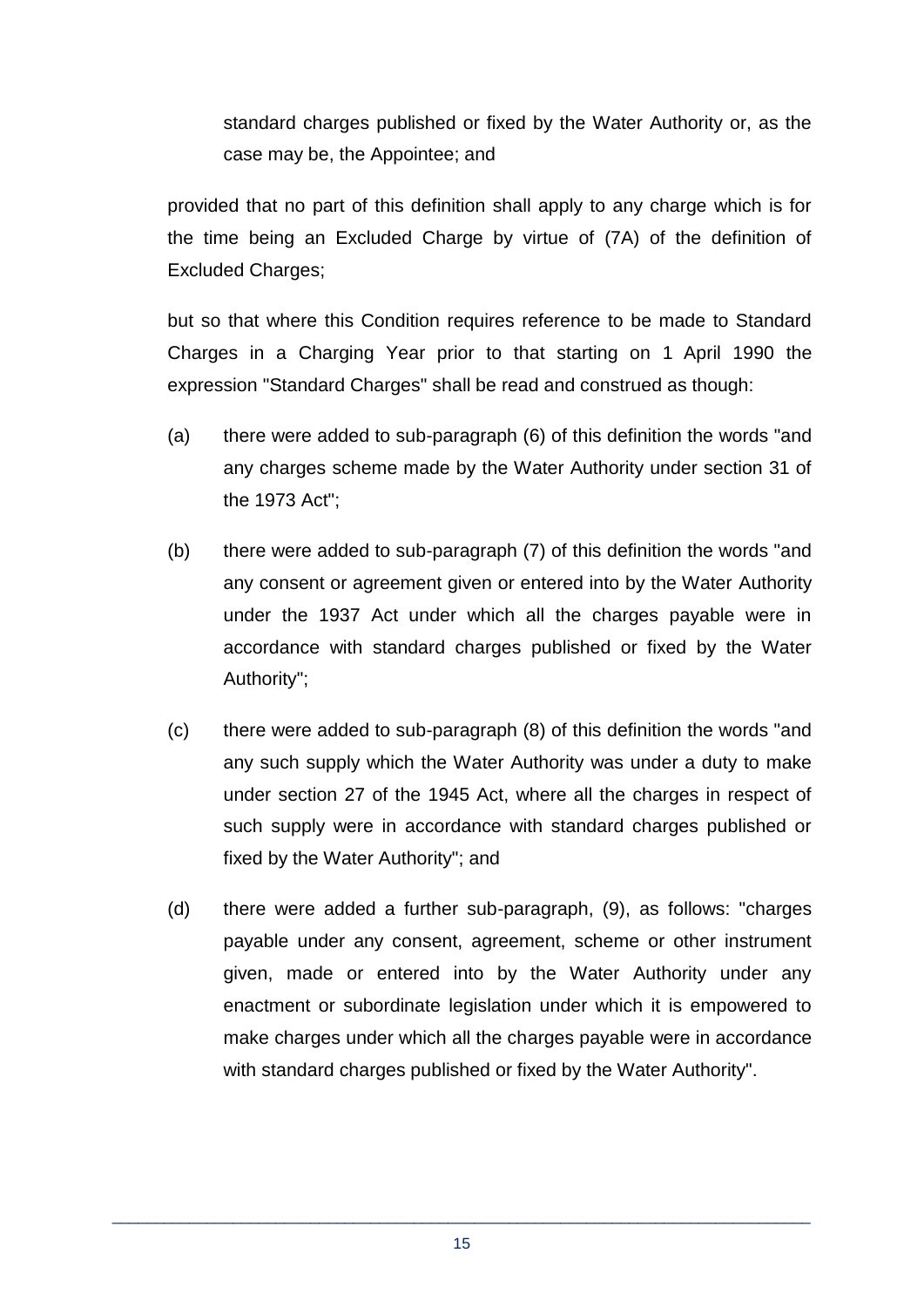In this definition references to standard charges published or fixed by the Appointee or the Water Authority are to such charges, whether published or fixed under a charges scheme or otherwise;

"**Termination Notice**" means a notice given in accordance with Condition O;

an "**unmeasured supply**" is one where none of the charges for that supply is based on measured quantities of volume;

## "**Water Resources Activities**" means –

(a) such activities carried out by the Appointee in performance of its functions as a water undertaker in connection with abstraction licences, raw water abstraction, raw water transport and raw water storage, and such ancillary activities, as may be so designated from time to time (which designation, for the avoidance of doubt, shall be reversible) by the Water Services Regulation Authority;

#### EXCEPT THAT:

(b) Water Resources Activities shall not include water treatment and treated water distribution.

#### 3 **Interpretation**

Where the context so requires, terms used in the definitions in this Part of Bioresources Activities and Water Resources Activities shall have the meanings assigned to them in the Water Services Regulation Authority's Regulatory Accounting Guideline (RAG) 4.06.

- 4 **[Not used]**
- 5 **[Not used]**
- 6 **[Not used]**
- 7 **[Not used]**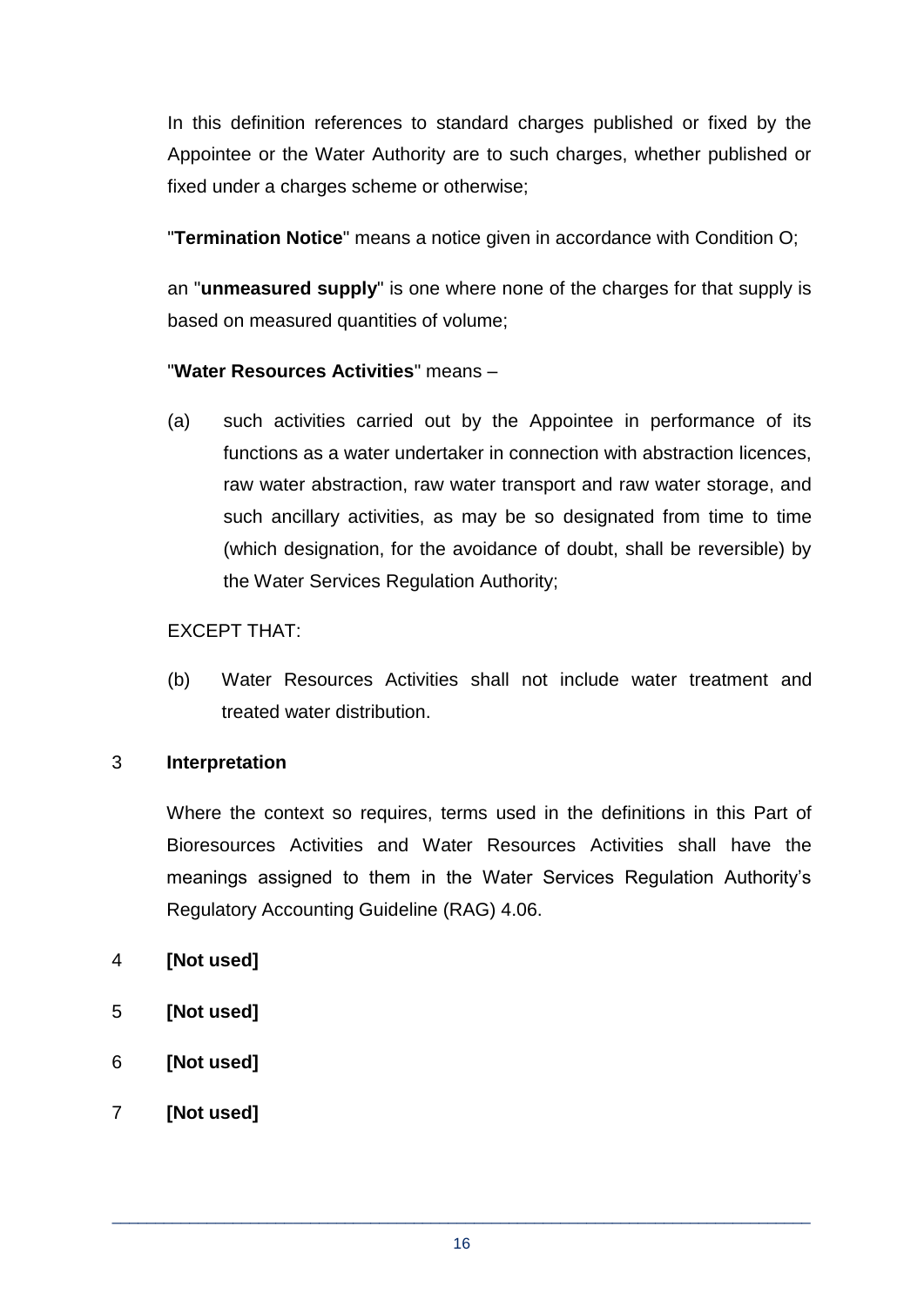## Part III. Periodic Reviews

#### 8 **[Not used]**

## 9 Periodic Reviews of the Appointed Business

- 9.1 The Appointee shall levy charges in a way best calculated to comply with the Price Control or Price Controls determined by the Water Services Regulation Authority pursuant to sub-paragraph 9.3 or sub-paragraph 9.4.
- 9.2 The Appointee shall furnish to the Water Services Regulation Authority such Information as the Water Services Regulation Authority may reasonably require to enable it to carry out a Periodic Review pursuant to sub-paragraph 9.3 or sub-paragraph 9.4.
- 9.3 In respect of the Appointed Business's Retail Activities, the Water Services Regulation Authority shall determine (having regard to all the circumstances which are relevant in the light of the principles which apply by virtue of Part I of the Water Industry Act 1991 in relation to the Water Services Regulation Authority's determinations, including, without limitation, any change in circumstance which has occurred since the last Periodic Review or which is to occur):
	- (1) what is the appropriate nature, form and level of one or more Price Controls in respect of the relevant part or parts of the Appointed Business;
	- (2) how the Appointee shall, in respect of each such Price Control applicable to it, demonstrate the compliance referred to in subparagraph 9.1; and
	- (3) for how long each such Price Control in respect of the Appointee shall last (being a period of consecutive Charging Years).
- 9.4 (1) In respect of the Appointed Business's Water Resources Activities, Bioresources Activities, Network Plus Water Activities and Network Plus Wastewater Activities except for those activities for which there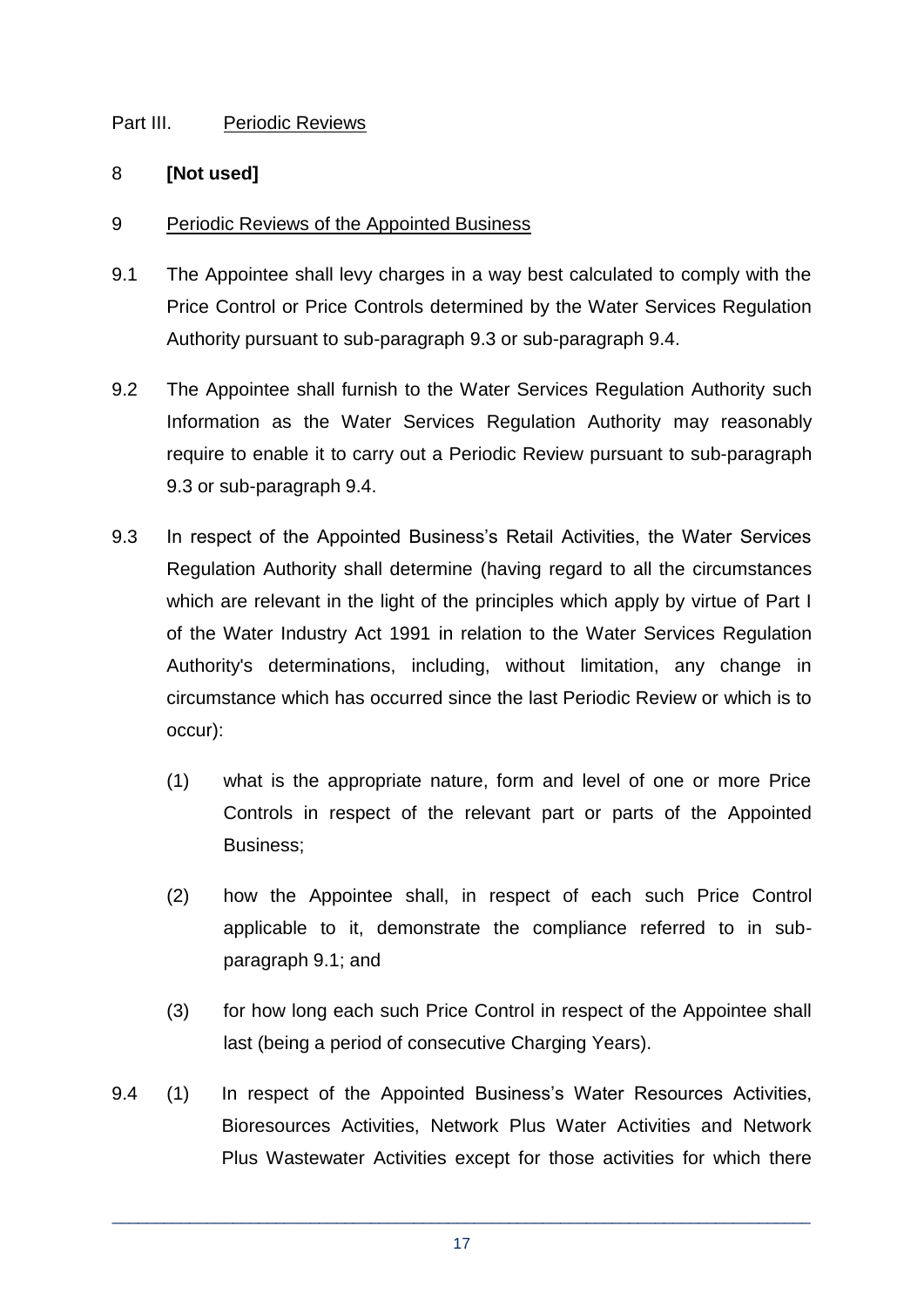are Excluded Charges, the Water Services Regulation Authority shall determine separate Price Controls in accordance with this subparagraph (having regard to all the circumstances which are relevant in the light of the principles which apply by virtue of Part I of the Water Industry Act 1991 in relation to the Water Services Regulation Authority's determinations including, without limitation, any change in circumstance which has occurred since the last Periodic Review or which is to occur).

- (2) In relation to Network Plus Activities, the Water Services Regulation Authority shall determine:
	- (a) one single Price Control in respect of the Appointed Business's Network Plus Water Activities and one single Price Control in respect of the Appointed Business's Network Plus Wastewater Activities, each such Price Control consisting of, in each Charging Year:
		- (i) the percentage change (expressed, in the case of an increase, as a positive number, in the case of a decrease, as a negative number, and in the case of no change, as zero) in the Relevant Index between that published for the month of November in the Prior Year and that published for the immediately preceding November; and
		- (ii) a number, **"K"** which may be a positive number or a negative number or zero

which shall together be expressed as a percentage, and which shall limit the change in the charges to be levied by and/or revenue allowed to the Appointed Business in each Charging Year in respect of the activities concerned; and

(b) how the Appointee shall, in respect of each Network Plus Activities Price Control applicable to it, demonstrate the compliance referred to in sub-paragraph 9.1).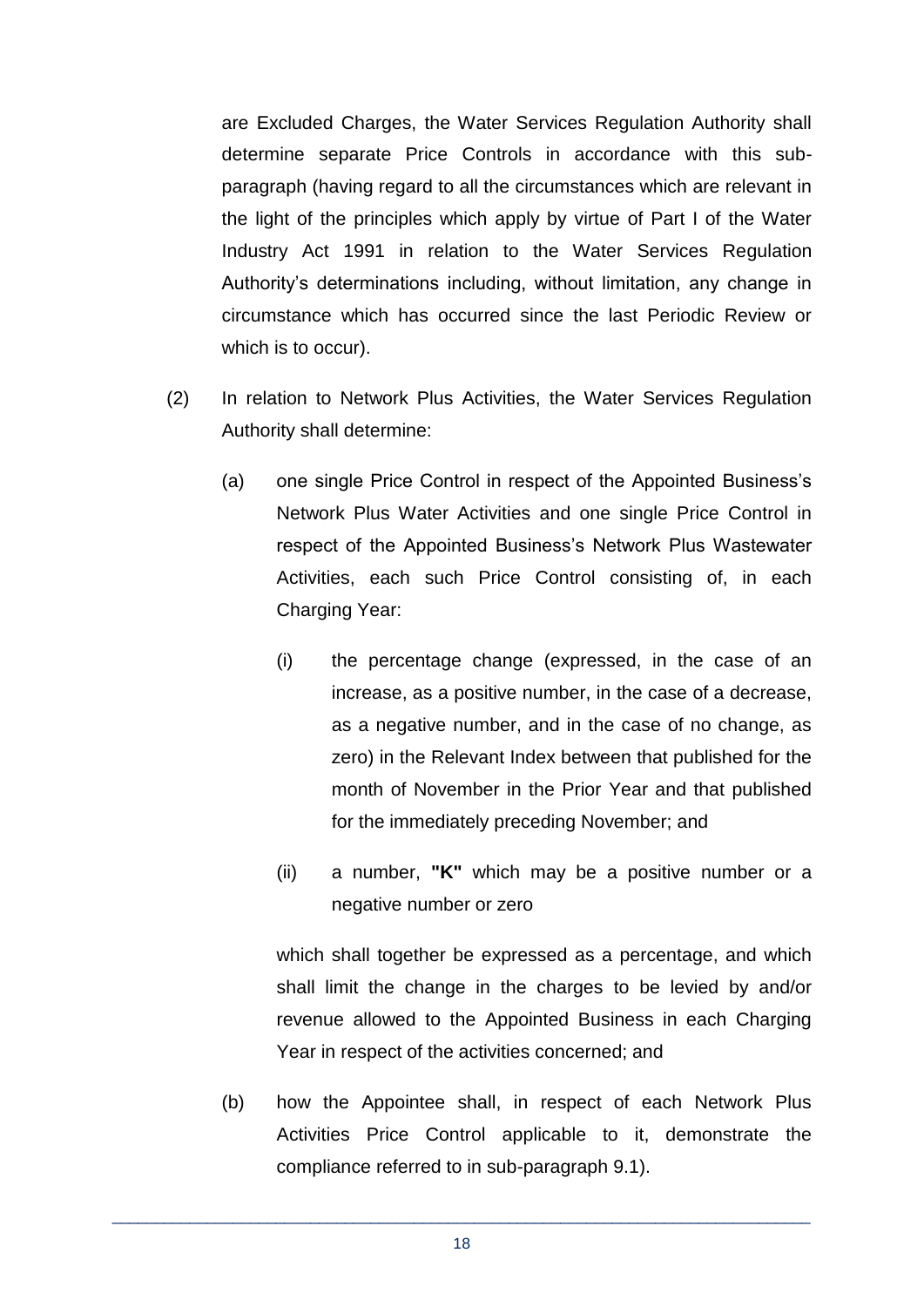- (3) In relation to Water Resources Activities, the Water Services Regulation Authority shall determine:
	- (a) what is the appropriate nature, form and level of the Price Control in respect of Water Resources Activities; and
	- (b) how the Appointee shall demonstrate the compliance referred to in sub-paragraph 9.1 in respect of Water Resources Activities,

and in making any such determination will include an annual adjustment to reflect any percentage change in the Relevant Index between that published for the month of November in the Prior Year and that published for the immediately preceding November.

- (4) In relation to Bioresources Activities, the Water Services Regulation Authority shall determine:
	- (a) what is the appropriate nature, form and level of the Price Control in respect of Bioresources Activities; and
	- (b) how the Appointee shall demonstrate the compliance referred to in sub-paragraph 9.1 in respect of Bioresources Activities,

and in making any such determination will include an annual adjustment to reflect any percentage change in the Relevant Index between that published for the month of November in the Prior Year and that published for the immediately preceding November.

- 9.5 Each Price Control determined under sub-paragraph 9.3 pursuant to a Periodic Review shall be set for a period which shall be a number of Charging Years to be determined by the Water Services Regulation Authority, in conjunction with its determination pursuant to sub-paragraph 9.3, in each case starting on 1 April, with the first such period starting on 1 April 2015, provided that no such period shall exceed five consecutive Charging Years.
- 9.6 Each Price Control determined under sub-paragraph 9.4 pursuant to a Periodic Review shall be set: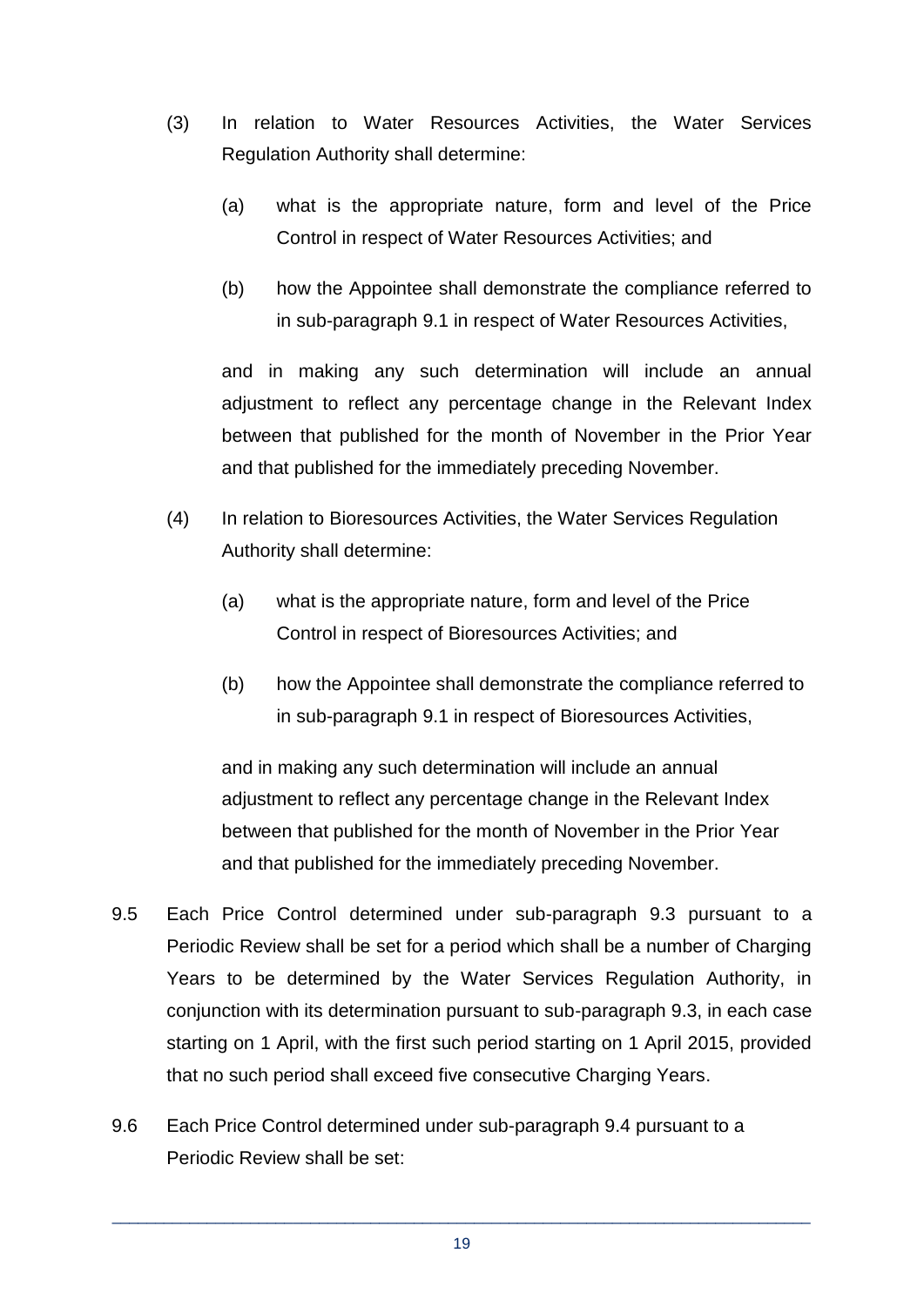- (1) for the five consecutive Charging Years starting on 1 April 2020; and
- (2) thereafter for each period of five consecutive Charging Years starting on the fifth anniversary of the first day of the period in respect of which the immediately-preceding Periodic Review was carried out.
- 9.7 If, at any time after 1 April 2020, the Water Services Regulation Authority is unable to conduct a Periodic Review by 31 December in the Charging Year before the Review Charging Year, then:
	- (1) in respect of Retail Activities, the previous determination pursuant to sub-paragraph 9.3 – in so far as that determination includes the matters decided under sub-paragraphs  $9.3(1)$  and  $(2)$  – in respect of the final Charging Year of the period that was set in that previous determination pursuant to sub-paragraph 9.3(3), shall continue to apply for consecutive Charging Years until the next relevant determination under sub-paragraph 9.3 (or equivalent determination by the Competition and Markets Authority pursuant to paragraph 16) or the next relevant Interim Determination becomes effective;
	- (2) in respect of Water Resources Activities, Bioresources Activities or Network Plus Activities, the previous determination pursuant to subparagraph 9.4 in respect of the final Charging Year of the period that was set in that previous determination shall continue to apply for consecutive Charging Years until the next relevant determination under sub-paragraph 9.4 (or equivalent determination by the Competition and Markets Authority pursuant to paragraph 16) or the next relevant Interim Determination becomes effective;
	- (3) the Water Services Regulation Authority shall conduct a Periodic Review as soon as reasonably practicable thereafter, provided that the Appointee has not given a relevant notice under paragraph 16.
- 9.8 Where there is a material change to the basis of compiling the Relevant Index, this Condition, in so far as it relates to that part of the calculation of any Price Control to which the Relevant Index is relevant, shall be modified in such a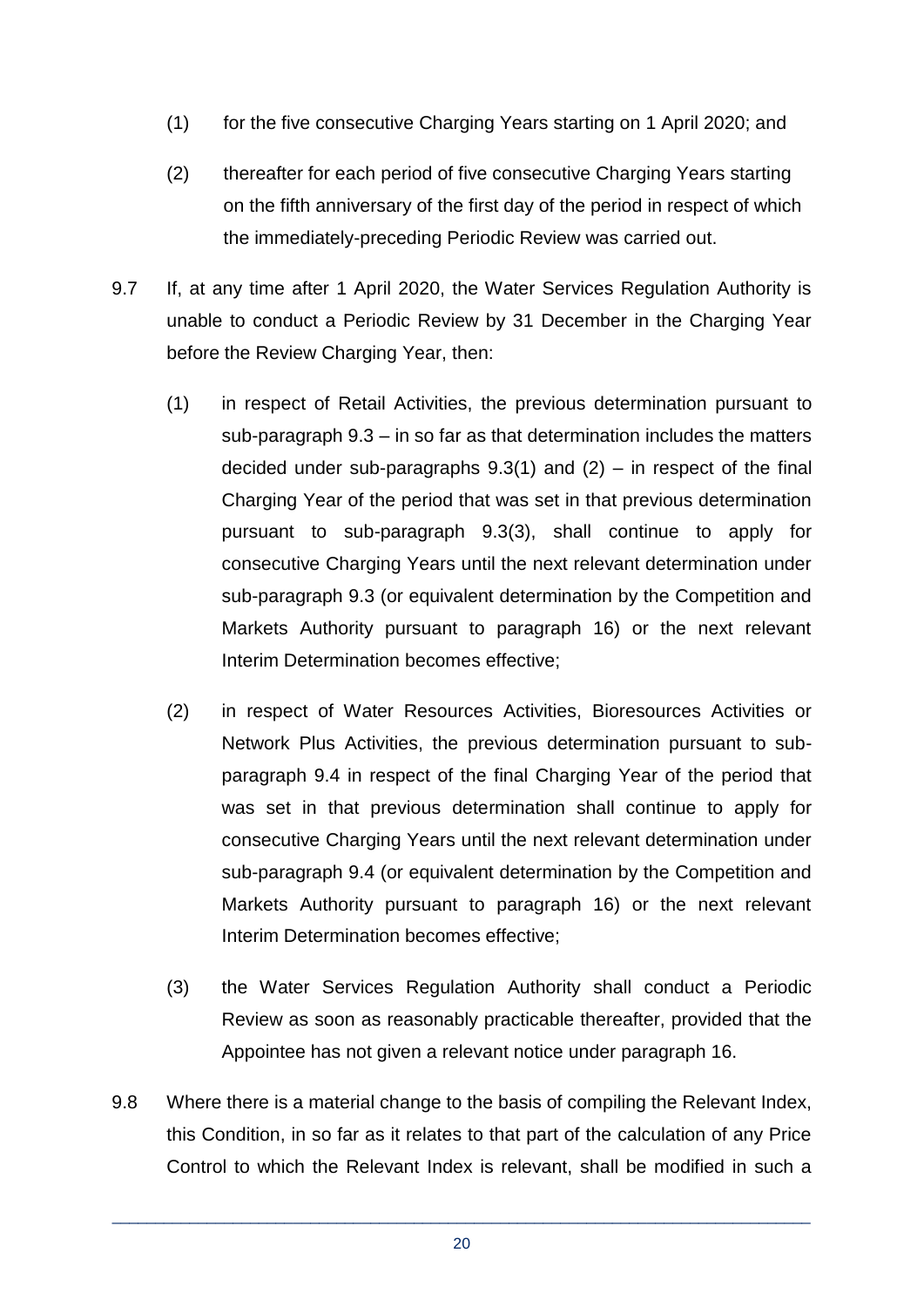manner as the Water Services Regulation Authority, after prior consultation with the Appointee, may determine to be appropriate to take account of such change.

- 9.9 The Water Services Regulation Authority may, at its discretion, from time to time (whether pursuant to a Periodic Review in connection with a determination pursuant to sub-paragraph 9.3 or sub-paragraph 9.4, or at other times) designate any activity carried out as part of the Appointed Business as falling within:
	- (i) Retail Activities (subject to the definition of "Retail Activities" in paragraph 2);
	- (ii) Water Resources Activities (subject to the definition of "Water Resources Activities" in paragraph 2);
	- (iii) Bioresources Activities (subject to the definition of "Bioresources Activities" in paragraph 2);
	- (iv) Network Plus Water Activities (subject to the definition of "Network Plus Water Activities" in paragraph 2); or
	- (v) Network Plus Wastewater Activities (subject to the definition of "Network Plus Wastewater Activities" in paragraph 2).
- 9.10 Where a designation is made under sub-paragraph 9.9 pursuant to a Periodic Review in conjunction with a determination pursuant to sub-paragraph 9.3 or sub-paragraph 9.4, that designation shall be treated for the purposes of subparagraph 16.1 as part of the determination.
- 9.11 Where a designation is made under sub-paragraph 9.9 otherwise than pursuant to a Periodic Review in conjunction with a determination pursuant to sub-paragraph 9.3 or sub-paragraph 9.4, that designation shall be treated for the purposes of sub-paragraph 16.1 as part of the next following determination in respect of the activity concerned.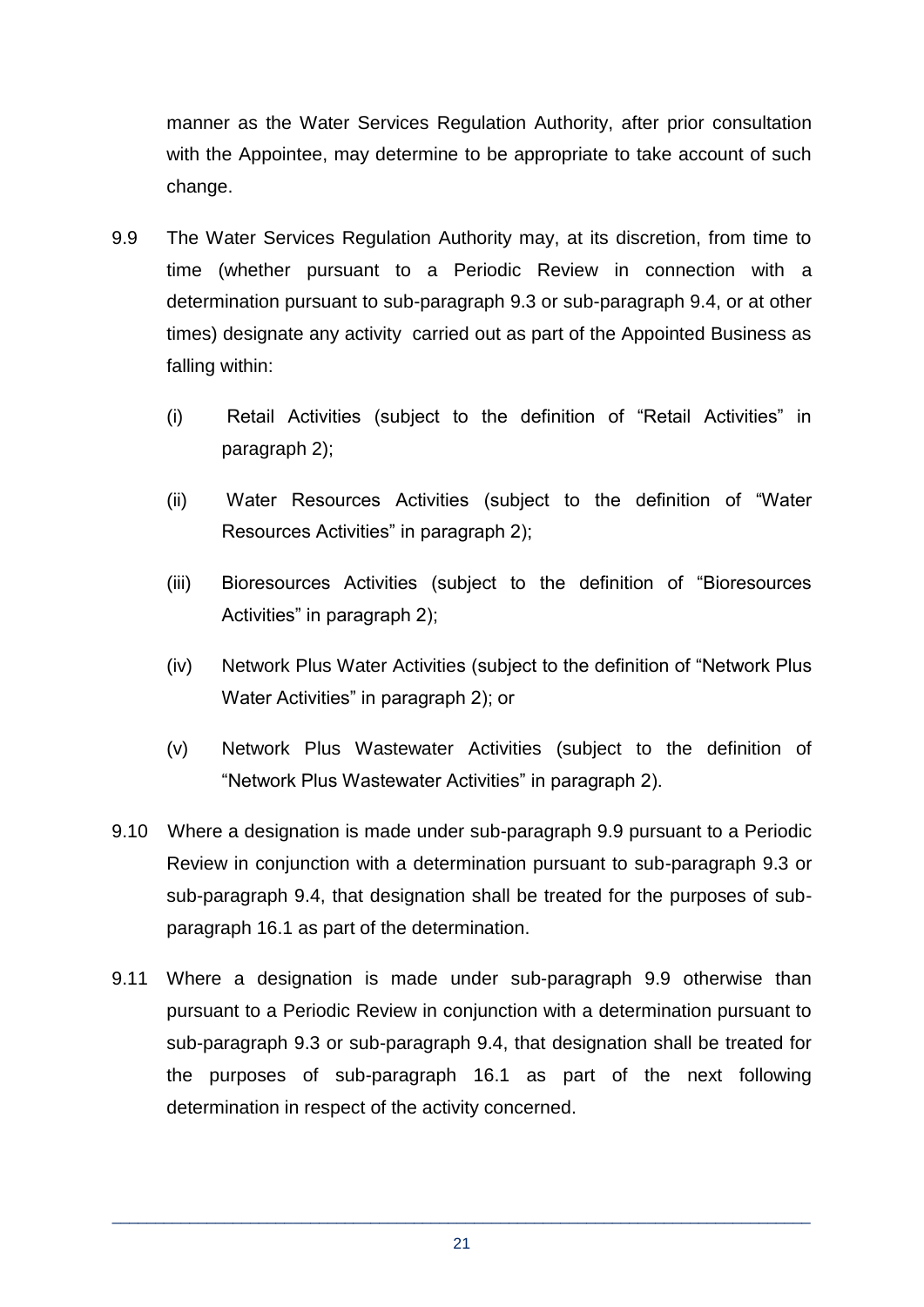#### 10 Non retail Charges Publication

- 10.1 The Appointee may from time to time be required to publish charges fixed for the purposes of demonstrating compliance with the Price Controls determined in respect of its Water Resources Activities, Bioresources Activities and Network Plus Activities. Such requirement shall be made by way of a notice from the Water Services Regulation Authority to the Appointee specifying the information to be provided, the method of publication, the time by which publication is required (being a reasonable period of time) and the period for which the published charges are to be effective. The Appointee shall comply with the said requirement by notice and adhere to the charges accordingly published.
- 11 Periodic Reviews relating to the Appointed Business where a Termination Notice has been given
- 11.1 Where a Termination Notice has been given by the Secretary of State to the Appointee, the Appointee may refer to the Water Services Regulation Authority for determination by it the question whether, on the assumption that such a Termination Notice had not been given, (but subject thereto, having regard to all the circumstances which are relevant in the light of the principles which apply by virtue of Part I of the Water Industry Act 1991 in relation to the Water Services Regulation Authority's determination or determinations, including, without limitation, any change in circumstance which has occurred since the most recent one or more Periodic Reviews or which is to occur), the Price Controls, and in the case of Retail Activities, Water Resources Activities and Bioresources Activities the nature, form and level of one or more Price Controls should be changed (and if so what change should be made to the relevant Price Control or Price Controls and, in the case of Retail Activities, Water Resources Activities and Bioresources Activities, to the nature, form and level of the relevant Price Control or Price Controls) for one or more periods (as decided by the Water Services Regulation Authority) of consecutive Charging Years starting with the Charging Year starting 1 April last before the Termination Notice is to expire.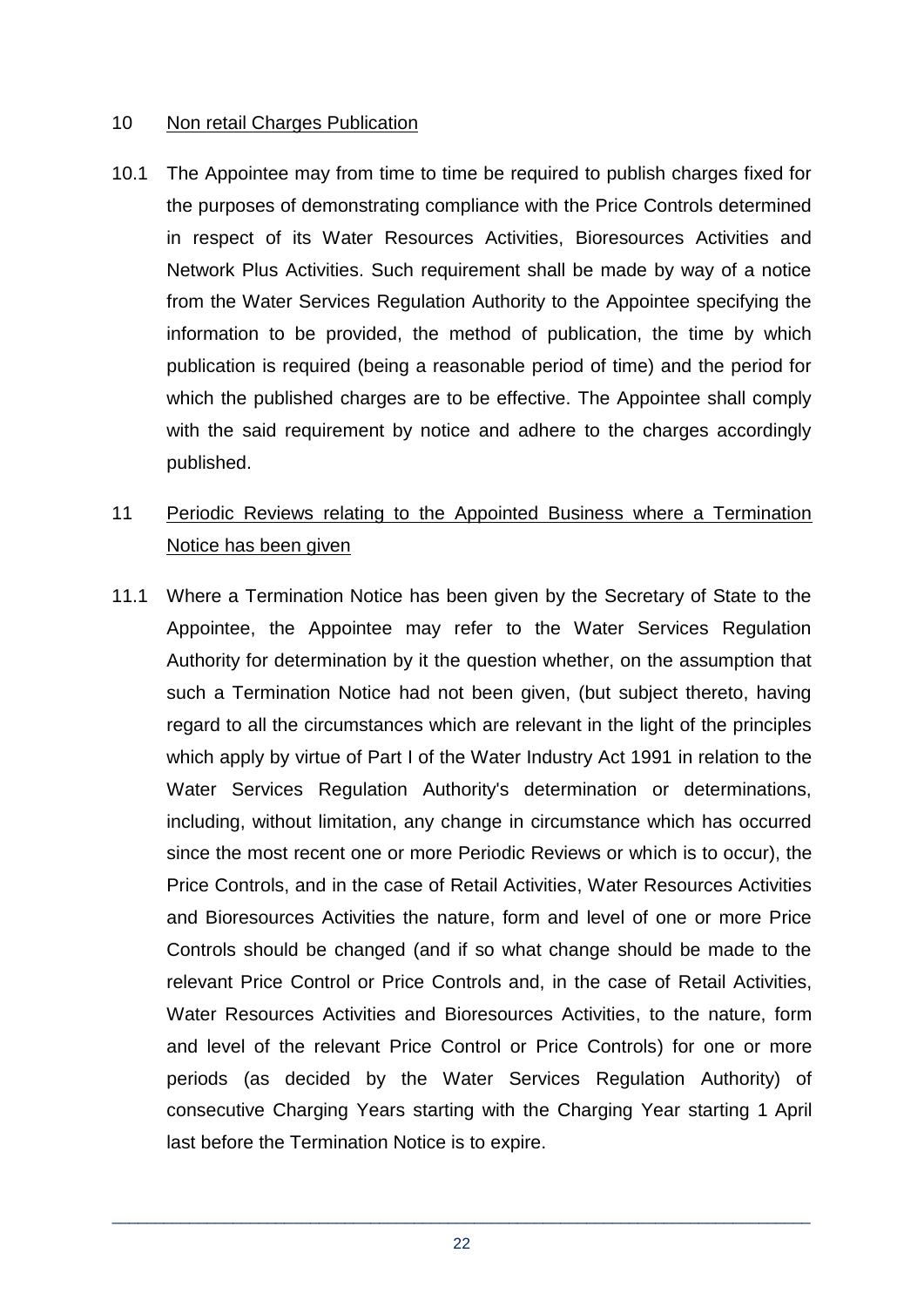11.2 A reference to the Water Services Regulation Authority under this paragraph 11 shall be made by notice given to the Water Services Regulation Authority not earlier than 1 July and not later than 14 July in the Charging Year next but one before that commencing on the said 1 April.

#### Part 3A Performance Measure Adjustments

- 12.1 This Part 3A applies where the Water Services Regulation Authority has notified the Appointee by 31 December in the Charging Year before the Review Charging Year that a Price Control determined under sub-paragraph 9.3 in respect of the Appointee's Retail Activities or sub-paragraph 9.4 in respect of the Appointee's Water Resources Activities, Bioresources Activities or Network Plus Activities may be adjusted to reflect the Appointee's performance in relation to a specific Performance Commitment.
- 12.2 The Appointee may by notice to the Water Services Regulation Authority refer for a determination under this Part the question set out in sub-paragraph 12.5 or the Water Services Regulation Authority may make a determination under this Part of the question set out in sub-paragraph 12.5 on its own initiative.
- 12.3 Any such reference by the Appointee must be made no later than 15 August in the year before the first Charging Year for which any adjustment to a Price Control is sought.
- 12.4 Any such determination by the Water Services Regulation Authority must be made no later than 15 November in the year before the first Charging Year for which any adjustment to a Price Control would take effect.
- 12.5 Under this Part the Water Services Regulation Authority may determine the question of whether there should be a change to the revenue allowed under, or, as the case may be, the level of, any Price Control determined under subparagraph 9.3 in respect of the Appointee's Retail Activities or sub-paragraph 9.4 in respect of its Water Resources Activities, Bioresources Activities or Network Plus Activities for the following and any subsequent Charging Year and, if so, the amount of such change.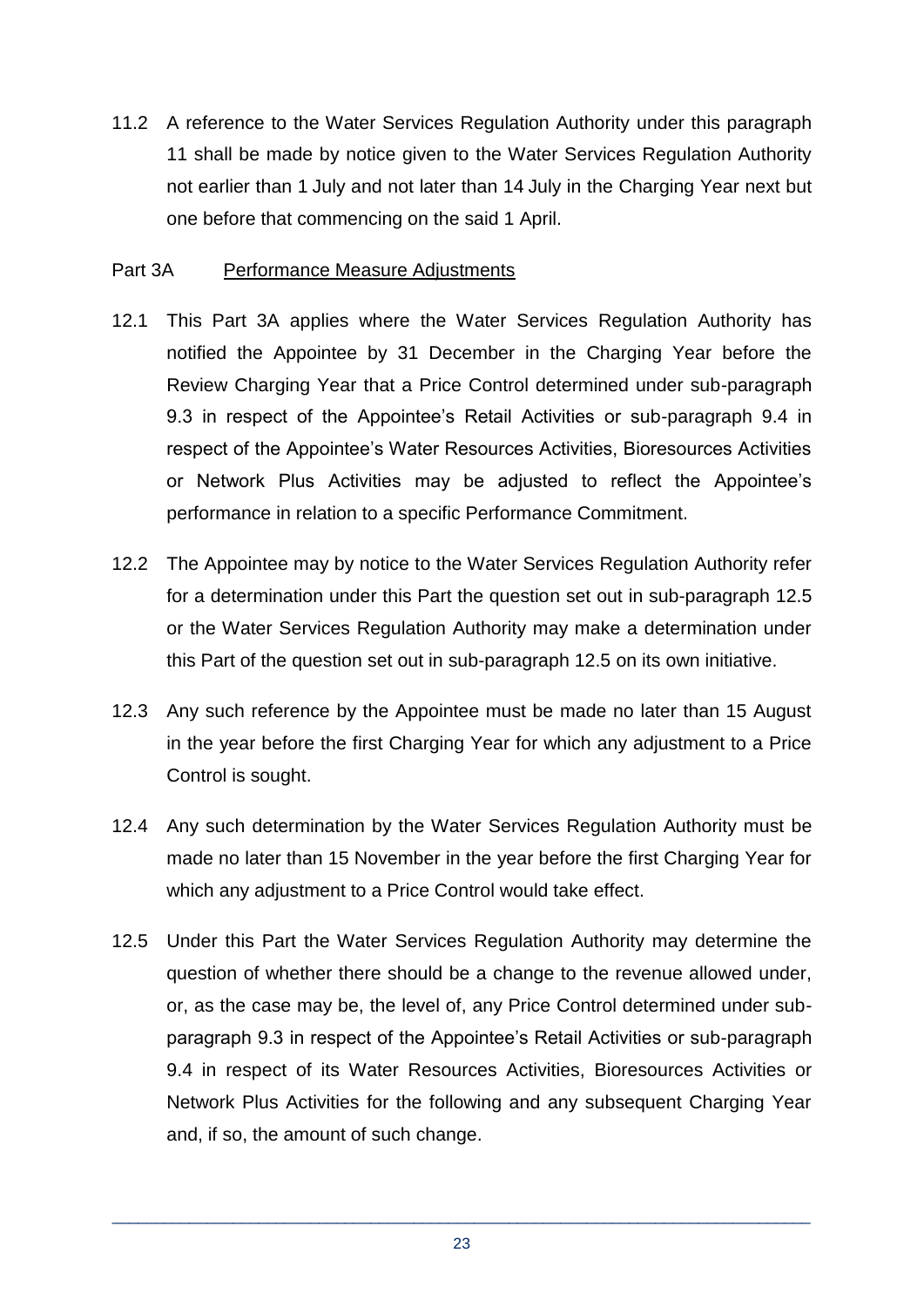- 12.6 The Appointee shall furnish to the Water Services Regulation Authority such Information as the Water Services Regulation Authority may reasonably require for the purpose of making a determination pursuant to this Part.
- 12.7 In making a determination pursuant to this Part, the Water Services Regulation Authority shall:
	- (a) consider the Appointee's performance in relation to each relevant Performance Commitment in the period for which performance is being assessed and, in deciding for which Charging Year or Charging Years an adjustment to a Price Control should be made, shall consider both that and the Appointee's expected performance in the current year or one or more future years up to, but not including, the next Review Charging Year; and
	- (b) take account of the adjustments to the relevant Price Control which the Water Services Regulation Authority notified to the Appointee under sub-paragraph 12.1 above in relation to each relevant Performance Commitment in question.
- 12.8 In this Part "**Performance Commitment**" means a target or other measure of the performance of the Appointee in relation to the carrying out of the Regulated Activities that the Water Services Regulation Authority has notified to the Appointee by 31 December in the Charging Year before the Review Charging Year or which is set by the Competition and Markets Authority following a determination under paragraph 16.
- 12.9 In this Condition references to a "**Price Control**" include a Price Control that has been changed in accordance with a determination made under this Part.
- 12.10 Where a notification of a Performance Commitment is made for the purposes of sub-paragraph 12.1, that notification shall be treated for the purposes of sub-paragraph 16.1 (regarding references to the Competition and Markets Authority) as part of the relevant determination made under sub-paragraph 9.3 or sub-paragraph 9.4.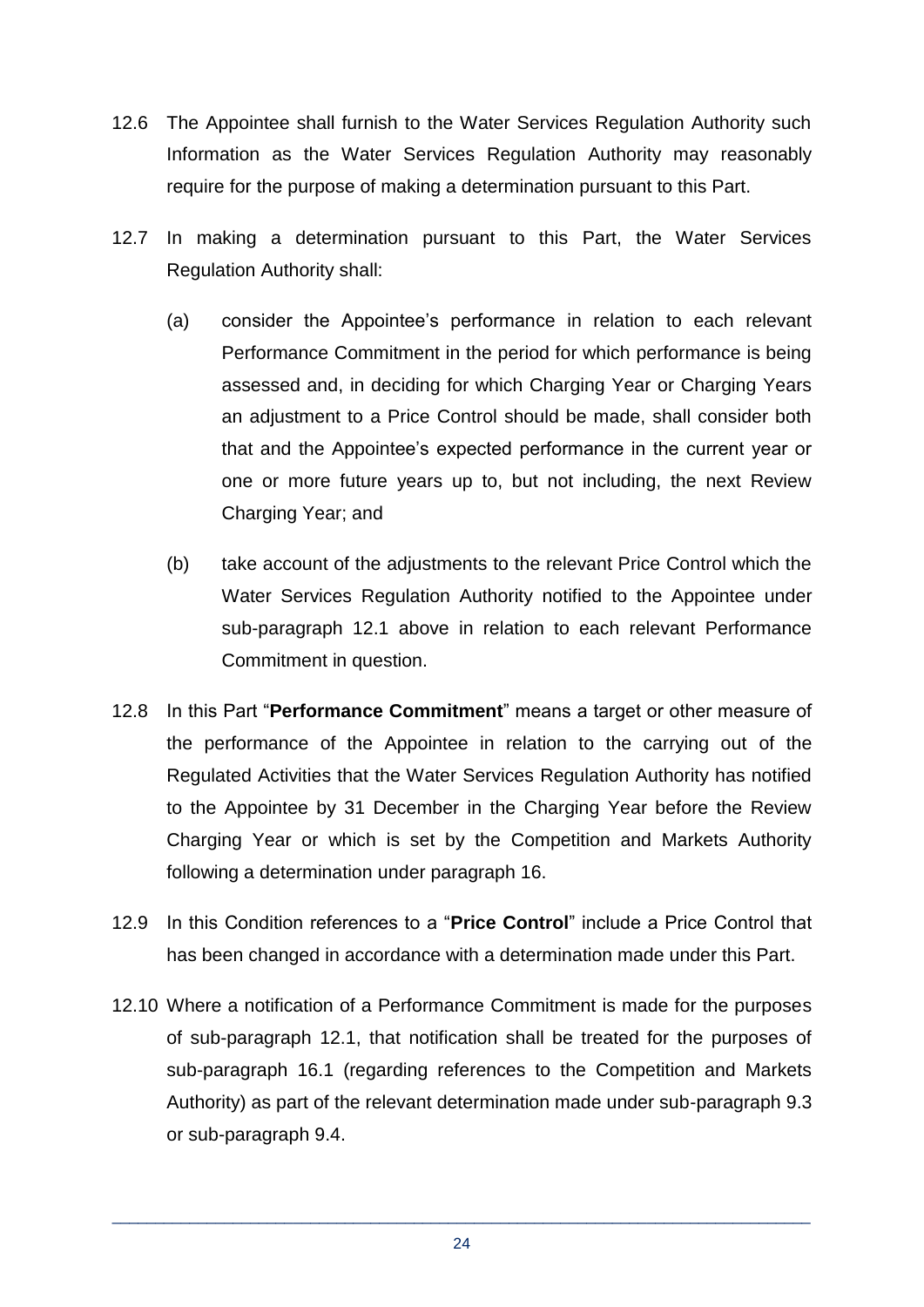#### Part IV. Interim Determinations

# 13 Matters of interpretation and construction which apply for the purposes of this Part IV

13.1 In this Part of this Condition:

"**the Appropriate Discount Rate**" means such rate of return as, at the time at which the Appropriate Discount Rate falls to be applied from time to time under this Condition, investors and creditors would reasonably expect of a properly managed company holding the Appointments whose sole business consists of being a water undertaker and a sewerage undertaker and, without excluding other considerations which may also be relevant, having its equity share capital listed on The London Stock Exchange, and the same Appropriate Discount Rate shall be applied for all purposes in determining questions the subject of the same reference (including questions determined by the Water Services Regulation Authority under paragraph 15 when it determines questions referred to it by the Appointee under paragraph 14);

"**equity share capital**" has the same meaning as in the Companies Act 2006;

"**making a Relevant Determination**" means, as regards each Price Control to which an Interim Determination relates or is to relate, making one or more determinations pursuant to sub-paragraph 9.3 or sub-paragraph 9.4, pursuant to a Periodic Review, as to that Price Control, or making any subsequent Interim Determination as to whether the level of that Price Control should be changed (and if so, what change should be made to the level of the Price Control or Price Controls), and "**Relevant Determination**" shall be construed accordingly;

"**Net Present Value**" means the net present value calculated as at 30 September in the year in which the relevant Reference Notice is given or, where in any year no Reference Notice is given under paragraph 14 but the Water Services Regulation Authority gives a notice to the Appointee under paragraph 15, as at 30 September in the year in which the Water Services Regulation Authority gives that notice, by discounting subsequent cash flows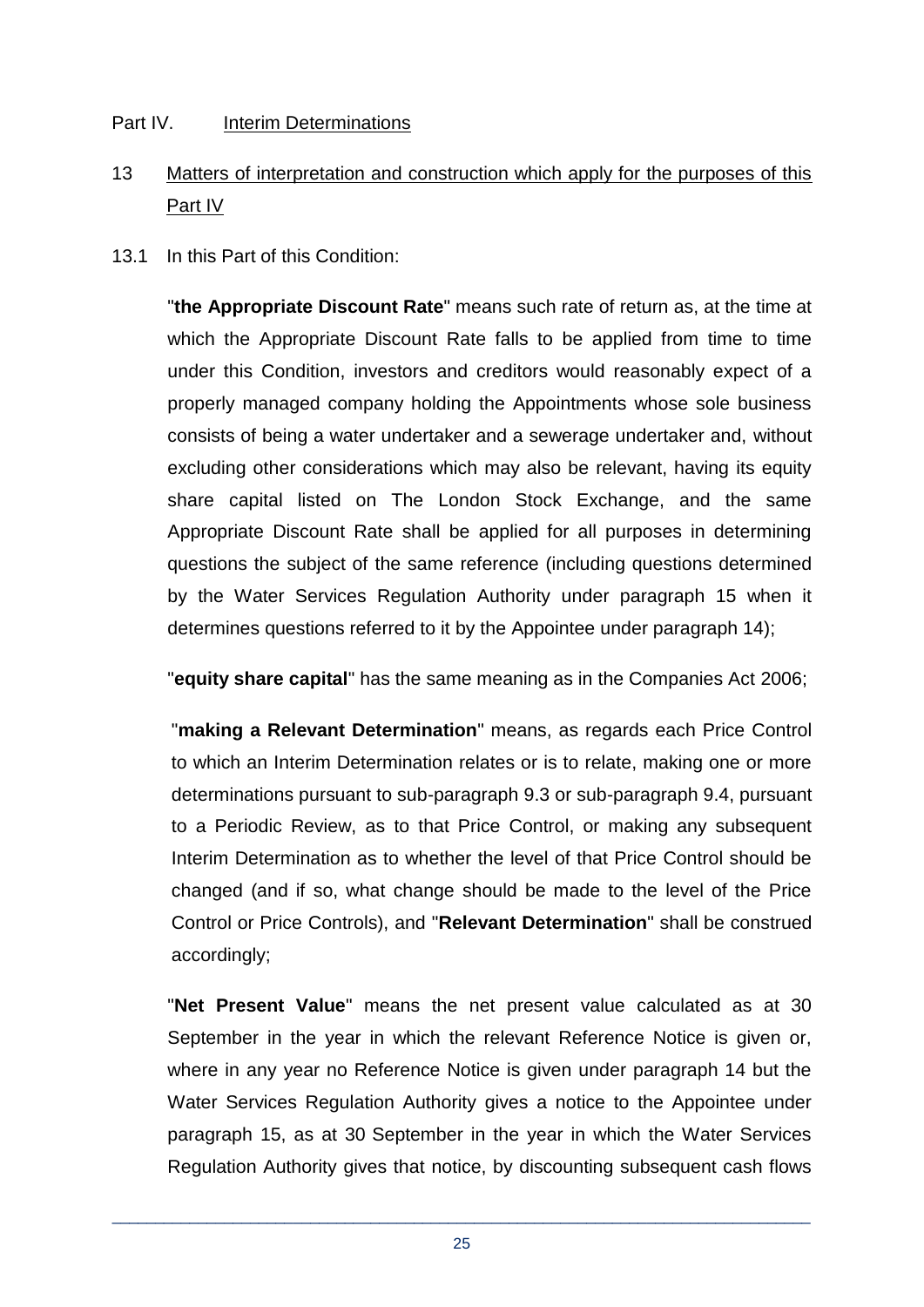and inflating earlier cash flows at the Appropriate Discount Rate, assuming all cash flows in any Charging Year occur on 30 September in that Charging Year;

## a "**Notified Item**" is

any item notified by the Water Services Regulation Authority to the Appointee as not having been allowed for (either in full or at all) in making a Relevant Determination;

and for the purpose of this definition:

- (a) where any such item was not allowed for in full then it shall only be a Notified Item to the extent that it was not allowed for; and
- (b) where, in determining whether the Relevant Determination should be changed (and if so what change should be made to it), the Water Services Regulation Authority, or, as the case may be, the Competition and Markets Authority, allows for any such item as was previously so notified by the Water Services Regulation Authority then references in this Condition to Notified Items and Relevant Items shall be taken, for the purposes of any subsequent Interim Determination, to exclude such item to the extent that the Water Services Regulation Authority, or, as the case may be, the Competition and Markets Authority, allowed for it as aforesaid;

a "**Relevant Change of Circumstance**" is any of the following:

- (1) (a) the application to the Appointee of any legal requirement; and
	- (b) any change to any legal requirement which applies to the Appointee (including any legal requirement ceasing to apply, being withdrawn or not being renewed);
- (2) either of the following circumstances for any Charging Year in respect of which the Secretary of State, or, as the case may be, the Water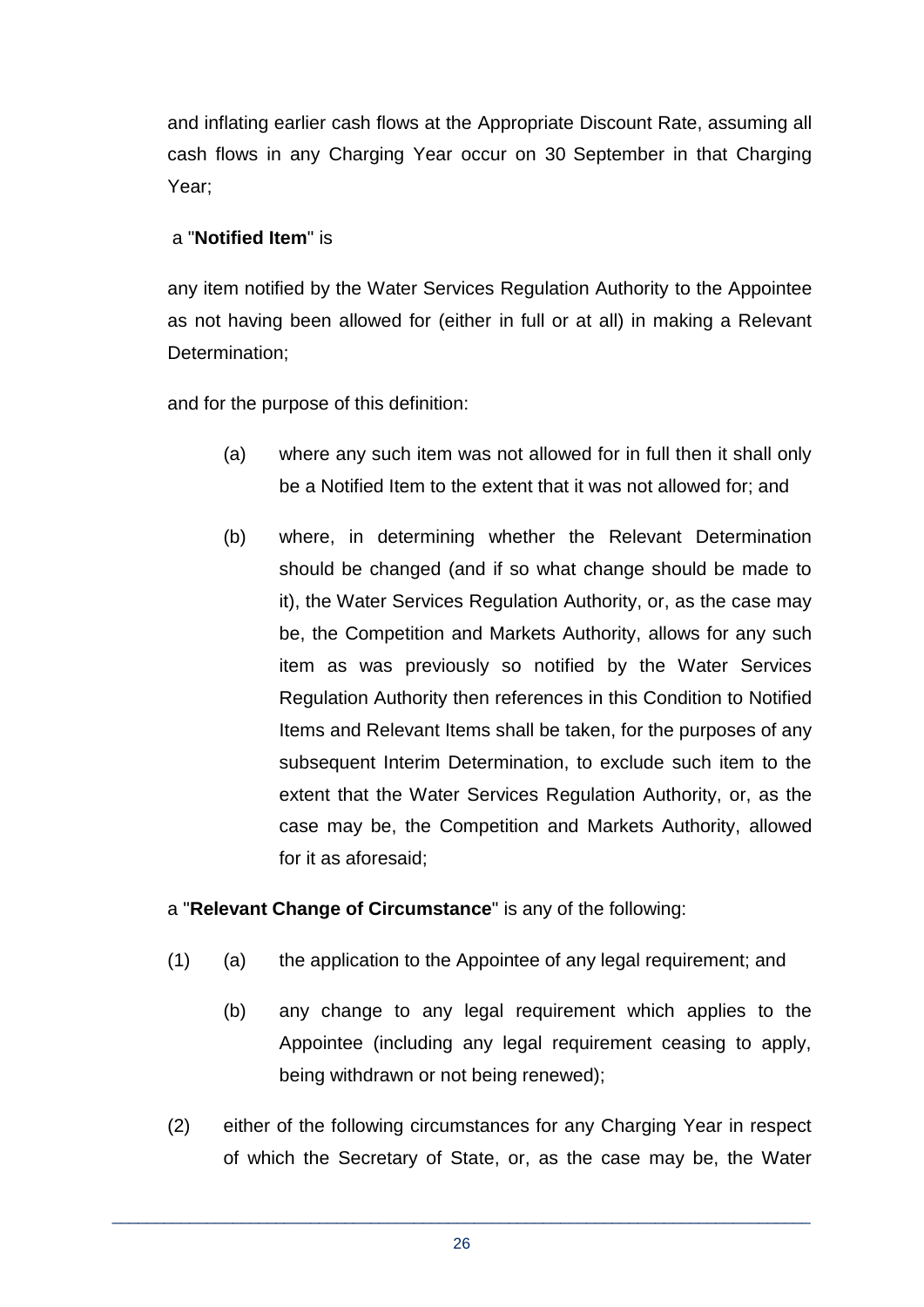Services Regulation Authority, notified the Appointee that variations in value received or expected to be received from Relevant Disposals of Land shall constitute a Relevant Change of Circumstance:

- (a) where for any Charging Year the value received or expected to be received from a Relevant Disposal of any Identified Land is, or is expected to be, different from the value which the Secretary of State, or, as the case may be, the Water Services Regulation Authority, notified the Appointee was the value attributable to a Relevant Disposal of that Identified Land for that Charging Year which had been allowed for in making a Relevant Determination; or
- (b) where for any Charging Year, and to the extent not taken into account under (a) above, the aggregate value received or expected to be received from Relevant Disposals of Nonidentified Land is, or is expected to be, different from the value which the Secretary of State, or, as the case may be, the Water Services Regulation Authority, notified the Appointee was the value attributable to Relevant Disposals of Non-identified Land for that Charging Year which had been allowed for in making a Relevant Determination;

and so that any notification by the Water Services Regulation Authority for the purposes of this sub-paragraph (2) shall be relevant for the purposes of this sub-paragraph (2) to the exclusion of any earlier notification by the Secretary of State or the Water Services Regulation Authority for the purposes of this sub-paragraph (2) to the extent that the first-mentioned notification is made in respect of matters in respect of which that earlier notification was made.

For the purposes of this sub-paragraph (2):

(i) "**Identified Land**" means any piece or parcel of protected land identified in any such notification referred to in (a) above as is relevant for the time being for the purposes of this sub-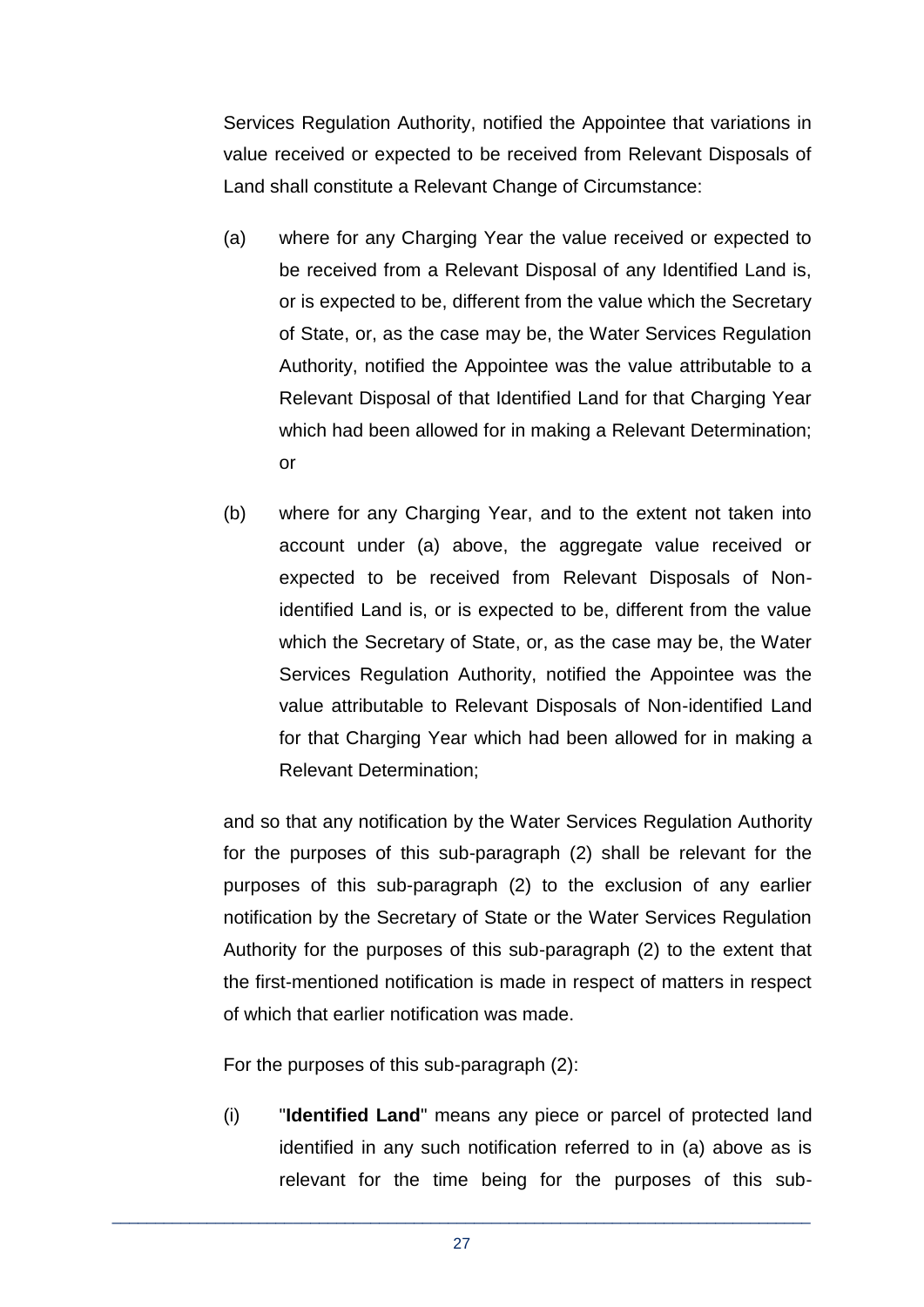paragraph (2) as being included in that notification, not being, or being part of, a piece or parcel of land which has previously been the subject of a transfer under paragraph 7 of Condition K;

- (ii) "**land**" includes any interest or right in or over land;
- (iii) "**Non-identified Land**" means any piece or parcel of protected land, not being, or being part of:
	- (A) a piece or parcel of protected land identified in any such notification referred to in (a) above as is relevant for the time being for the purposes of this sub-paragraph (2); or
	- (B) a piece or parcel of protected land which has previously been the subject of a transfer under paragraph 7 of Condition K;
- (iv) "**protected land**" and "**disposal**" have the meanings respectively given to them in section 219 of the Water Industry Act 1991;
- (v) a "**Relevant Disposal**" means and includes any disposal by the Appointee;
- (vi) a "**Relevant Disposal of Land**" means and includes a Relevant Disposal of Identified Land and a Relevant Disposal of Nonidentified Land;
- (vii) "**value**" includes value of any kind including, without limitation, cash, the value of real or personal property or any interest in such property, the value of any right or benefit (actual or prospective) and the value of any release, in whole or in part, of any obligation or claim, provided that to the extent that any property, right or benefit shall consist of a right to receive cash or any other asset then no value shall be attributed to that property, right or benefit but the cash or other asset the subject thereof shall be included and treated as value received or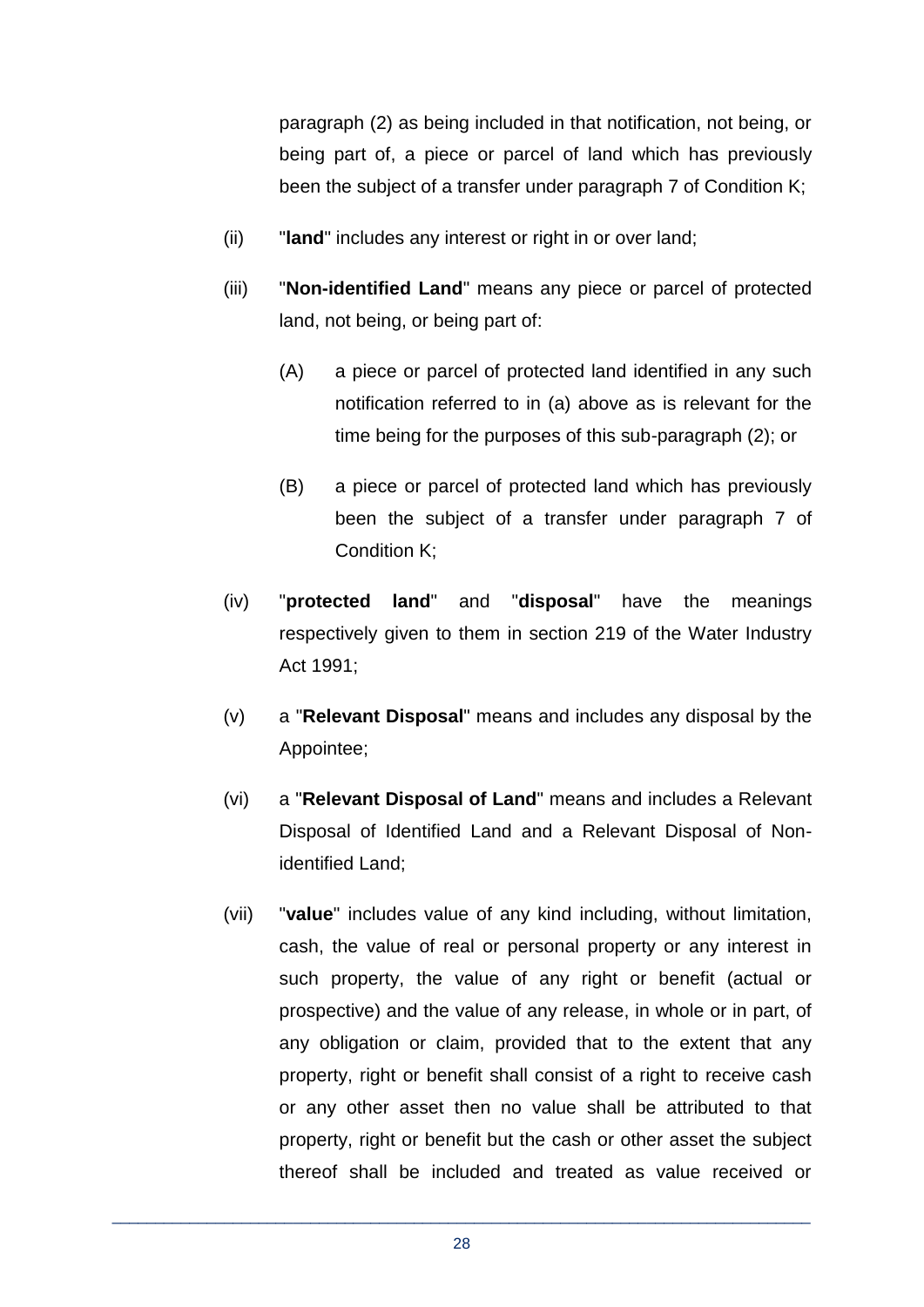expected to be received in the Charging Year in which it is received or expected to be received;

- (viii) references to "**value received or expected to be received**" shall be construed so as to include receipts by, and grants to, the Appointee, any Associated Company or any other business in which either the Appointee or any Associated Company has a material direct or indirect interest;
- (ix) in the case of a right or benefit, but subject to the proviso to (vii) above, value shall be deemed to have been received at the time the right is granted or the benefit arises;
- (3) where, in making a Relevant Determination, an amount has been allowed for on account of steps taken or to be taken for the purpose of securing or facilitating compliance with a legal requirement or achieving a service standard adopted or to be adopted by the Appointee;

#### AND

in any such case as is described above the Appointee has not taken (by the date by which it was assumed for the purposes of assessing the amount allowed for as aforesaid it would take those steps) any or all of those steps which, for the purpose of assessing the amount allowed for as aforesaid, it was assumed it would take; and

- (A) as a result, the amount allowed for as aforesaid is substantially greater than the costs (if any) actually incurred by the Appointee for the relevant purpose; and
- (B) that purpose has not been otherwise achieved;

#### a "**Relevant Item**" is any of the following:

- (1) A Relevant Change of Circumstance (other than a Relevant Change of Circumstance falling within sub-paragraph (2) of the definition);
- (2) A Notified Item;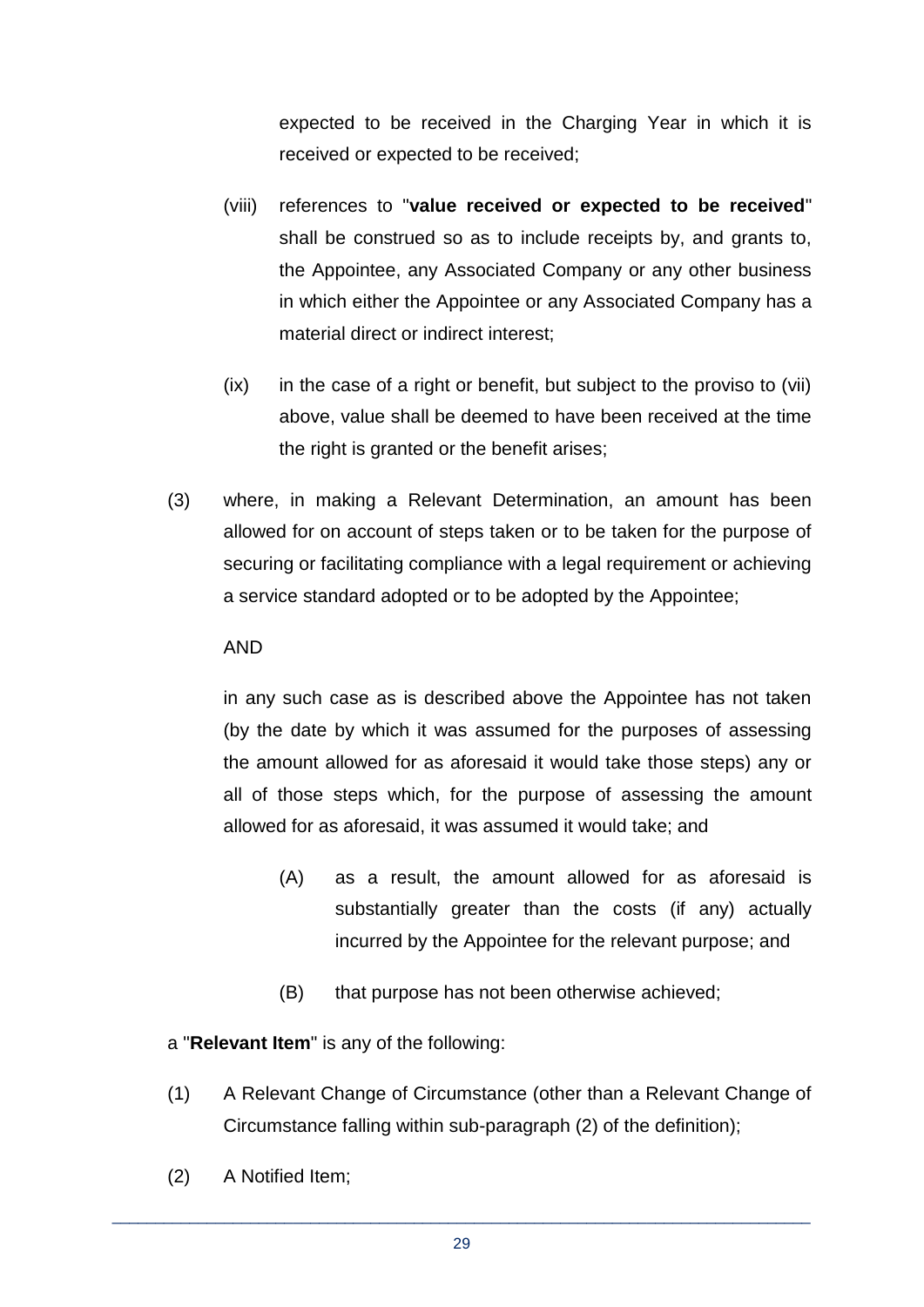- (3) A Relevant Disposal of Land and references to a Relevant Item are to a Relevant Change of Circumstance (other than a Relevant Change of Circumstance falling within sub-paragraph (2) of the definition), a Notified Item or a Relevant Disposal of Land as the context may require.
- 13.2 In the definition of a "Relevant Change of Circumstance" and for the purpose of that definition:
	- (1) a "**legal requirement**" is any of the following:
		- (a) any enactment or subordinate legislation to the extent that it applies to the Appointee in its capacity as a water undertaker or sewerage undertaker (and for this purpose, but without prejudice to the generality of the foregoing, "subordinate legislation" includes any order made under section 18 of the Water Industry Act 1991 and any authorisation granted, approval given, or prohibition imposed, by the Secretary of State under The Water Supply (Water Quality) Regulations 2016);
		- (b) any regulation made by the Council or the Commission of the European Union to the extent that it applies to the Appointee in its capacity as a water undertaker or sewerage undertaker, or decision taken by the said Commission which is binding on the Appointee in its capacity as a water undertaker or sewerage undertaker and to the extent that it is so binding;
		- (c) any licence, consent or authorisation given or to be given by the Secretary of State, the Environment Agency, the Natural Resources Body for Wales and any other body of competent jurisdiction to the Appointee for the purpose of carrying on any of the functions of a water undertaker or sewerage undertaker;
		- (d) any undertaking given by the Appointee to, and accepted by, the Secretary of State or, as the case may be, the Water Services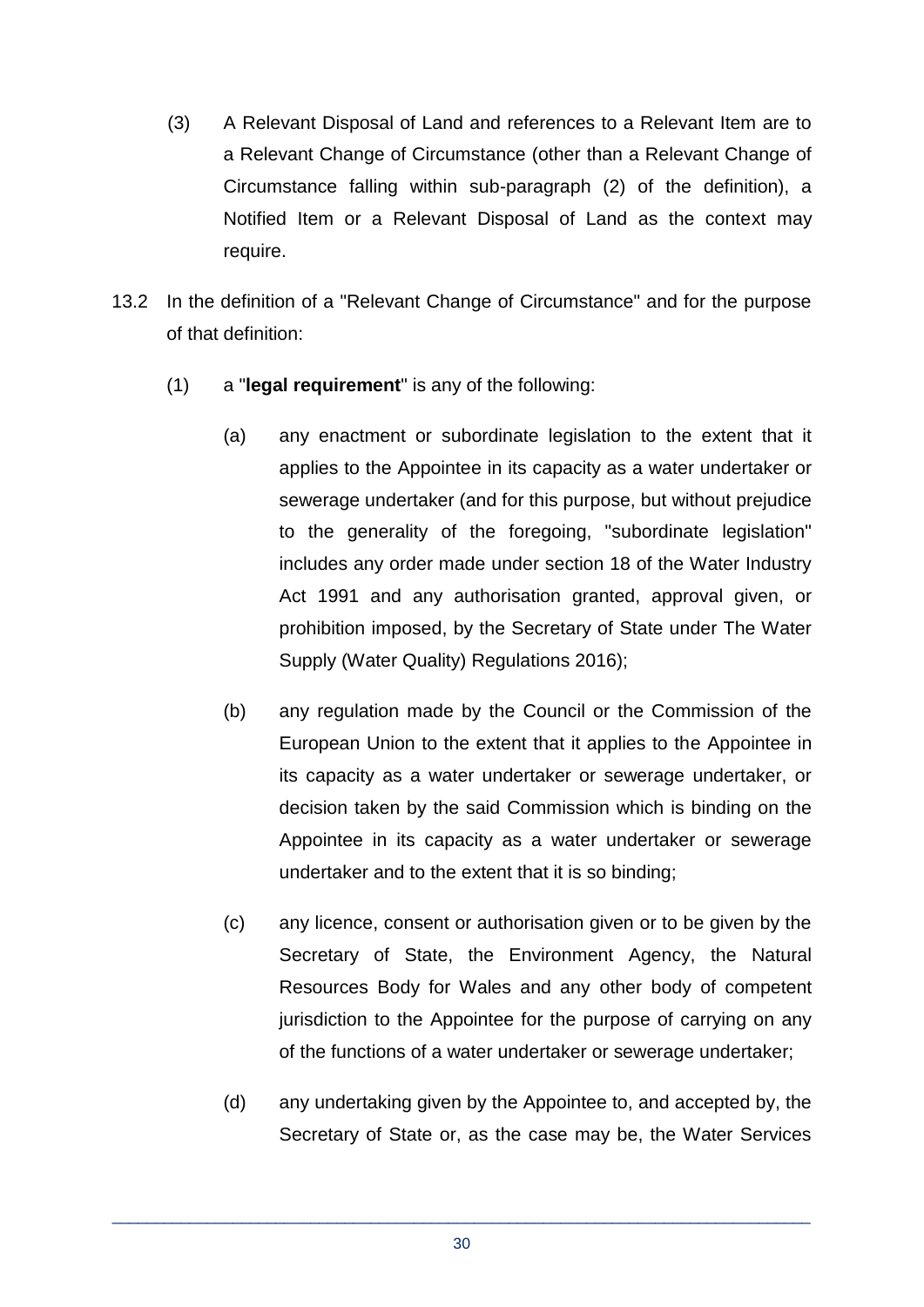Regulation Authority for the purposes of section 19(1)(b) of the Water Industry Act 1991;

- (e) other than any such undertaking as is referred to in (d), any undertaking given by the Appointee to any enforcement authority, and accepted by that enforcement authority, to take all such steps:
	- (i) as are specified by that enforcement authority to be necessary or appropriate for the Appointee to take for the purpose of securing or facilitating compliance with any legal requirement in, relation to which that enforcement authority is the enforcement authority; or
	- (ii) the taking of which is specified by that enforcement authority to be a condition or requirement of granting or renewing any such licence, consent or authorisation as is referred to in (c) or agreeing not to withdraw the same;
- (f) the Conditions of these Appointments; and
- (g) any interpretation of law, or finding, contained in any judgment given by a court or tribunal of competent jurisdiction in respect of which the period for making an appeal has expired which requires any legal requirement falling within (a) to (f) above to have effect in a way:
	- (i) different to that in which it previously had effect; or
	- (ii) different to that in which it was taken to have effect:
		- (A) for the purpose of making a Relevant Determination; or, as the case may be,
		- (B) in determining whether a Relevant Determination should be changed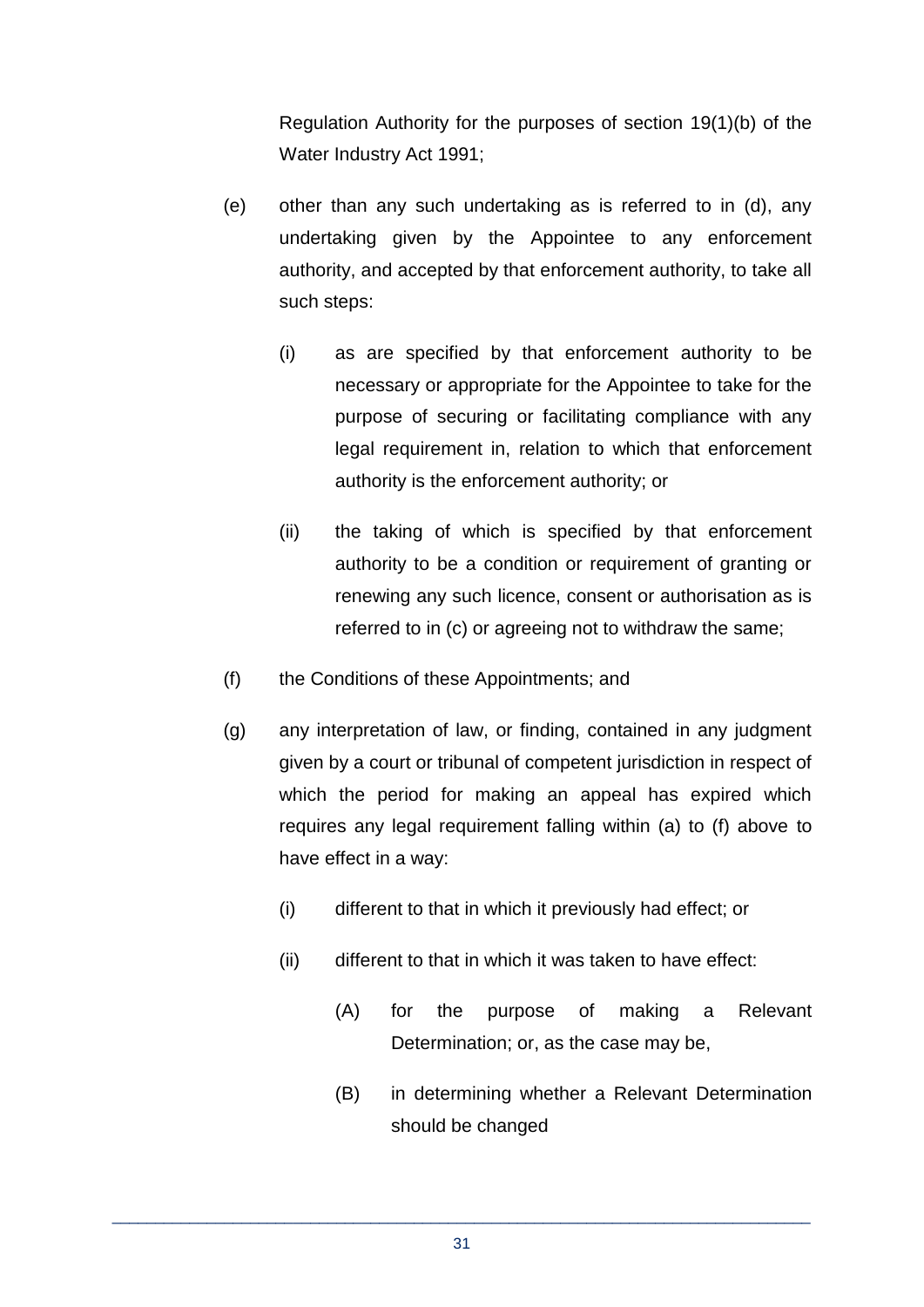but so that nothing in sub-paragraphs (a) to (g) above shall apply so as to include:

(i) any such legal requirement as is referred to in section 41 of the Environment Act 1995 or any such legal requirement that is equivalent to those referred to in section 113 of the Water Act 1989 (as originally enacted); or

(ii) those sections

to the extent in either case that they require the Appointee to pay fees or charges to the relevant enforcement authority; and

- (2) "**enforcement authority**" means any person or body having jurisdiction to enforce or to take action under or in respect of the relevant legal requirement.
- 13.3 In paragraph 14 and in the definition of a "Relevant Change of Circumstance":
	- (1) references to costs include references to expenditure and loss of revenue and references to costs being incurred include references to expenditure being made and loss of revenue being suffered;
	- (2) references to receipts include references to receipts, cash or other assets of any sort, whether of a capital or revenue nature and including receipts of grants, contributions, gifts and loans; and
	- (3) without prejudice to sub-paragraph (1) above, "Operating Expenditure" in sub-paragraph 14.2(6) includes third party services as defined in pro forma A7 and A8 of the Water Services Regulation Authority's Regulatory Accounting Guideline 3.07. For the avoidance of doubt, depreciation, the write-down/off of assets, the profits/loss on disposal of assets and infrastructure renewals expenditure or charges are excluded.
- 13.4 (1) In paragraphs14.2(8) and 14.2(9) "**Base Cash Flows at Current Prices**" means the amount of any Base Cash Flow which has been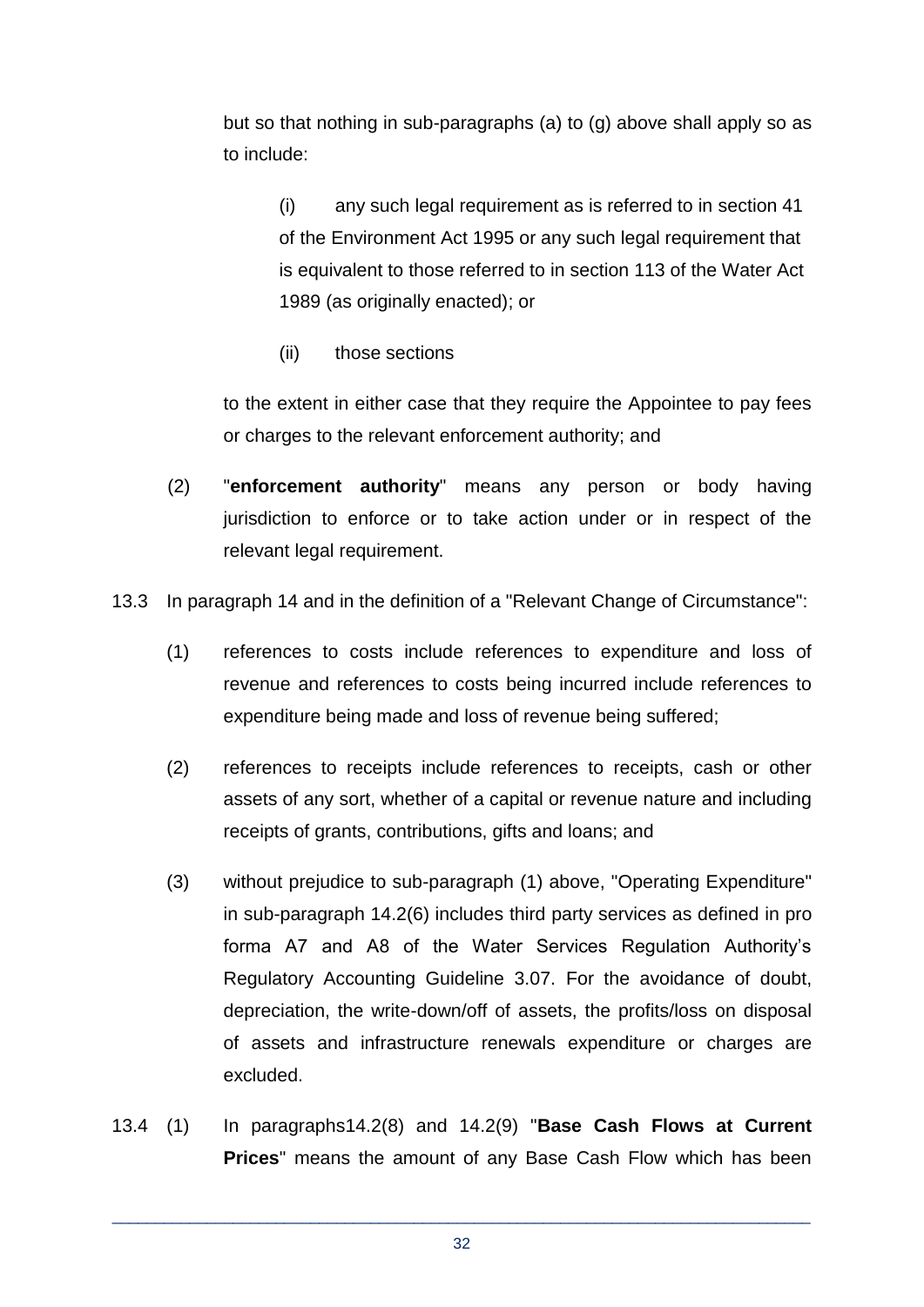adjusted to a price level at which the Base Cash Flow has occurred, or is expected to occur.

- (2) In paragraph 14.2(8), "**Current Value**" means the amount of any Base Cash Flow which has been adjusted to take account of the cumulative percentage change in the Relevant Index since the year in which the Base Cash Flow occurred.
- 13.5 For the purpose of section 13(5)(b) of the Water Industry Act 1991, the provisions of this Condition, to the extent that they relate to a Relevant Change of Circumstance falling within sub-paragraph (2) of that definition, are provisions of the Appointments which cannot be modified. This sub-paragraph shall cease to have effect if, but only if, this Condition ceases to contain any provision relating to changes to the Relevant Determination to allow for Notified Items and Relevant Changes of Circumstance.
- 14 References to the Water Services Regulation Authority relating to Notified Items and Relevant Changes of Circumstance and circumstances having a substantial effect on the Appointed Business
- 14.1 The Appointee may from time to time refer to the Water Services Regulation Authority for determination by it (having considered the proposals of the Appointee) the questions set out in sub-paragraph 14.2 or, as the case may be, sub-paragraph 14.3. Such reference shall be made by notice given to the Water Services Regulation Authority, which, in the case of the questions set out in sub-paragraph 14.2, shall be given in accordance with sub-paragraph 14.4. For the purposes of sub-paragraph 14.2 a single reference may be made in respect of any number of Notified Items and Relevant Changes of Circumstance and sub-paragraph 14.2 shall be construed accordingly.
- 14.2 In the case of a Notified Item or where there has been or is to be a Relevant Change of Circumstance all of the following:
	- (1) what are, or are likely to be, the costs, receipts and savings reasonably attributable to the Relevant Item and also, in the case of a Relevant Change of Circumstance falling within sub-paragraph (2) of the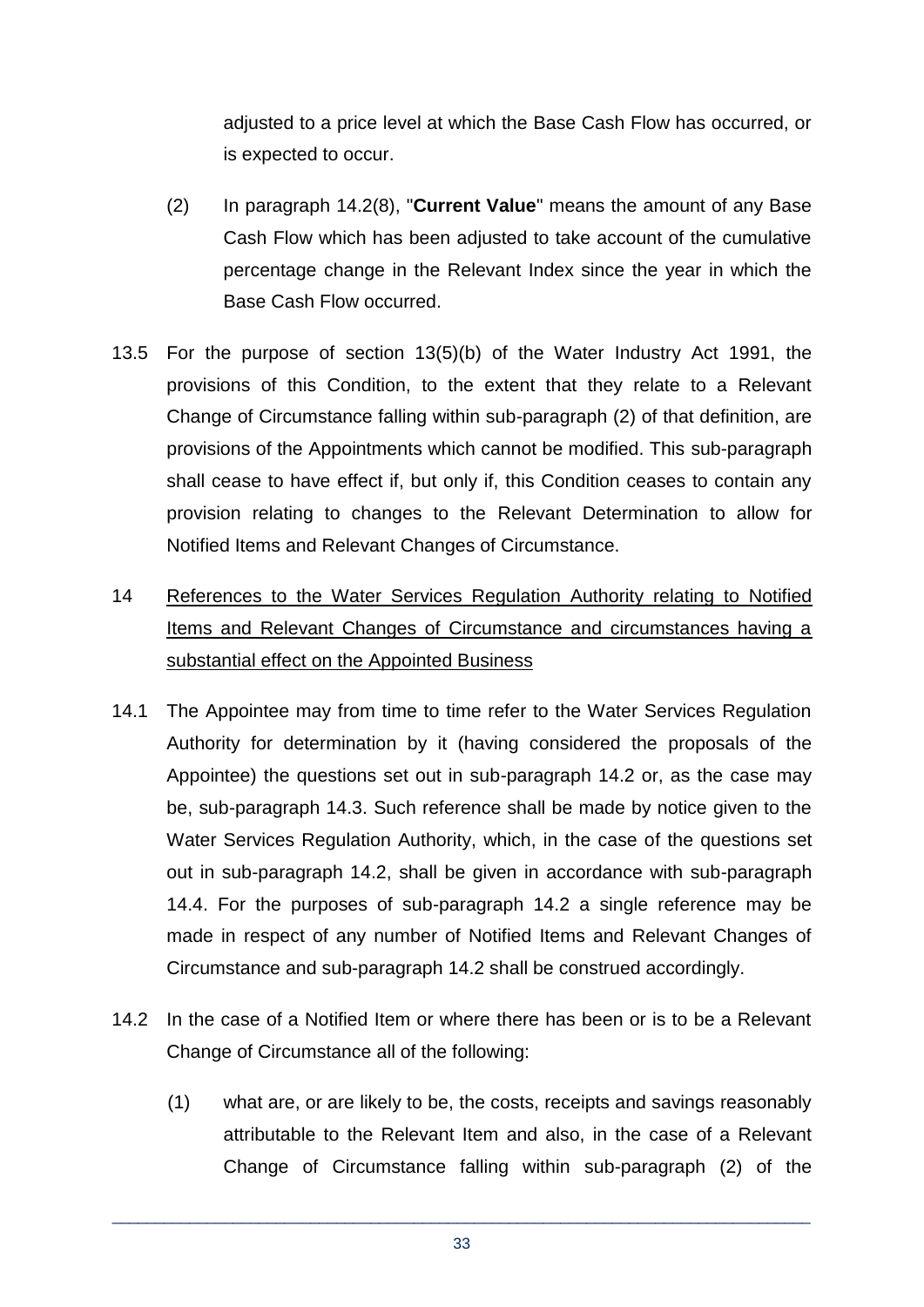definition, the costs, receipts and savings reasonably connected with the Relevant Disposal of Land;

- (2) except in the case of a Relevant Change of Circumstance falling within sub-paragraph (2) of the definition, to what extent:
	- (a) are the costs determined under (1) reasonably recoverable through charges for services provided, functions carried out by, and other activities of, the Appointee in its capacity as a water undertaker or sewerage undertaker which are not Standard Charges for water supply, sewerage services and the reception, treatment and disposal of trade effluent (not being Excluded Charges);
	- (b) in the case of receipts and savings, is the Relevant Item relevant to services provided, functions carried out by, and other activities of, the Appointee as a water undertaker or sewerage undertaker which are not water supply, sewerage services and the reception, treatment and disposal of trade effluent in respect of which the Appointee makes Standard Charges (not being Excluded Charges)

and where it is determined that such costs are reasonably recoverable as aforesaid or, as the case may be, that the Relevant Item is relevant as aforesaid, either in full or to an extent, then references hereafter to costs, receipts and savings reasonably attributable to a Relevant Item are to those costs, receipts and savings except to that extent;

- (3) both of the following:
	- (a) what costs reasonably attributable to, or connected with, the Relevant Item as determined under (1) and what timing of incurring of such costs are appropriate and reasonable for the Appointee in all the circumstances to incur and programme, or, as the case may be, to have incurred and programmed, by reason of the Relevant Item; and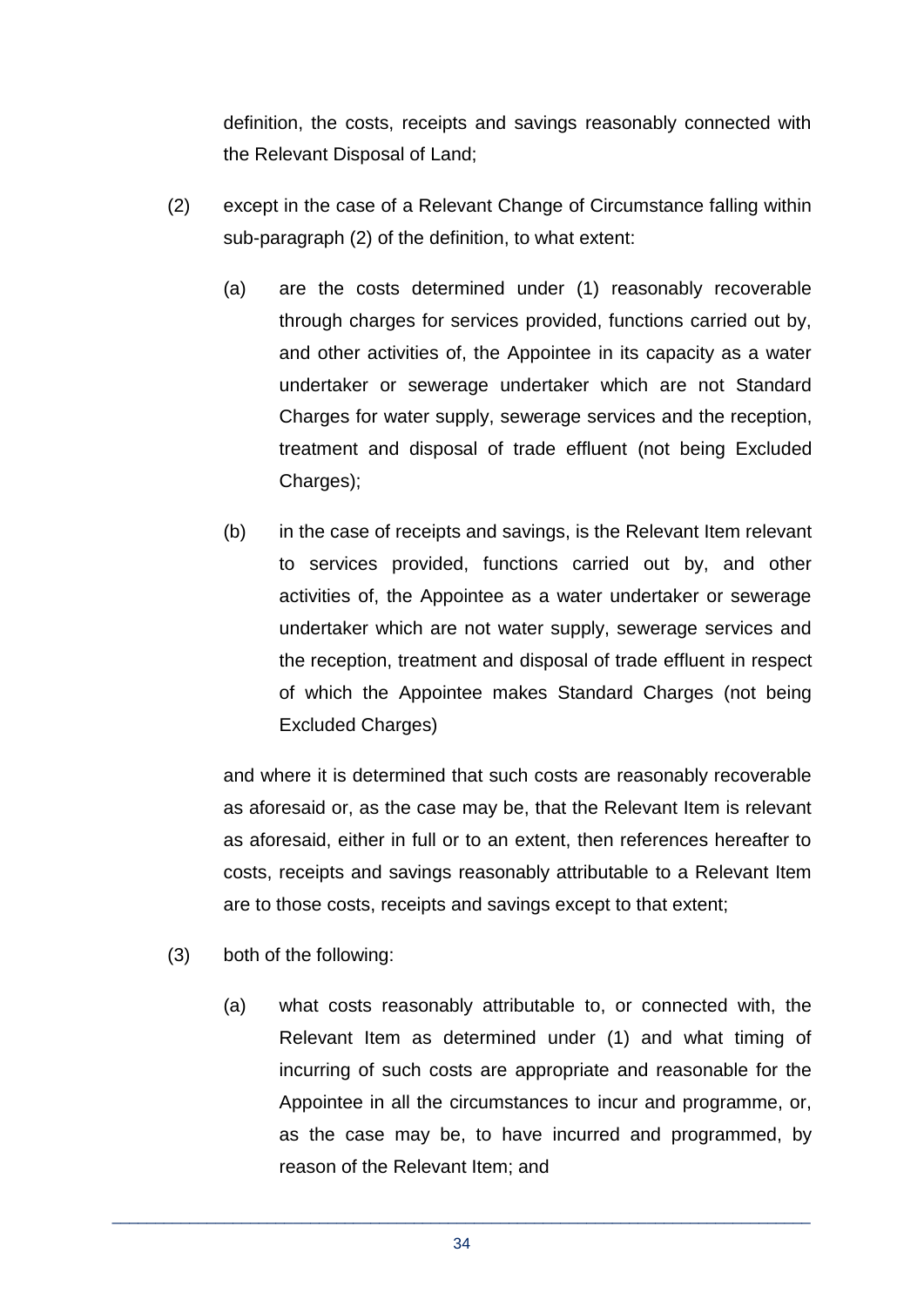(b) what receipts and savings reasonably attributable to, or connected with, the Relevant Item as determined under (1) and what timing of such receipts and savings is appropriate and reasonable for the Appointee in all the circumstances to achieve and programme or, as the case may be, to have achieved and programmed, by reason of the Relevant Item

and for the purpose of determining the separate amounts under (a) and (b), but without prejudice to the generality of the foregoing:

- (i) no account shall be taken of:
	- (A) any trivial amounts;
	- (B) any costs, to the extent that they would have been, or would be, avoided by prudent management action taken since the transfer date (and for this purpose what constitutes "prudent management action" shall be assessed by reference to the circumstances which were known or which ought reasonably to have been known to the Appointee at the relevant time);
	- (C) any savings achieved by management action taken since the transfer date over and above those which would have been achieved by prudent management action (and for this purpose what constitutes "prudent management action" shall be assessed by reference to the circumstances at the relevant time); or
	- (D) any amounts attributable to matters allowed for in making a Relevant Determination, except to the extent that such amounts otherwise fall to be taken into account as amounts reasonably attributable to, or connected with, the Relevant Item under this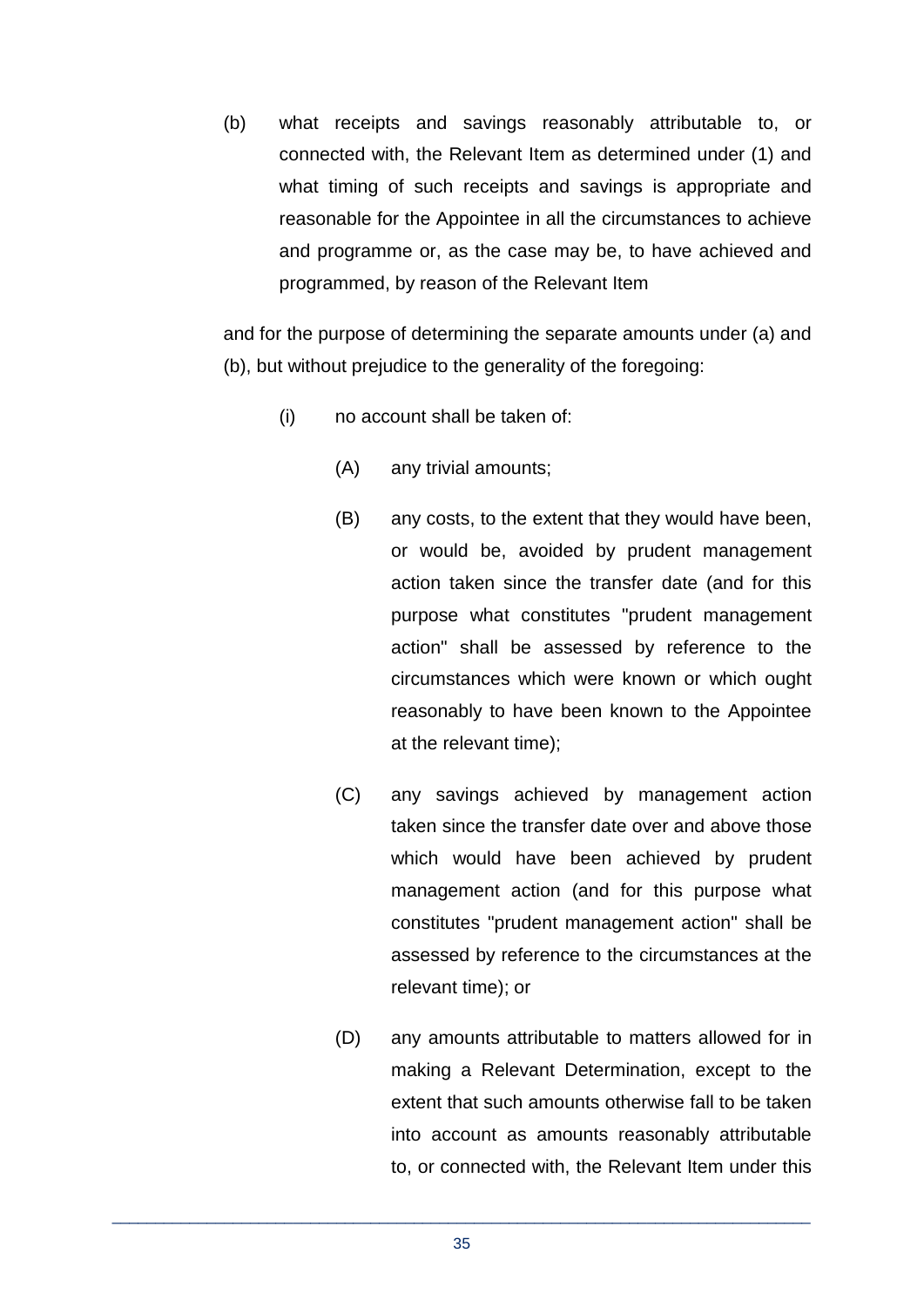sub-paragraph (3) and sub-paragraph (1) by virtue of the definition of a Notified Item and a Relevant Change of Circumstance; and

- (ii) in the case of a Relevant Change of Circumstance falling within sub-paragraph (1) of the definition, regard shall be had to whether either:
	- (a) the Secretary of State has notified the Water Services Regulation Authority of any change of policy, concerning any environmental or waterquality standard, which has been made since the last Relevant Determination; or
	- (b) the Appointee has itself given notice to the Water Services Regulation Authority of the application to it of, or any change to, any legal requirement, before referring that legal requirement to the Water Services Regulation Authority under subparagraph 14.1;
- (4) having determined under (3) the separate amounts of costs and of receipts and savings in respect of each Relevant Item, what are the annual cash flows thereof (costs being netted off against the amount of receipts and savings for this purpose) over each Charging Year included in the timing determined under (3) (those annual cash flows being hereinafter referred to as "**the Base Cash Flows**");
- (5) what is the annual aggregate of:
	- (a) one half of the Base Cash Flows in respect of Relevant Changes of Circumstance falling within sub-paragraph (2) of that definition; and
	- (b) the Base Cash Flows in respect of all other Relevant Changes of Circumstance and Notified Items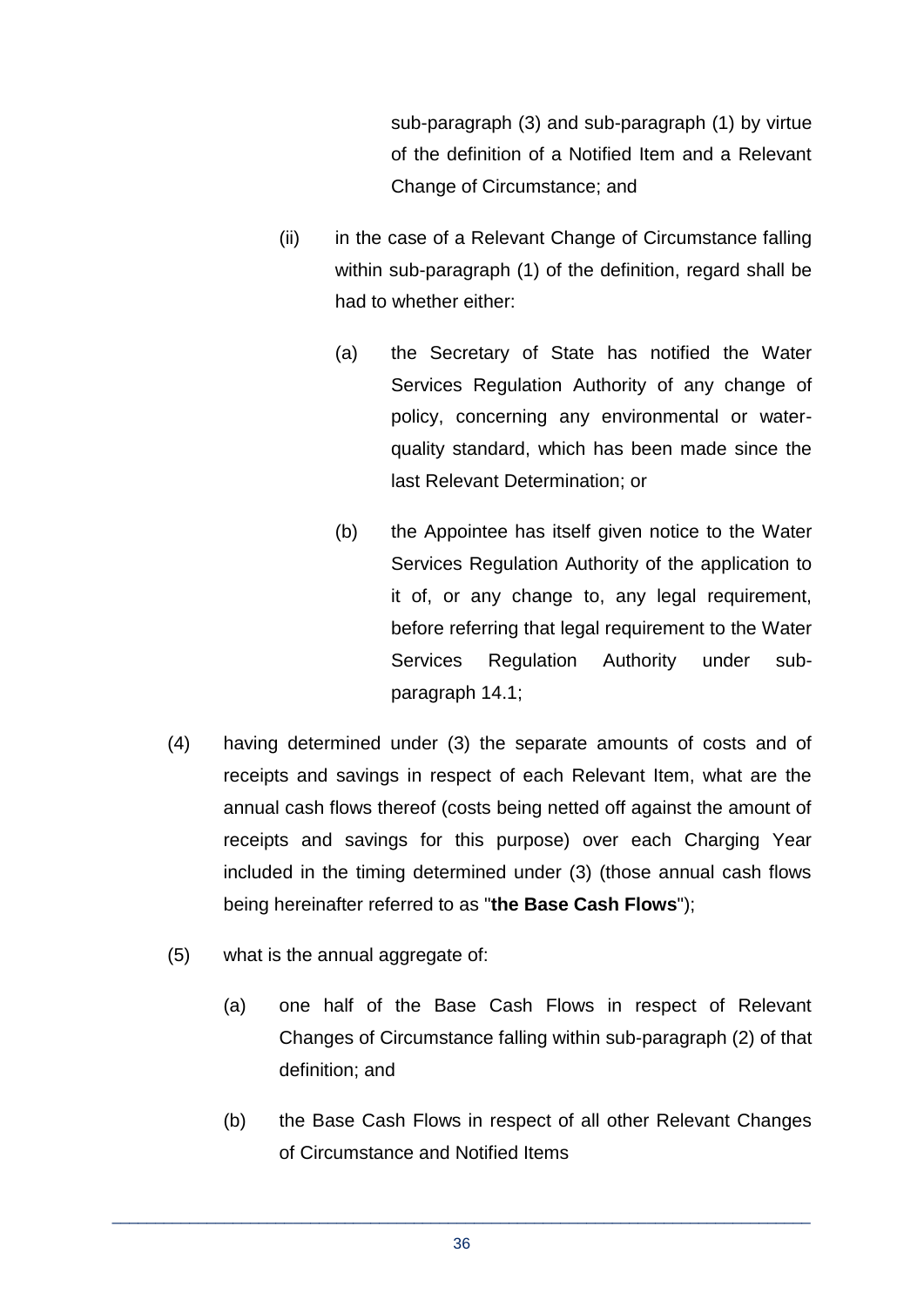in both cases the subject of the notice or notices under sub-paragraph 14.4 or paragraph 15;

- (6) (a) where any part of an annual aggregate derived under subparagraph (5) consists of items to which (b) below does not apply, what is the Net Present Value of that part of the annual aggregate, calculated up to the start of the first of the Charging Years for which the next Periodic Review falls to be carried out;
	- (b) where any part of the annual aggregate derived under subparagraph (5) consists of revenue and/or Operating Expenditure, what is the Net Present Value of that part of the annual aggregate, calculated over 15 years; and
	- (c) what is the aggregate of the Net Present Values calculated under (a) and (b) ("**the Materiality Amount**");
- (7) is the Materiality Amount equal to or does it exceed ten per cent of the turnover attributable to the Appointed Business in the latest financial year for which accounting statements have been prepared and delivered to the Water Services Regulation Authority under Condition F, as shown by those accounting statements, and for this purpose where the Materiality Amount is a negative figure it shall be treated as though it were a positive figure;
- (8) if so, for each year ("**the relevant year**") until the first of the Charging Years for which the next Periodic Review falls to be carried out (having regard to any Review Notice or Reference Notice which has been given at the time when the reference is made),
	- (a) what are the following amounts:
		- (i) all Base Cash Flows at Current Prices attributable to the creation or acquisition of depreciable assets ("**Allowable Capital Expenditure**");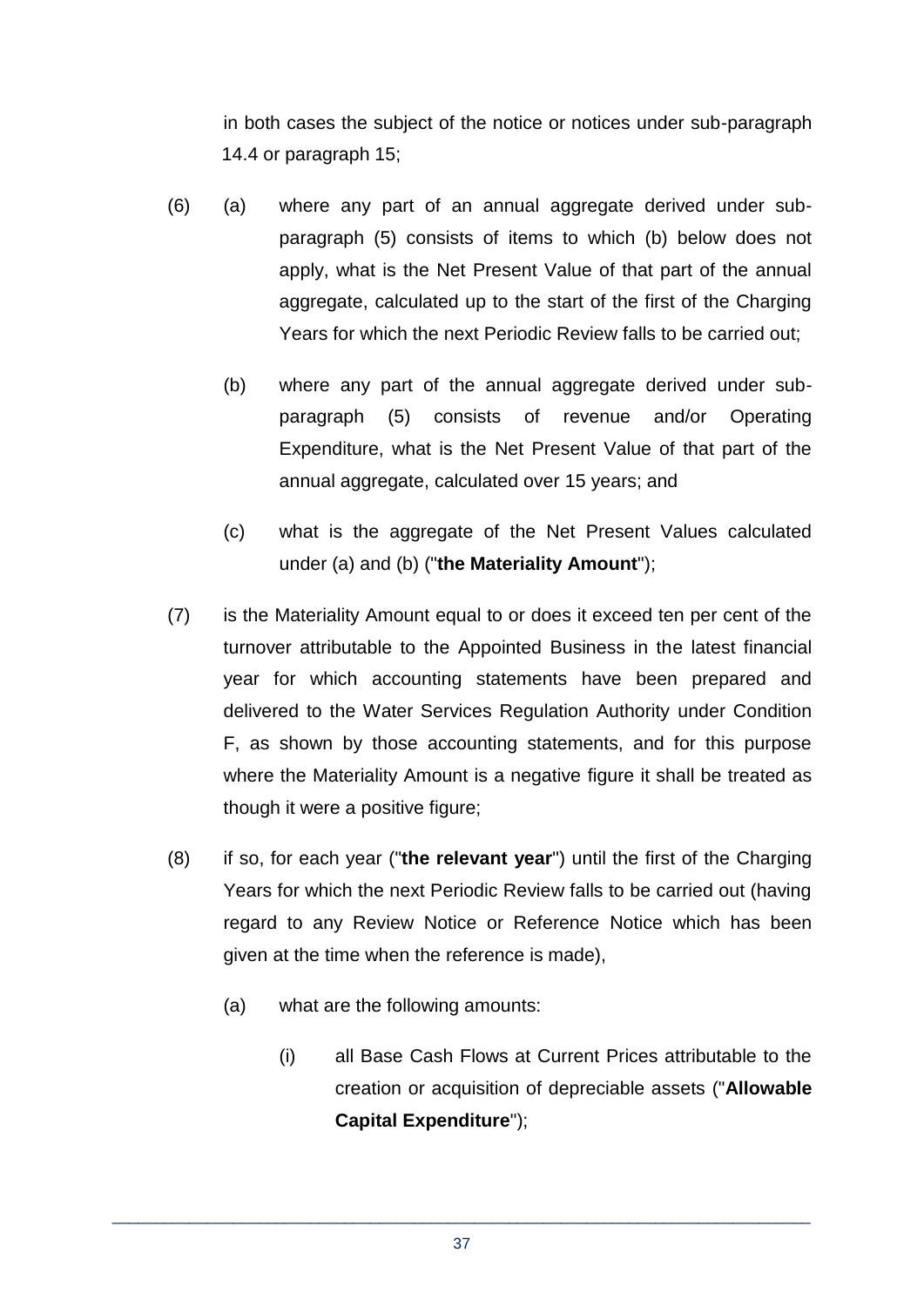- (ii) all the Base Cash Flows at Outturn Prices (save in respect of Relevant Changes of Circumstance falling within sub-paragraph (2) of that definition, where one half of the Base Cash Flow at Outturn Prices shall be used) attributable to the creation, acquisition or disposal of nondepreciable assets ("**Allowable Infrastructure Asset Expenditure**");
- (iii) all other Base Cash Flows at Current Prices ("**Other Allowable Expenditure**");
- (iv) the Current Value of the sum of all Allowable Capital Expenditure occurring up to and including the relevant year, divided by the weighted average expected life of the assets attributable to that Allowable Capital Expenditure at the time those assets were or are expected to be created or acquired ("**Allowable Depreciation**");
- (v) the Current Value of the sum of all Allowable Capital Expenditure occurring up to and including the relevant year less the Current Value of the sum of all Allowable Depreciation occurring up to and including the relevant year ("**Allowable Net Asset Value**");
- (vi) the Current Value of the sum of all Allowable Infrastructure Asset Expenditure occurring up to and including the relevant year ("**Allowable Infrastructure Asset Value**");
- (vii) the Appropriate Discount Rate, adjusted so as to exclude any allowance for changes in the Relevant Index, multiplied by the sum of:
	- A. the Allowable Net Asset Value for the relevant year; and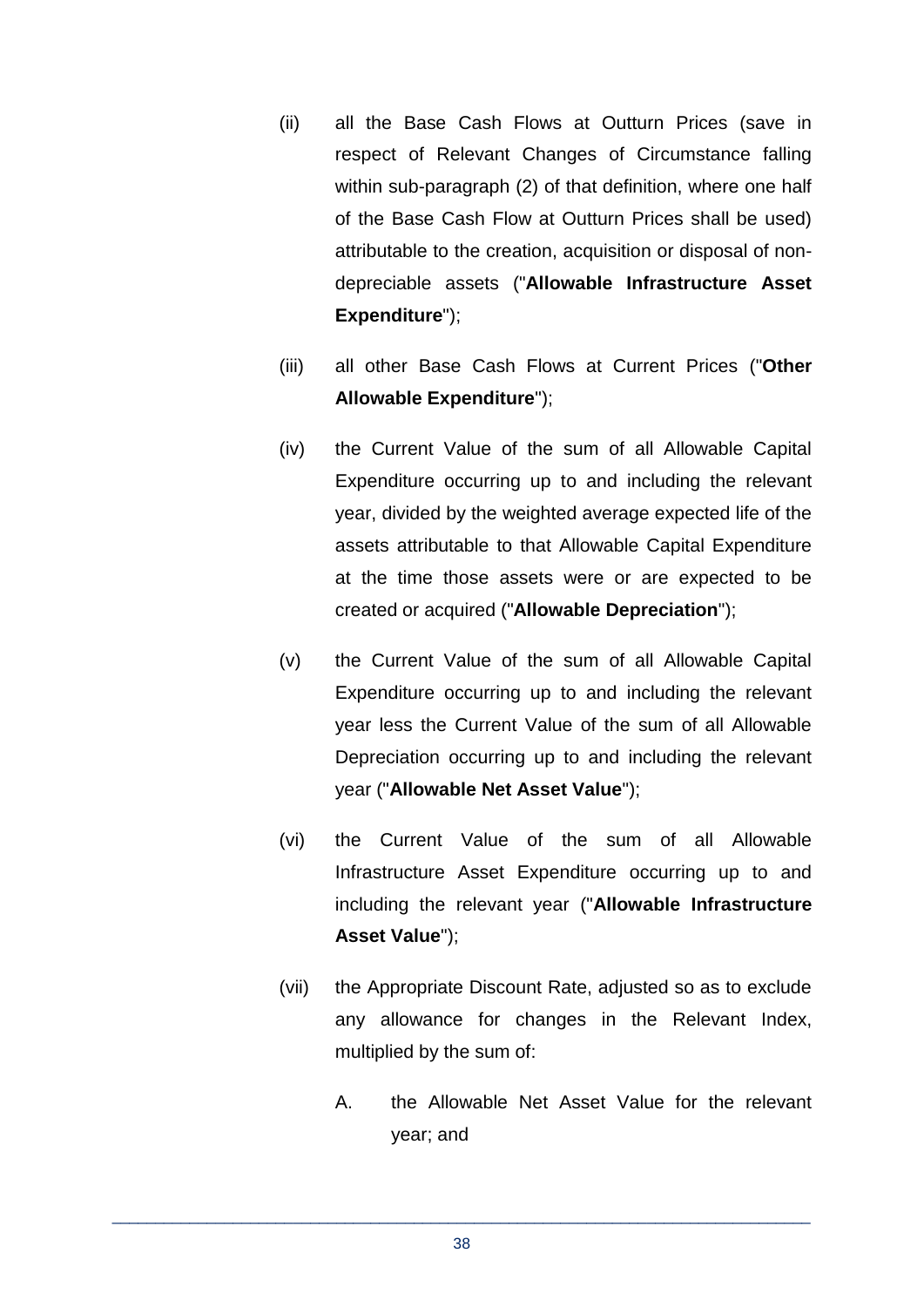B. the Allowable Infrastructure Asset Value for the relevant year;

## (the "**Allowable Return**"); and

- (b) what is the sum of:
	- (i) Other Allowable Expenditure;
	- (ii) Allowable Depreciation; and
	- (iii) the Allowable Return;

## (the "**Annual Allowable Amount**");

(9) what changes to the level of Price Control or Price Controls-over the period beginning from the first of the Charging Years referred to in subparagraph 14.4(1) (in any case where a Reference Notice has been given in respect of sub-paragraph 14.2) or sub-paragraph 15.1(1) (in any other case) until the first of the Charging Years for which the next Periodic Review falls to be carried out (having regard to any Review Notice or Reference Notice which has been given at the time when the reference is made) (the "**Relevant Period**") is most likely to allow, or, as the case may be, require, the Appointee to make such charges over the Relevant Period ("**Adjusted Charges**"), in such a manner as to secure that the increase, or, as the case may be, decrease, in revenue attributable to the making of Adjusted Charges would, in each year of the Relevant Period, be equal to (i) the Annual Allowable Amount for that year, plus (ii), where Base Cash Flows at Current Prices have occurred prior to the first year of the Relevant Period, the amount which, calculated as a constant annual amount over the Relevant Period, would result in the sum of the Net Present Values of these amounts equalling the sum of the Net Present Values of the Annual Allowable Amounts for each of the years prior to the Relevant Period.

14.3 All of the following: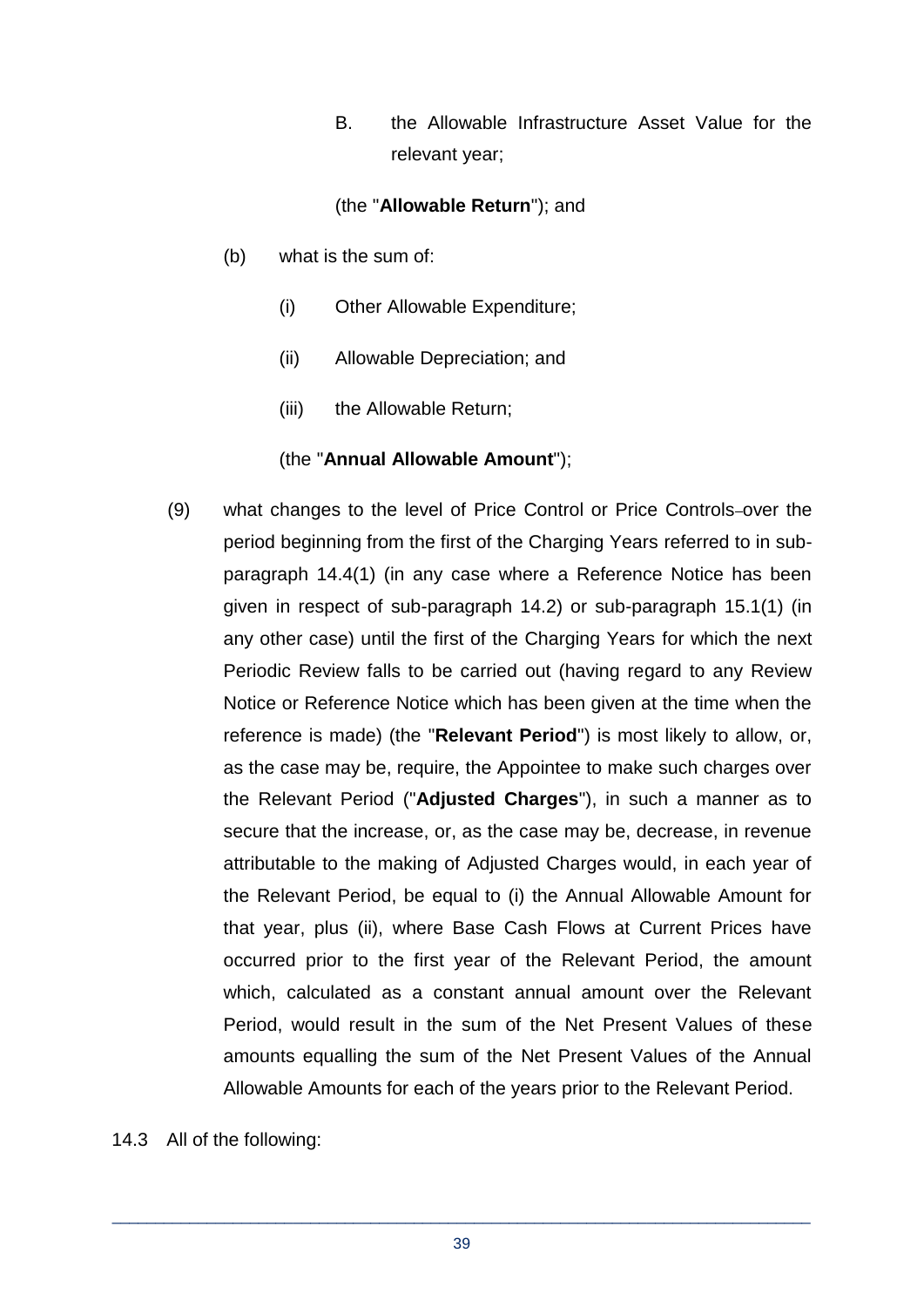- (1) whether any circumstance (other than a Relevant Change of Circumstance) has occurred which has or will have:
	- (a) a substantial adverse effect on the Appointed Business or on its assets, liabilities, financial position, or profits or losses, not being one which would have been avoided by prudent management action taken since the transfer date; or
	- (b) a substantial favourable effect on the Appointed Business, or on its assets, liabilities, financial position, or profits or losses, being one which is (i) fortuitous and (ii) not attributable to prudent management action; and
- (2) if so, what change should be made to the level of Price Control or Price Controls.

For this purpose:

- (i) what constitutes "prudent management action" shall be assessed by reference to the circumstances which were known or which ought reasonably to have been known to the Appointee at the relevant time;
- (ii) an effect shall not be regarded as a substantial adverse effect or a substantial favourable effect in any case unless, if the questions set out in sub-paragraph 14.2 were to be asked in relation to the circumstance giving rise to it, the answer to that in 14.2(7) (taking the reference in it to ten per cent as a reference to twenty per cent) would be in the affirmative.
- 14.4 A Reference Notice given to the Water Services Regulation Authority in respect of sub-paragraph 14.2 shall contain or be accompanied by reasonable details of the Relevant Item in respect of which the Reference Notice is given and, unless the Water Services Regulation Authority otherwise consents, shall be given not later than: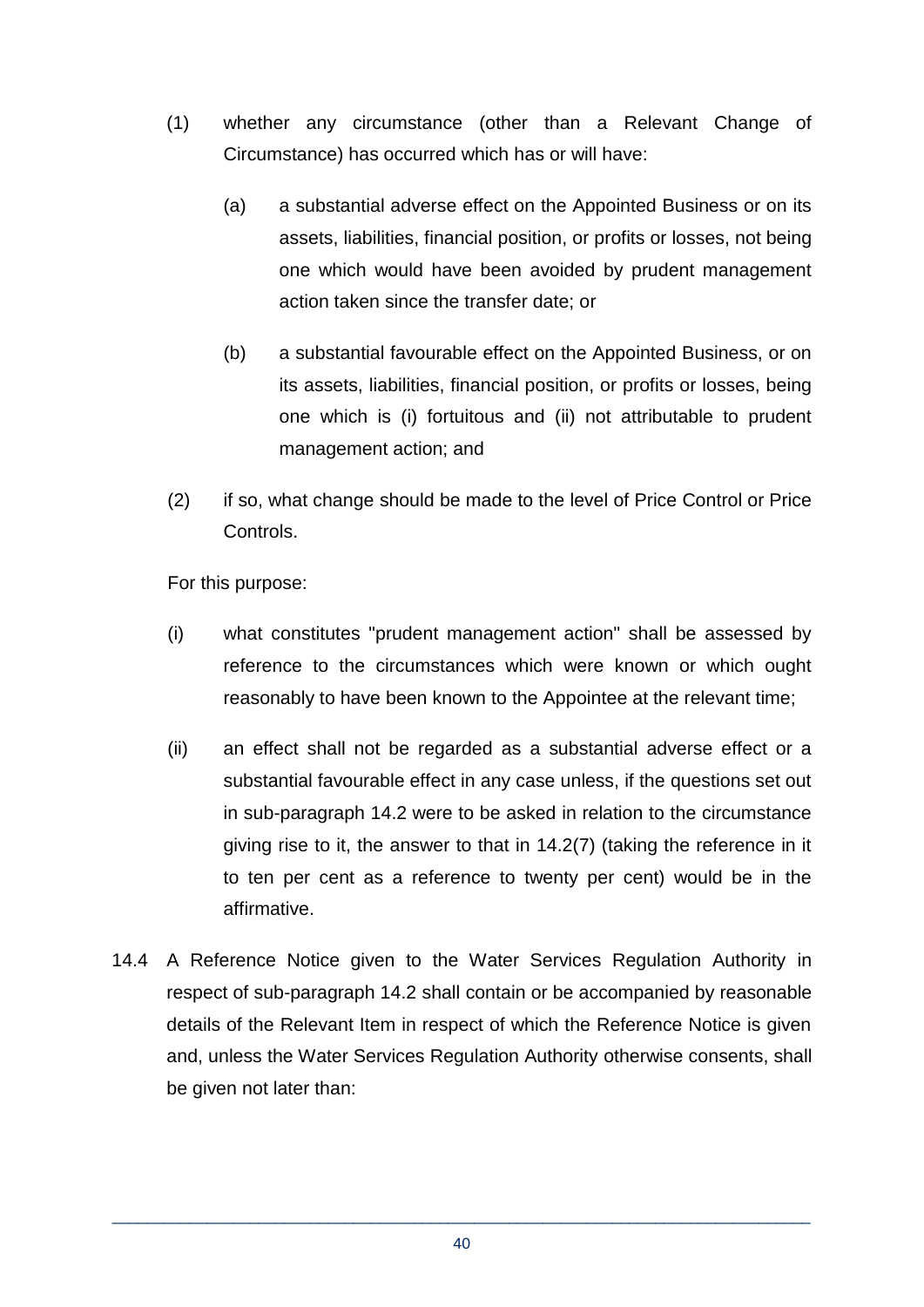- (1) the fifteenth day of September immediately preceding the first of the Charging Years in respect of which the Appointee wishes the change to the level of Price Control or Price Controls to take effect; or
- (2) if later, where the Water Services Regulation Authority has given a notice to the Appointee under sub-paragraph 15.1 in respect of the same Charging Year, within fourteen days from the receipt by the Appointee of that notice.

# 15 Changes to the level of a Price Control or Price Controls initiated by the Water Services Regulation Authority relating to Notified Items and Relevant Changes of Circumstance and circumstances within sub-paragraph 14.3(1)(b)

- 15.1 In the case of a Notified Item or where any Relevant Change of Circumstance has occurred or is to occur, the Water Services Regulation Authority may, having given notice to the Appointee specifying the Notified Item or, as the case may be, the Relevant Change of Circumstance, of its intention so to do not later than:
	- (1) the fifteenth day of September immediately preceding the first of the Charging Years in respect of which it proposes the change to the level of a Price Control or Price Controls to take effect; or
	- (2) if later, where the Appointee has given a Reference Notice to the Water Services Regulation Authority in respect of sub-paragraph 14.2 and falling within sub-paragraph 14.4(1) in respect of the same Charging Year, within fourteen days from the receipt by the Water Services Regulation Authority of that Reference Notice

determine the questions set out in sub-paragraph 14.2 in respect of that Notified Item or, as the case may be, that Relevant Change of Circumstance. A single notice may be given under this sub-paragraph 15.1 in respect of any number of Notified Items and Relevant Changes of Circumstance and subparagraph 14.2 shall be construed accordingly.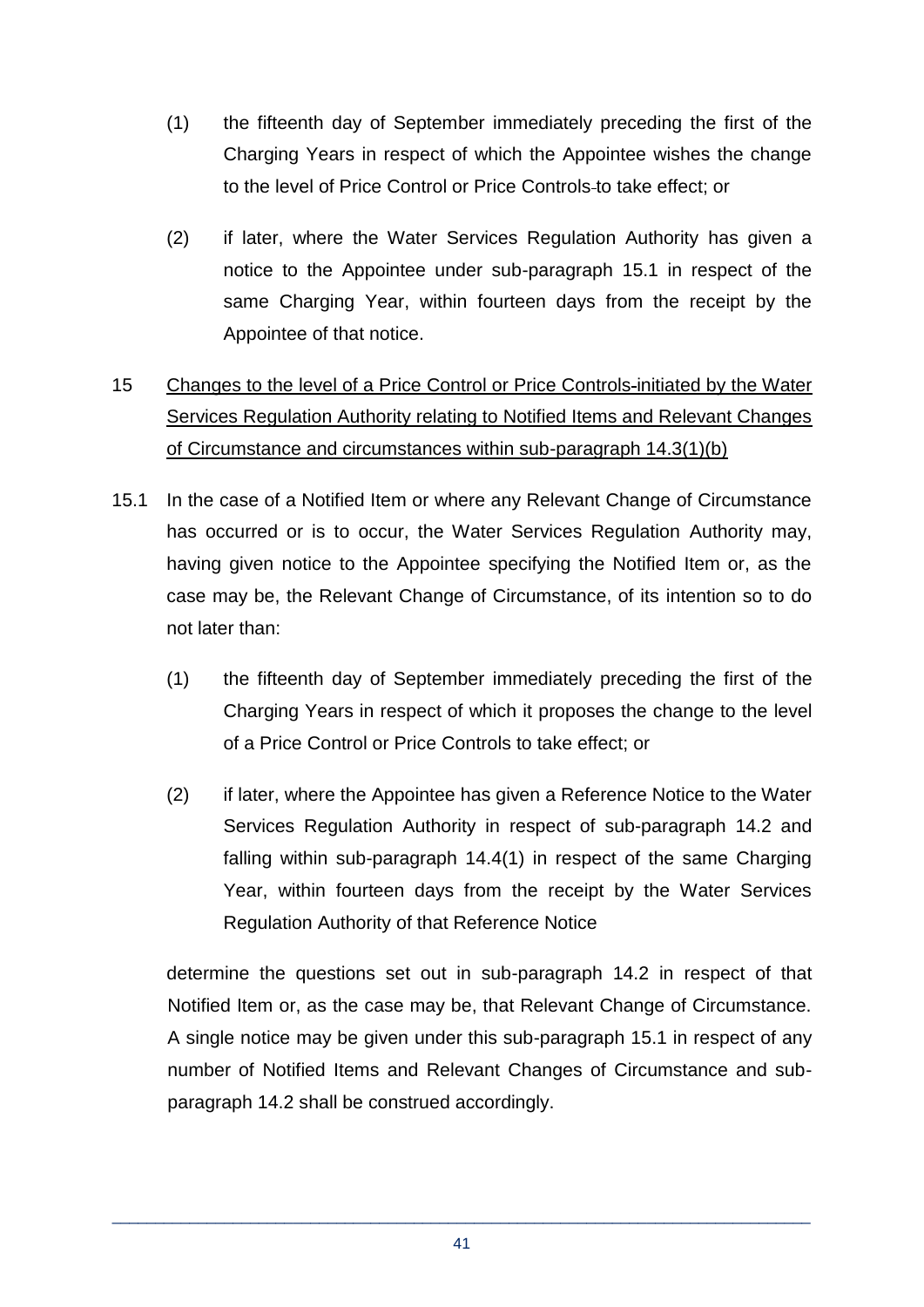- 15.2 Where sub-paragraph 14.4(2) or 15.1(2) applies, the questions set out in (5) to (9) inclusive of sub-paragraph 14.2 shall be determined in respect of all Notified Items and Relevant Changes of Circumstance in respect of which the Appointee and the Water Services Regulation Authority have given notice, taken as a whole.
- 15.3 In the case of sub-paragraph 14.3, the Water Services Regulation Authority shall give notice to the Appointee of its intention to determine the questions set out in sub-paragraph 14.3(1)(b) and (2).

#### Part V. References to the Competition and Markets Authority

#### 16 References to the Competition and Markets Authority

- 16.1 Where:
	- (1) pursuant to paragraph 9 or following a reference under paragraph 11, the Water Services Regulation Authority has not given notice to the Appointee of its determination or determinations within one year from the Review Notice Date(s) or, in the case of a reference under paragraph 11, within one year from the date of the relevant Reference Notice;
	- (2) following a reference under paragraph 14, the Water Services Regulation Authority has not given notice to the Appointee of its determinations (including any determinations under paragraph 15 which fall to be taken into account in determining the questions the subject of the reference under paragraph 14) within 3 months from the date of the relevant Reference Notice; or
	- (3) the Appointee disputes any determination made by the Water Services Regulation Authority under sub-paragraph 9.3 or sub-paragraph 9.4 or any Interim Determination made by the Water Services Regulation Authority under Part IV of this Condition,

the Appointee may, by notice given to the Water Services Regulation Authority within: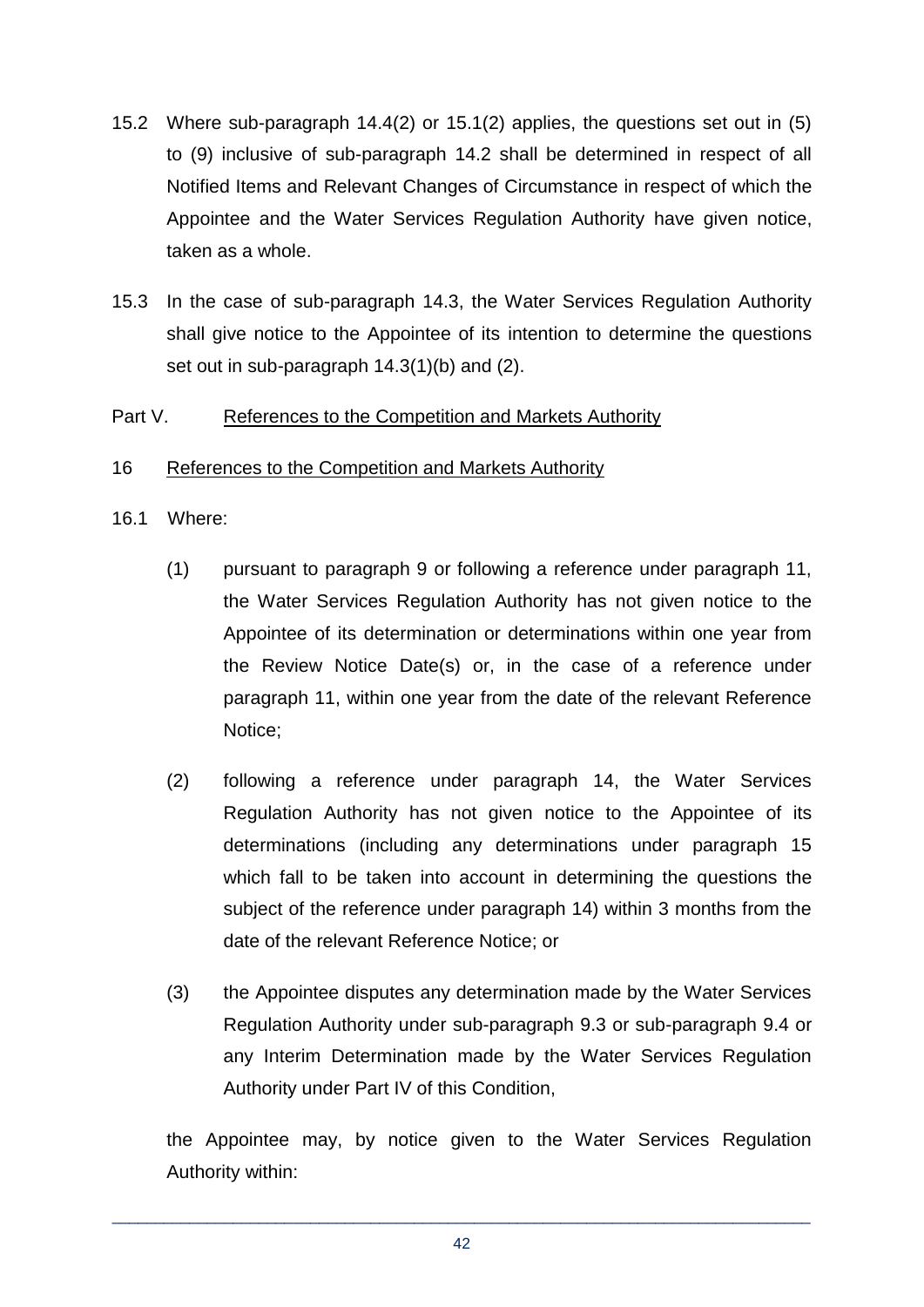- (a) 13 months from the Review Notice Date or, in the case of a reference under paragraph 11, from the date of the relevant Reference Notice (in the cases referred to in sub-paragraph (1));
- (b) 4 months from the date of the relevant Reference Notice (in the case referred to in sub-paragraph (2)); or
- (c) 2 months from the date on which the Water Services Regulation Authority gives notice of its determination or determinations to the Appointee (in the case referred to in sub-paragraph (3))

require the Water Services Regulation Authority to refer to the Competition and Markets Authority for determination (such determination to be effective as if made by the Water Services Regulation Authority) by it:

- (i) in any case referred to in sub-paragraph (1) or (2), the relevant question or questions (including, where relevant, the questions in respect of any Notified Item or Relevant Change of Circumstance the subject of a notice under paragraph 15); or
- (ii) in any case referred to in sub-paragraph (3), the disputed determination.
- 16.2 Where the Appointee requires the Water Services Regulation Authority to make a reference to the Competition and Markets Authority under subparagraph 16.1 in the case referred to in section (3) of that sub-paragraph, the Appointee shall levy charges in a way best calculated to comply with the Price Control or Price Controls determined by the Water Services Regulation Authority as if a reference had not been made until the Competition and Markets Authority makes its determination following such reference. The determination made by the Competition and Markets Authority shall then take effect as if it had been made by the Water Services Regulation Authority.
- 16.3 Where after 1 April 2019 the Appointee requests the Water Services Regulation Authority to make a reference to the Competition and Markets Authority in respect of any determination under sub-paragraph 9.3 concerning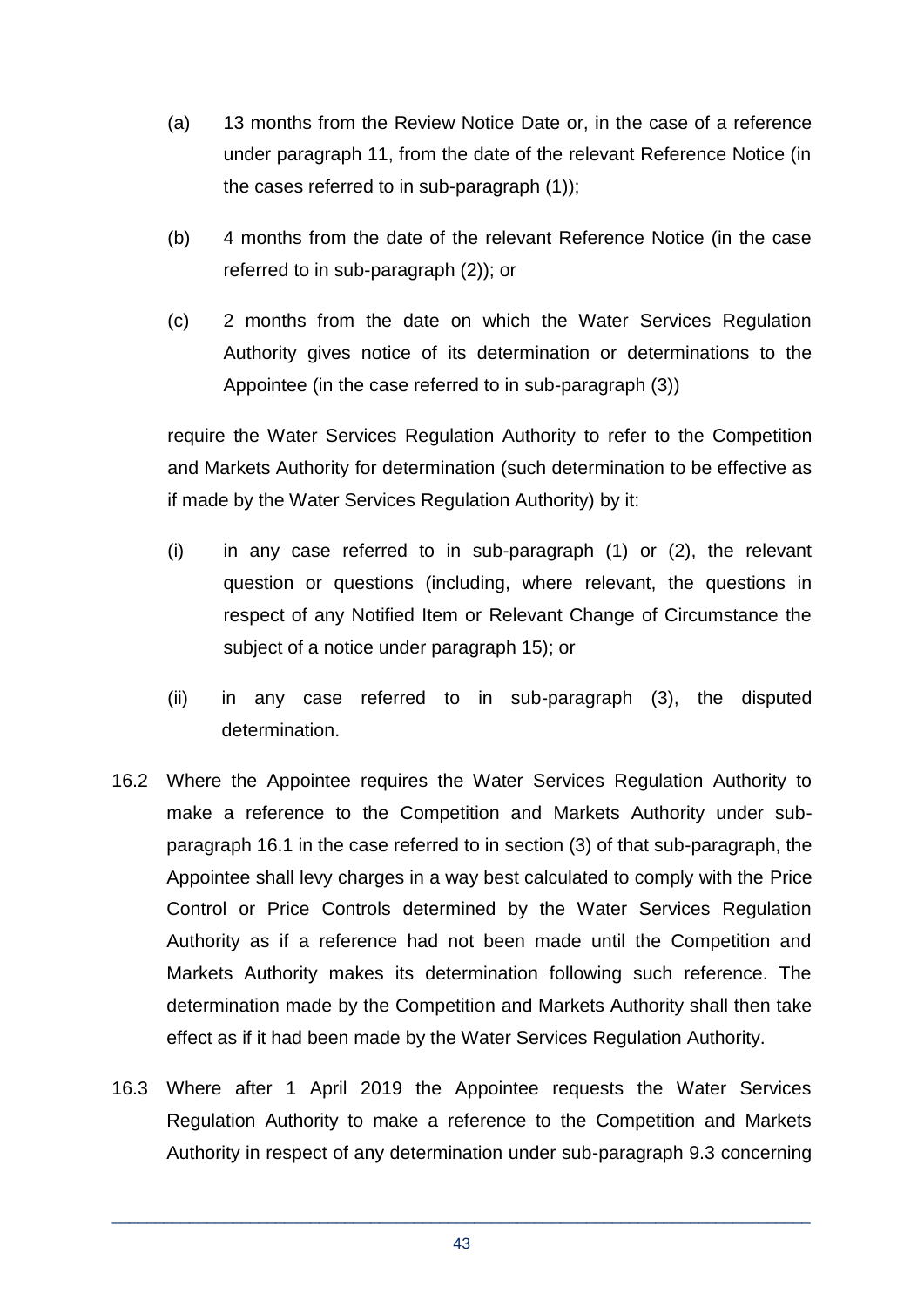Retail Activities, or under sub-paragraph 9.4 concerning Water Resources Activities, Bioresources Activities or Network Plus Activities, such reference must comprise all such determinations made under sub-paragraphs 9.3 or 9.4 at the same time relating to the Appointee.

#### 17 **[Not used]**

## Part VI. Provision of Information to the Water Services Regulation Authority

18

- 18.1 The Appointee shall furnish to the Water Services Regulation Authority :
	- $(1)$  ...
	- (2) not later than 30 September immediately following the date of the Reference Notice (in the case of a reference under paragraph 11);
	- (3) at the time when it gives the relevant Reference Notice to the Water Services Regulation Authority (in the case of a reference under paragraph 14);
	- (4) as soon as reasonably practicable and in any event not later than the expiry of one month from the date of the Water Services Regulation Authority's notice to the Appointee under paragraph 15 (in the case of such a notice, including the case of a reference under paragraph 14 falling within sub-paragraph 14.4(2))

such Information as the Appointee reasonably believes is necessary or, as the case may be, as the Water Services Regulation Authority may reasonably require in its said notice, to enable the Water Services Regulation Authority to make its determination. The Appointee shall also furnish to the Water Services Regulation Authority as soon as reasonably practicable such further Information as the Water Services Regulation Authority may from time to time by notice to the Appointee reasonably require to make its determination.

18.2 The Appointee shall also furnish to the Water Services Regulation Authority from time to time when so requested by the Water Services Regulation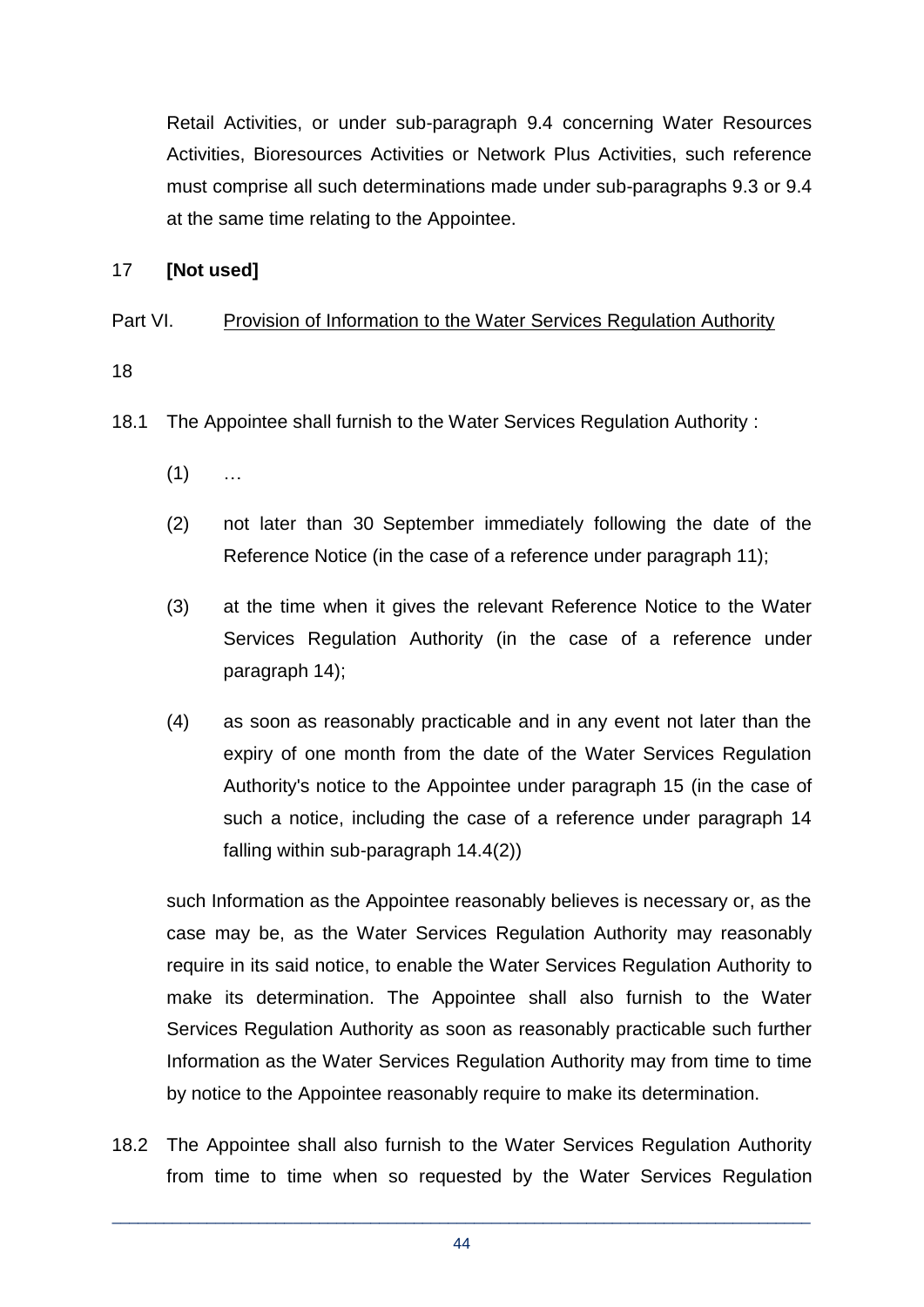Authority such Information as the Water Services Regulation Authority may reasonably require to decide whether or not to make determinations under paragraph 15.

- 18.3 Any Information furnished to the Water Services Regulation Authority under this paragraph 18 or under paragraph 9 shall, if the Water Services Regulation Authority so requires to make its determination, be reported on by a person appointed by the Appointee and approved by the Water Services Regulation Authority (such approval not to be unreasonably withheld) ("**the Reporter**").
- 18.4 The Appointee shall enter into a written contract of engagement with the Reporter which shall:
	- (1) where such a report is required by the Water Services Regulation Authority under sub-paragraph 18.3, require the Reporter to prepare and furnish to the Water Services Regulation Authority , and separately to the Appointee, a written report addressed jointly to the Water Services Regulation Authority and the Appointee in form and substance such as may be specified by, or consistent with any guidelines specified by, the Water Services Regulation Authority at the time when it requires the report to be furnished, the matters so specified being reasonably appropriate to enable the Water Services Regulation Authority to make its determination (to the extent that the Information in respect of which that report is required to be prepared and furnished is relevant to that determination); and
	- (2) include a term that the Reporter will provide such further explanation or clarification of his report as the Water Services Regulation Authority may reasonably require and such further Information in respect of, or verification of, the matters which are the subject of his report as the Water Services Regulation Authority may reasonably require.

The contract of engagement may also include provisions requiring the Reporter, his employees and agents to keep confidential and not to disclose, except to the Water Services Regulation Authority or as required by law, any Information which the Reporter obtains in the course of preparing his report.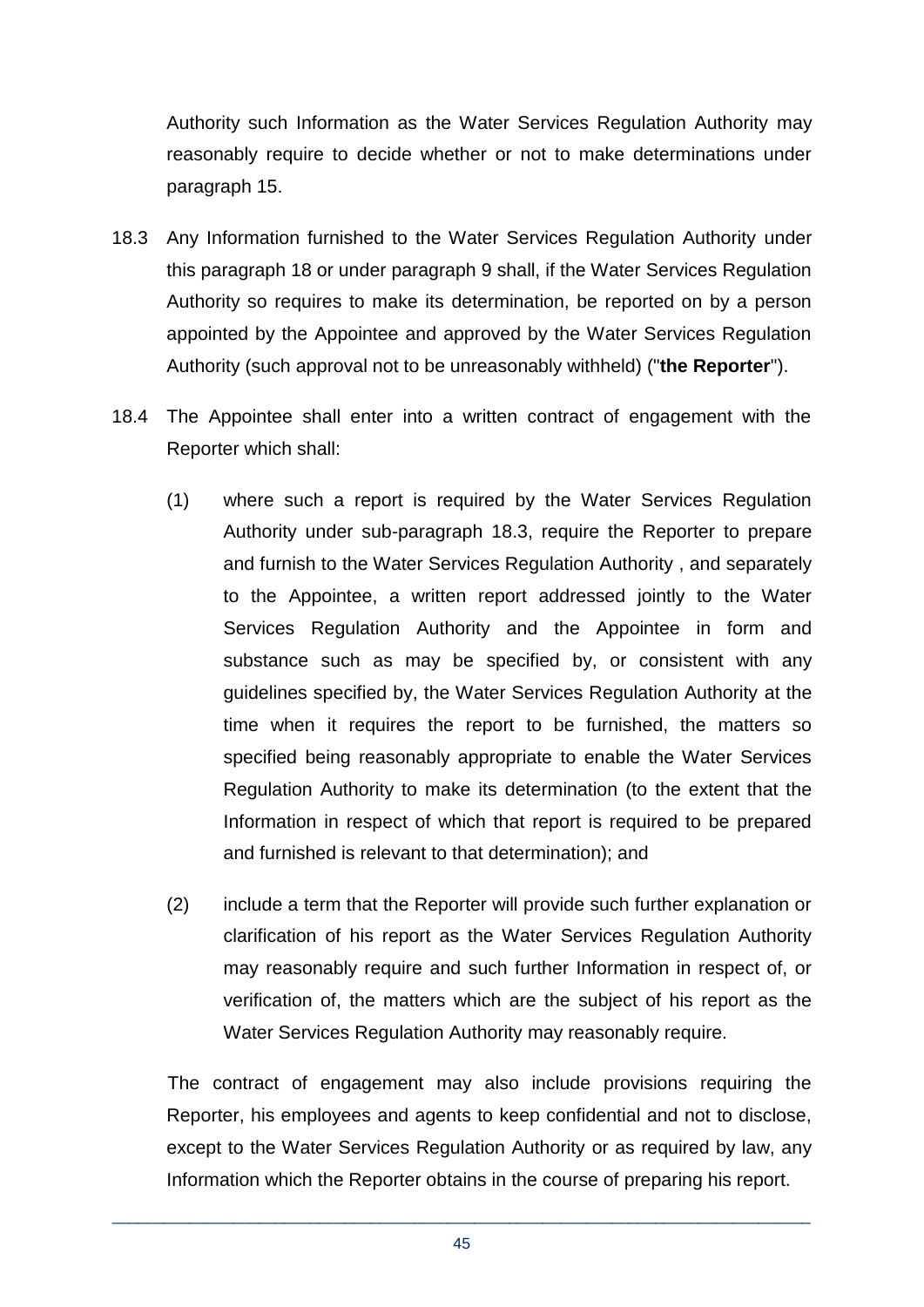- 18.5 The Appointee shall co-operate fully with the Reporter to enable him to prepare his report, including without limitation, so far as is necessary for that purpose:
	- (1) subject to reasonable prior notice to the Appointee, giving to the Reporter access at reasonable hours to any Relevant Plant and to any premises occupied by the Appointee in relation to the Appointed Business; and
	- (2) subject to reasonable prior notice to the Appointee, allowing the Reporter at reasonable hours:
		- (a) to inspect and make photocopies of, and take extracts from, any books and records of the Appointee maintained in relation to the Appointed Business;
		- (b) to carry out inspections, measurements and tests on or in relation to any such premises or Relevant Plant; and
		- (c) to take on to such premises or on to or in to any Relevant Plant such other persons and such equipment as may be necessary for the purposes of preparing and completing his report.
- 18.6 Nothing in sub-paragraph 18.5 shall require the Appointee:
	- (1) to do anything which is outside its reasonable control; or
	- (2) to do, or to allow the Reporter to do, anything which would materially disrupt the Appointee's business (unless it is essential that that thing be done to enable the Reporter to prepare his report).
- 18.7 In sub-paragraphs 18.4 and 18.5:
	- (1) references to the Reporter include references to his employees and agents; and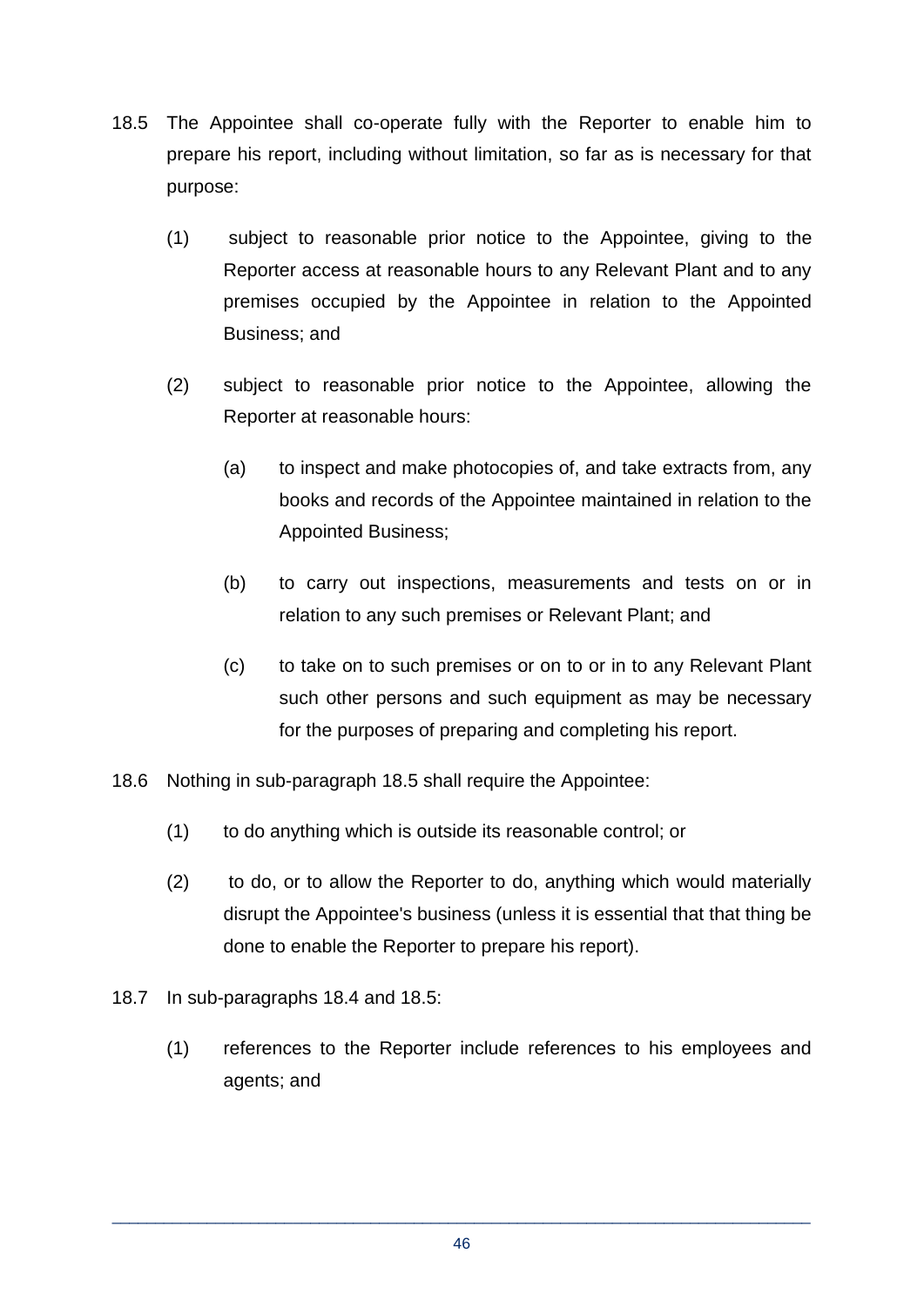(2) "**Relevant Plant**" means any plant used by the Appointee for the purpose of carrying out the Regulated Activities including, without limitation, water mains, sewers and other pipes and their accessories.

## Part VII. Developing the Price Controls

19

19.1 The Appointee will use all reasonable endeavours to work with the Water Services Regulation Authority, subject to the Appointee's legal duties and obligations, in a constructive and cooperative manner on the development of the Price Controls so that they might be appropriately targeted or operated more effectively in respect of specific activities undertaken as part of the Appointed Business.

## Part VIII. Price Controls in effect before 1 April 2020

20

- 20.1 The provisions of Condition B of this instrument in the form that had effect immediately prior to 15 April 2017 shall continue to have effect in respect of the Price Controls set for a period ending before 1 April 2020 and in respect of the making of any Interim Determinations to set any such Price Controls.
- 20.2 In the event that the Water Services Regulation Authority is, in respect of the Appointed Business, unable to determine Price Controls, for the period or periods starting on 1 April 2020, under sub-paragraph 9.3 and sub-paragraph 9.4 of this Condition B by 31 December 2019, the provisions of Condition B in the form that had effect immediately prior to 15 April 2017 shall continue to have effect in respect of the Price Controls until such time as a determination under sub-paragraph 9.3 and sub-paragraph 9.4 of the current Condition B is made and takes effect."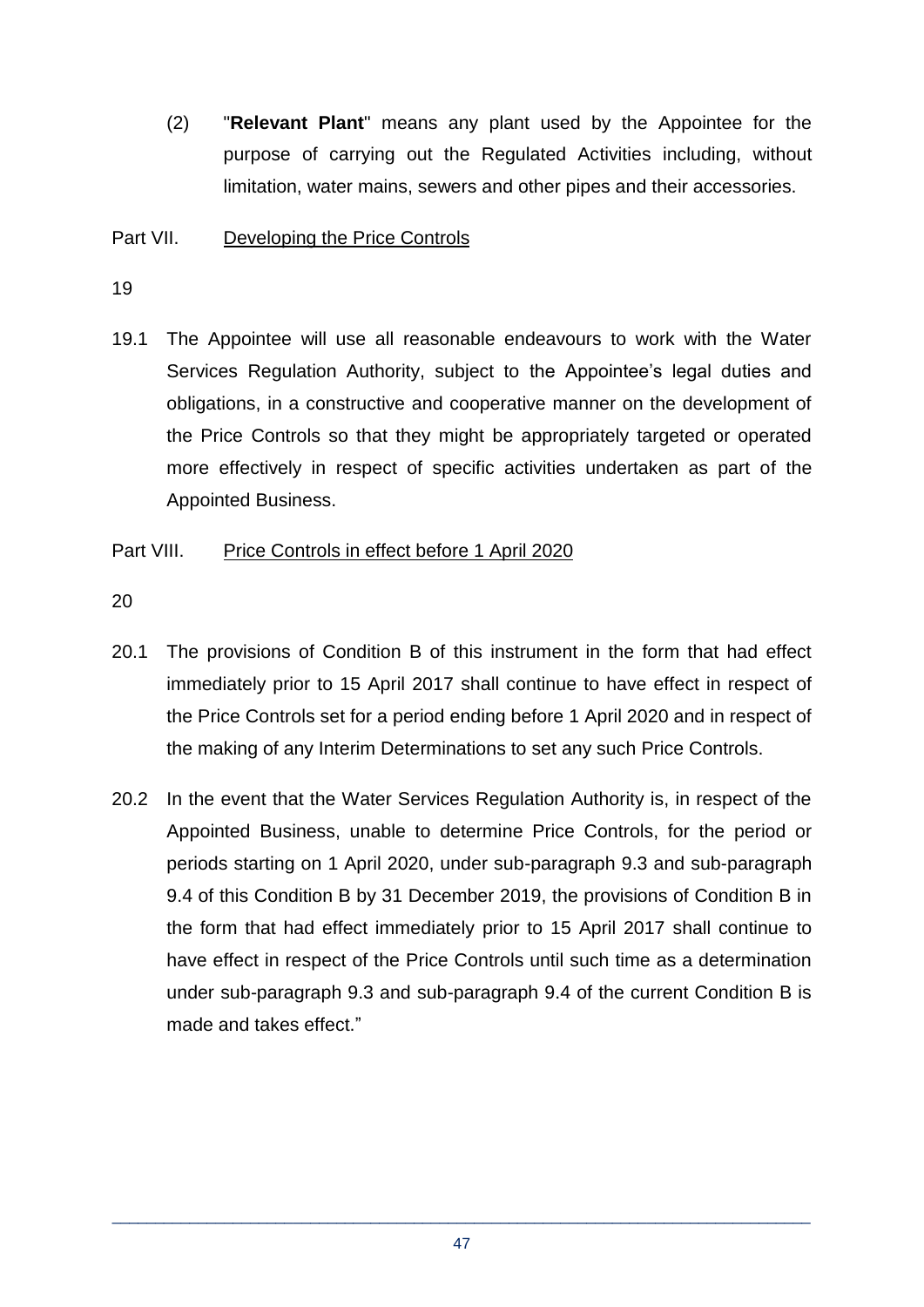2. Condition K is deleted and replaced with the following text:

## **"Condition K: "Ring Fencing", and Disposals of Land**

#### 1 Introduction

The purposes of this Condition are to ensure:

- (1) that the Appointee retains sufficient rights and assets for the purpose described in sub-paragraph 3.1; and
- (2) that the best price is received from disposals of land to which this Condition applies so as to secure benefits to customers through the application of the proceeds of such disposals to reduce charges as provided in, and subject to the provisions of, Condition B.

## 2 Interpretation and Construction

2.1 In this Condition and for the purposes of this Condition:

a "**Disposal Certificate**" means a certificate signed by all the directors of the Appointee for the time being or approved by a duly convened meeting of the board of directors of the Appointee for the time being and signed by a director or the secretary of the Appointee confirming that it has been so approved and having attached to it a certified copy of an extract of the minutes of the relevant meeting containing the resolution to approve the certificate;

"**formal tender**" means a tender, acceptance of which creates a binding obligation to purchase;

"**land**" includes any interest or right in or over any land;

"**the Materiality Amount**" for the purpose of any disposal of land is £1 million or such greater amount as may from time to time be determined by the Water Services Regulation Authority so as to allow for movements in the Relevant Index or as may from time to time otherwise be determined by the Water Services Regulation Authority and approved by the Secretary of State;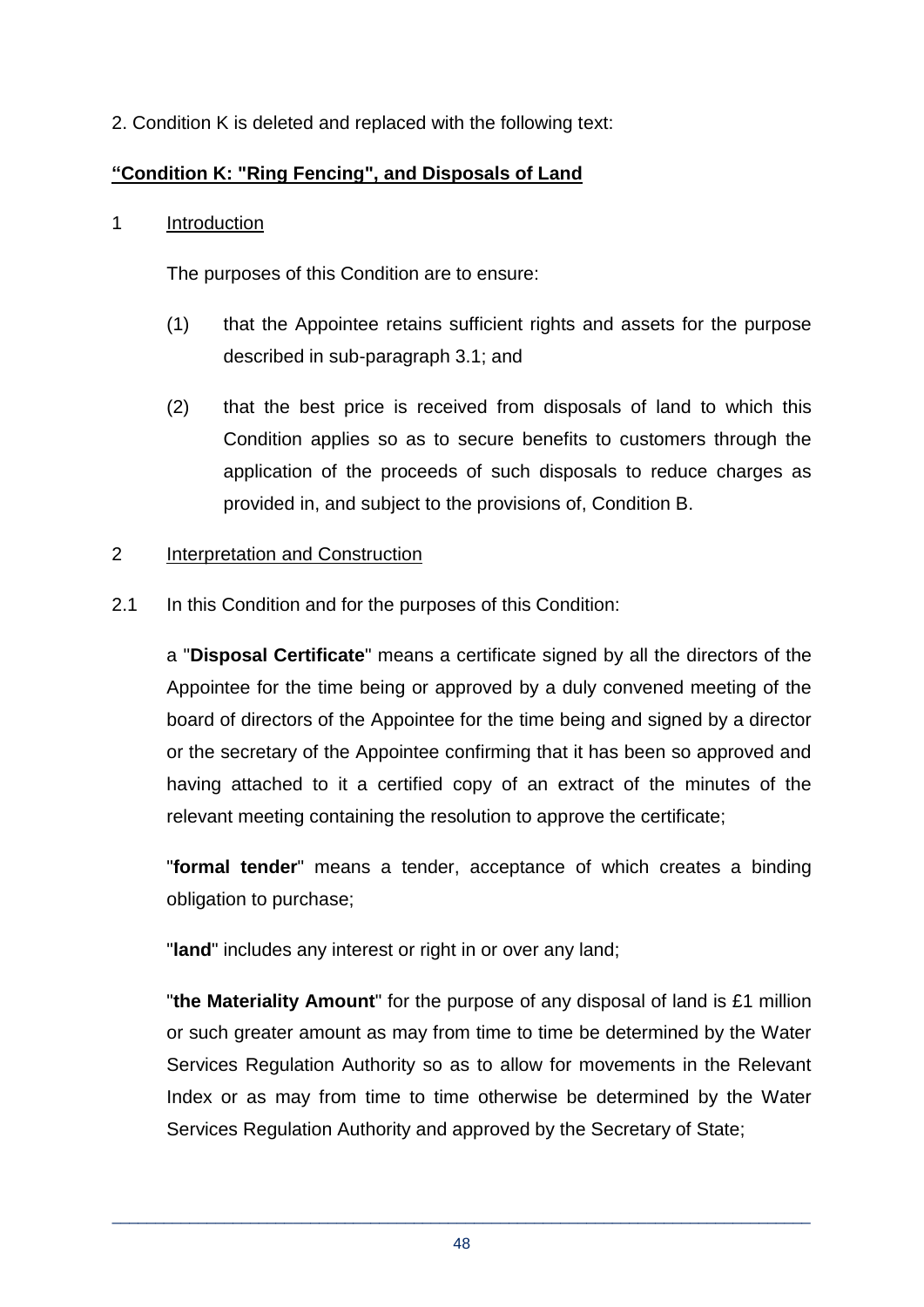"**nominee**" of any person includes any person acting at the direction of, or in concert with, that first-mentioned person or pursuant to any agreement or understanding with that first mentioned person;

a "**proposed disposal**" is any such disposal to which paragraphs 4, 5 or 6 applies;

"**protected land**" and "**disposal**" have the meanings respectively given to them in section 219 of the Water Industry Act 1991 and cognate expressions shall be construed accordingly;

"**Short term Disposal**" means a disposal which consists of the creation of any interest or right in or over protected land which the Appointee has an unconditional right to terminate without penalty at any time and from time to time by not more than thirty months' notice or which expires or otherwise ceases in accordance with its terms within thirty months of the date of its creation without any other interest or right arising on such expiry or cessation;

"**the Transfer Threshold**" for the purpose of any disposal of land to an Associated Company is

#### £500,000

or such greater amount as may from time to time be determined by the Water Services Regulation Authority so as to allow for movements in the Relevant Index or as may from time to time otherwise be determined by the Water Services Regulation Authority and approved by the Secretary of State;

"**value**" includes value of any kind including, without limitation, cash, the value of real or personal property or any interest in such property and the value of any right or benefit, actual or prospective, and the value of any release, in whole or in part, of any obligation or claim.

- 2.2 For the purpose of calculating "best price":
	- (1) for the purpose of any valuer's certificate required to be furnished under sub-paragraph  $4.6(1)(a)(i)$ , or  $5.1(1)(b)$ ;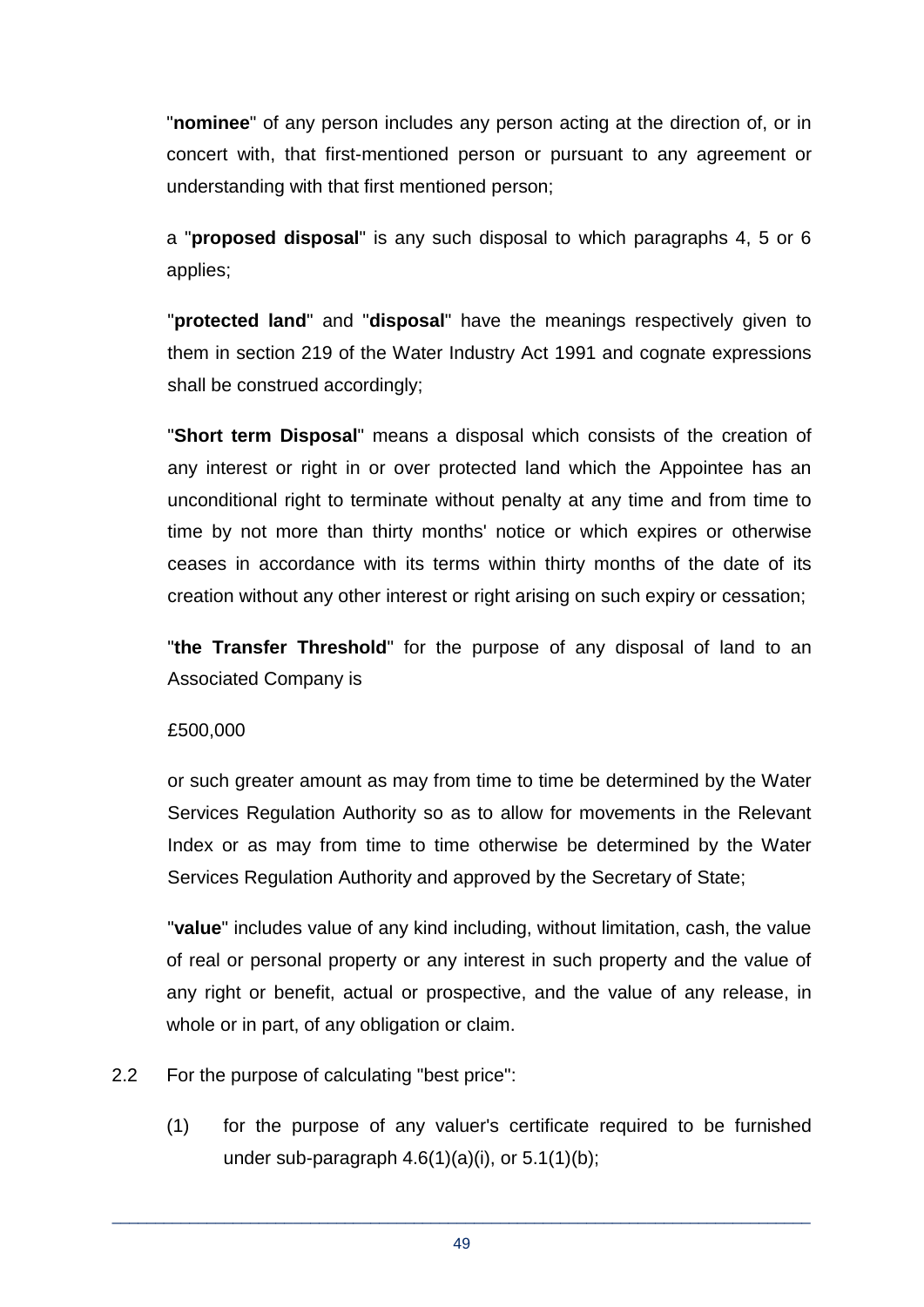- (a) no reduction shall be made on account of the method, terms and timing of the proposed disposal (if relevant) in respect of which the relevant certificate is required to be furnished, but "best price" shall be calculated on the basis of a disposal of the land in question, the method, terms and timing of which are most likely to secure that the best price is obtained; and
- (b) where the proposed disposal or, as the case may be, the change of use is related to, or connected or interdependent with, any other proposed disposal, then, subject to sub-paragraph (a), no account shall be taken of that fact; and
- (2) for any purpose under this Condition, "best price" shall include value of any kind as "value" is defined in sub-paragraph 2.1.

## 3 "Ring Fencing"

- 3.1 The Appointee shall at all times ensure, so far as reasonably practicable, that if a special administration order were made in respect of the Appointee the Appointee would have available to it sufficient rights and assets (other than financial resources) to enable the special administrator so to manage the affairs, business and property of the Appointee that the purposes of such order could be achieved, provided that this paragraph shall not require the Appointee to seek to re-negotiate the terms of any contract or obligation which, in accordance with a scheme under Schedule 2, is transferred to the Appointee.
- 3.2 The Appointee shall publish with its audited accounts for each financial year a statement as to whether the Appointee was in compliance with sub-paragraph 3.1 as at the end of that financial year.
- 3.3 Where any such rights and assets as are mentioned in sub-paragraph 3.1 are provided or made available by any Group Company, the Appointee's obligations under sub-paragraph 3.1 in respect of such rights and assets shall be such as they would be if the words "so far as reasonably practicable" and the proviso were omitted from that sub-paragraph.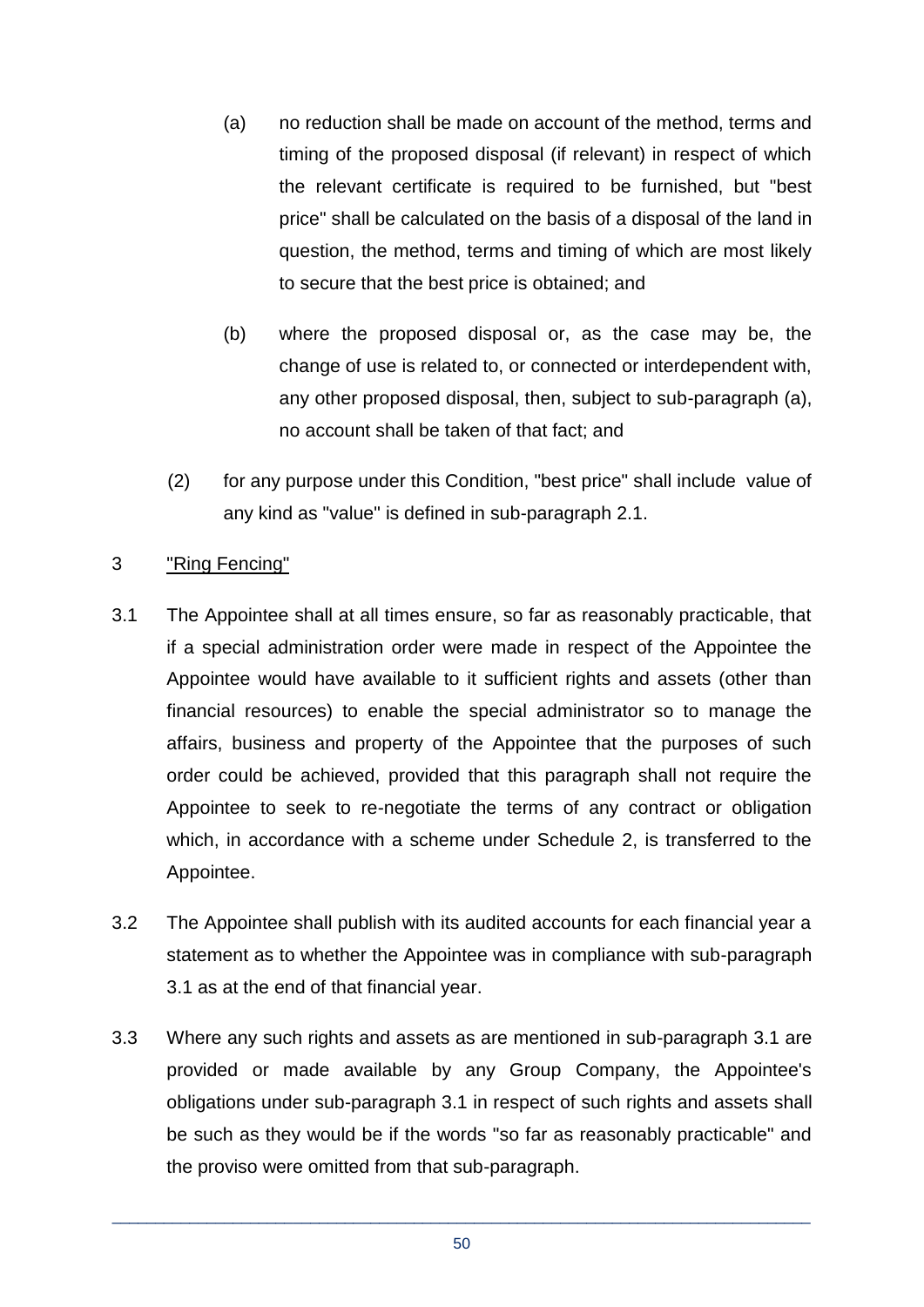3.4 The state, condition and capacity of assets used by the Appointee in the Appointed business are the subject of Conditions J and L and accordingly sub-paragraph 3.1 shall not apply thereto.

## 4 Disposals of protected land other than disposals by auction or formal tender or to Associated Companies

- 4.1 Subject to sub-paragraph 4.2, the Appointee shall not make any disposal of any protected land, unless the Appointee shall have complied with the provision of sub-paragraph 4.3.
- 4.2 Sub-paragraph 4.1 shall not apply:
	- (1) to any Short-term Disposal;
	- (2) to any disposal of any protected land the value of which, when aggregated with:
		- (a) the value of any other protected land which affects or might affect the value of such protected land or the value of which is or might be affected by such protected land; and
		- (b) to the extent not taken into account under (a), the value of any other protected land the subject of any other disposal which has taken place, is proposed or contemplated and which in the honestly held and reasonable opinion of the Appointee is or might be related to, or connected or interdependent with, the first mentioned disposal does not exceed the Materiality Amount;
	- (3) to any such disposal of protected land as is referred to in paragraphs 5 and 6;
	- (4) to any disposal of any protected land made in accordance with any such provision as is referred to in section 156(4)(a) of the Water Industry Act 1991 to the relevant person referred to in that section; or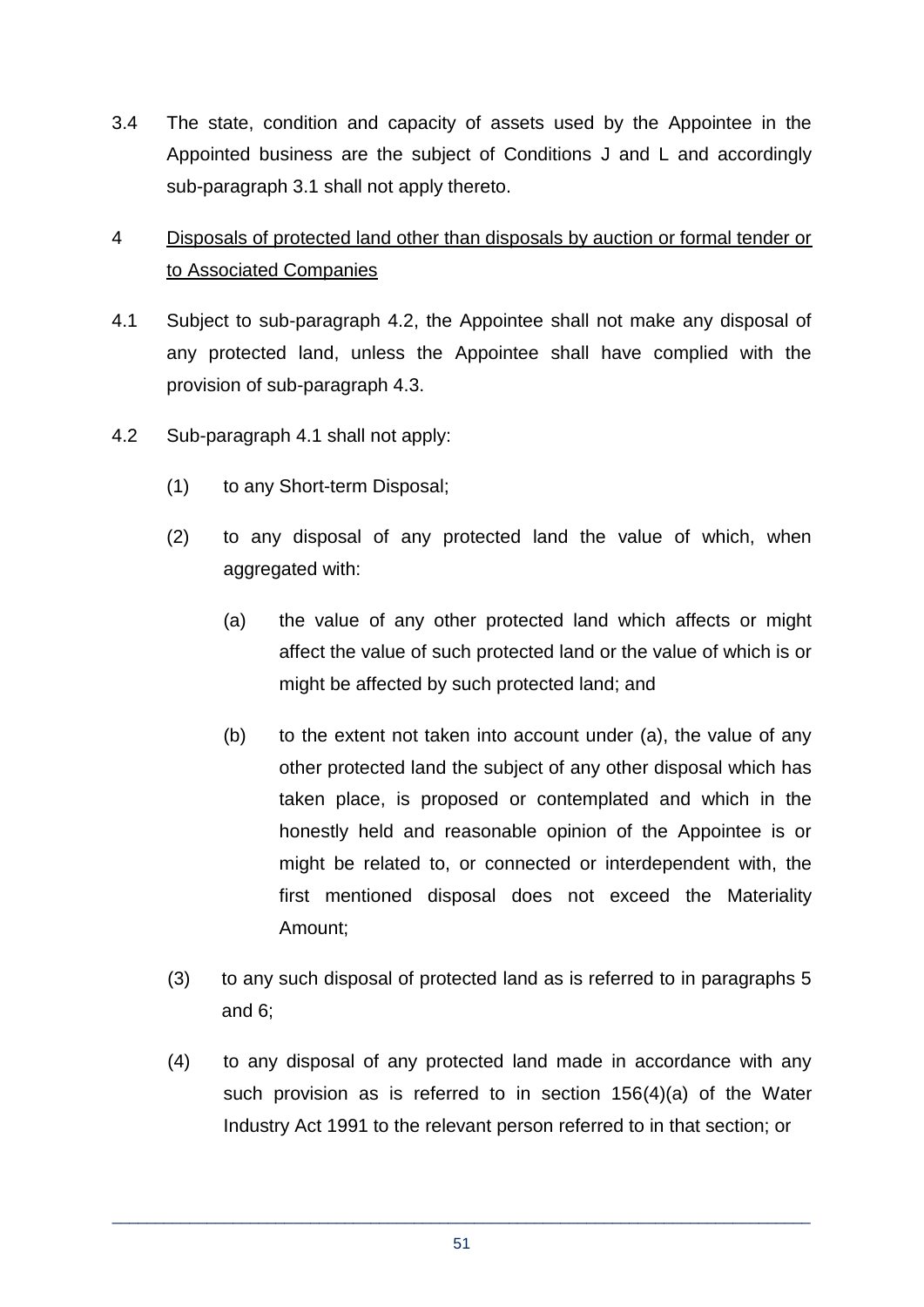- (5) to any disposal of any protected land made pursuant to any obligation entered into by the Water Authority prior to the transfer date.
- 4.3 Subject to sub-paragraph 4.6, the Appointee shall:
	- (1) not less than 10 working days prior to the Appointee entering into an obligation (whether unconditional or subject to conditions) which requires or might require it to make the proposed disposal, furnish to the Water Services Regulation Authority a Disposal Certificate which:
		- (a) identifies the protected land the subject of the proposed disposal both by written description and by a plan showing:
			- (i) such protected land; and
			- (ii) all other land contiguous or adjacent to such protected land in or over which the Appointee or, to the best of the knowledge, information and belief of the Appointee, having made due and careful enquiry, any Associated Company has any interest or right and which affects or might affect the value of such protected land or the value of which is or might be affected by such protected land;
		- (b) describes the interest or right in or over the protected land to be disposed of;
		- (c) sets out the terms of the proposed disposal;
		- (d) describes:
			- (i) the consideration to be received or expected to be received; and
			- (ii) separately, any other value which, in the reasonable opinion of the Appointee, is to be received or derived, or expected to be received or derived in each case from or in connection with the proposed disposal by the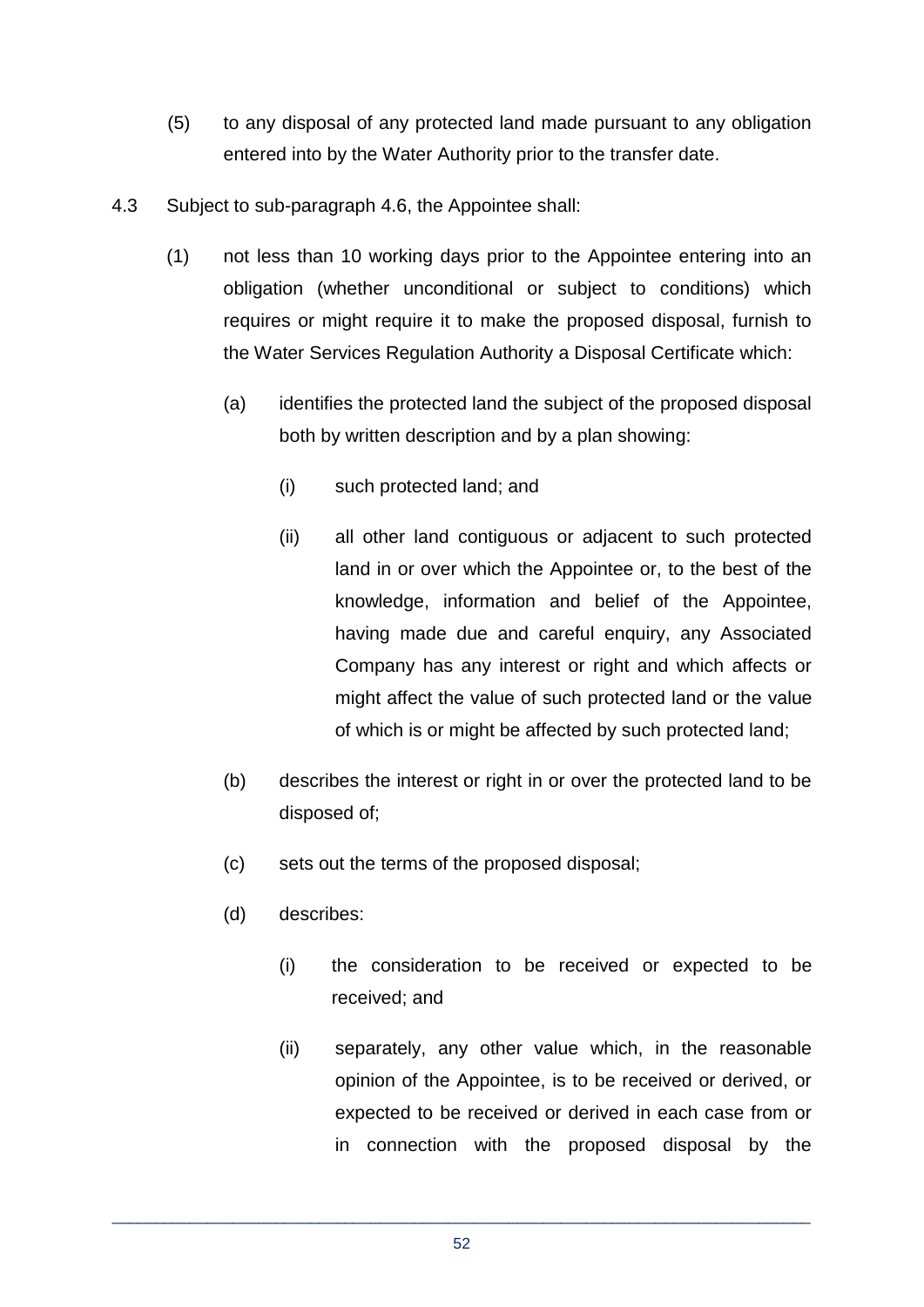Appointee and the timing of the receipt or derivation thereof;

- (e) sets out details as required by (a) to (d) inclusive above in respect of any other disposal of protected land which has taken place, is proposed or contemplated and which in the honestly held and reasonable opinion of the Appointee is or might be related to, or connected with or interdependent with, the proposed disposal or, if none, a statement to that effect;
- (f) confirms that the protected land the subject of the proposed disposal is, or at the time the Appointee is required to give vacant possession will be, no longer required for carrying out the Regulated Activities and will not be so required in the foreseeable future;
- (g) confirms:
	- (i) that the proposed disposal is an arms length transaction;
	- (ii) that the consideration and other value (if any) certified under (d) above to be received or derived, or expected to be received or derived, by the Appointee from or in connection therewith is the total value to be received or derived, or expected to be received or derived, from the proposed disposal, whether by the Appointee or any other person;
	- (iii) except where a certificate is furnished under subparagraph 4.5, that in the honestly held and reasonable opinion of the Appointee, taking account of proper professional advice obtained by the Appointee for that purpose, the consideration certified under (ii) is the best price that could reasonably be obtained for the protected land in question, having regard to all the circumstances at the time when the certificate is given (including, but

\_\_\_\_\_\_\_\_\_\_\_\_\_\_\_\_\_\_\_\_\_\_\_\_\_\_\_\_\_\_\_\_\_\_\_\_\_\_\_\_\_\_\_\_\_\_\_\_\_\_\_\_\_\_\_\_\_\_\_\_\_\_\_\_\_\_\_\_\_\_\_\_\_\_\_\_\_\_\_\_\_ 53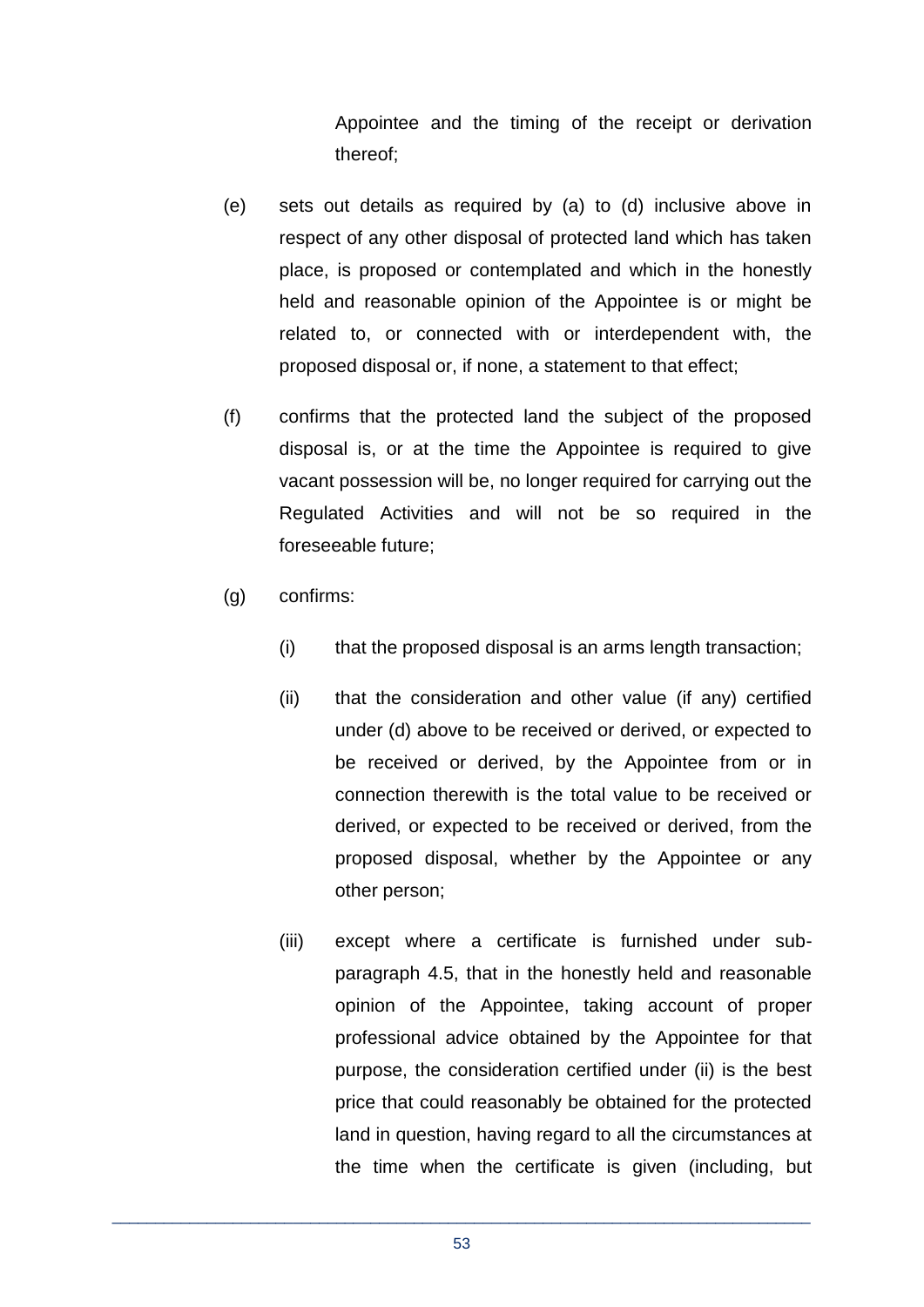without limitation, any reasonable prospect of planning permissions being obtained); and

- (iv) that neither the Appointee nor, to the best of the knowledge, information and belief of the Appointee, having made due and careful enquiry, any Associated Company or any company or business in which the Appointee, or, to the best of the knowledge, information and belief of the Appointee, having made due and careful enquiry, any Associated Company, has a material direct or indirect interest, shall, following the proposed disposal or any other transaction, a continuing interest whether direct or indirect in the protected land the subject of the proposed disposal or in any development involving or connected with that protected land; and
- (2) prior to entering into the relevant obligation, furnish to the Water Services Regulation Authority in writing such further Information regarding the proposed disposal which the Water Services Regulation Authority may reasonably request.
- 4.4 For the purpose of sub-paragraph 4.3(1)(g)(iv), "interest" includes an entitlement to a share of profits or participation in assets, rights or benefits but excludes any interest which consists solely of an entitlement to receive instalments of consideration which as to amount and timing are certain or variable only by reference to the grant of planning permissions.
- 4.5 The Appointee may, instead of giving the confirmation required by subparagraph 4.3(1)(g)(iii), furnish to the Water Services Regulation Authority a certificate by a valuer appointed by the Appointee ("**the Valuer**") addressed to the Water Services Regulation Authority which states that in the opinion of the Valuer the consideration certified under sub-paragraph  $4.3(1)(g)(iii)$  is the best price that could reasonably be obtained for the protected land in question, having regard to all the circumstances at the time when the certificate is given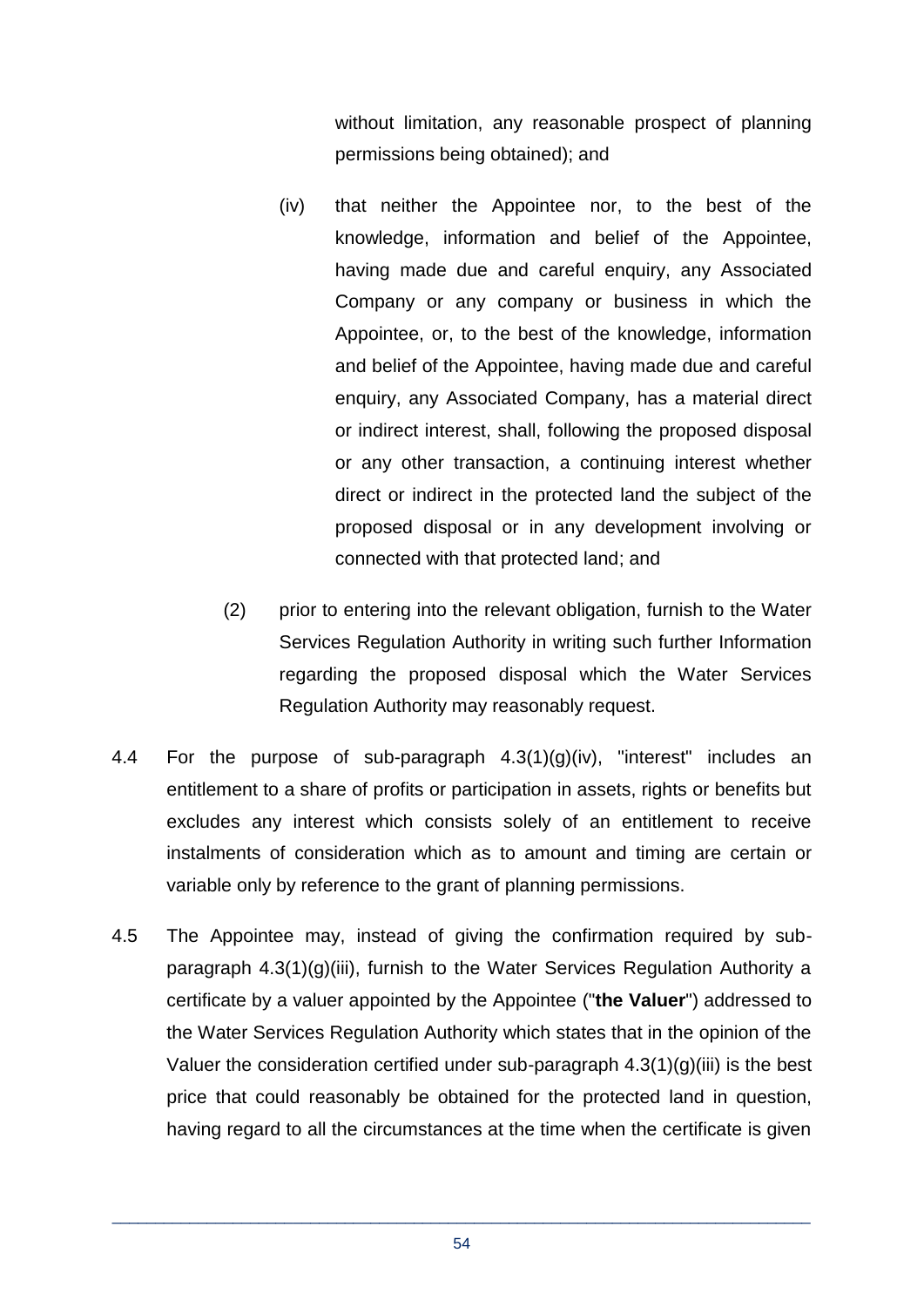(including, but without limitation, any reasonable prospect of planning permissions being obtained).

- 4.6 Where the Appointee proposes to make any such disposal as is mentioned in sub-paragraph 4.1 and the terms or circumstances of the proposed disposal are such that a Disposal Certificate giving the full confirmation required by (f) or (g) of sub-paragraph 4.3(1) (including, where relevant, such a certificate as is referred to in sub-paragraph 4.5) cannot properly be given, the Appointee shall not enter into any obligation (whether unconditional or subject to conditions) which requires or might require it to make that proposed disposal unless:
	- (1) in any case where the full confirmation required by (g) of subparagraph 4.3(1) (including, where relevant, such a certificate as is referred to in sub-paragraph 4.5) cannot properly be given:
		- (a) either:
			- (i) not less than 10 working days prior to the Appointee entering into the relevant obligation, the Appointee has furnished to the Water Services Regulation Authority a Disposal Certificate as required by sub-paragraph 4.3 including such of the matters specified in (g) as can properly be certified and a certificate by a valuer appointed by the Appointee and approved by the Water Services Regulation Authority for the purpose of this subparagraph ("**the Valuer**") addressed to the Water Services Regulation Authority which states:
				- (A) that in the opinion of the Valuer the consideration to be received by the Appointee from the proposed disposal is the best price likely to be obtained from the land in question, having regard to all the circumstances at the time when the certificate is given (including, but without limitation, any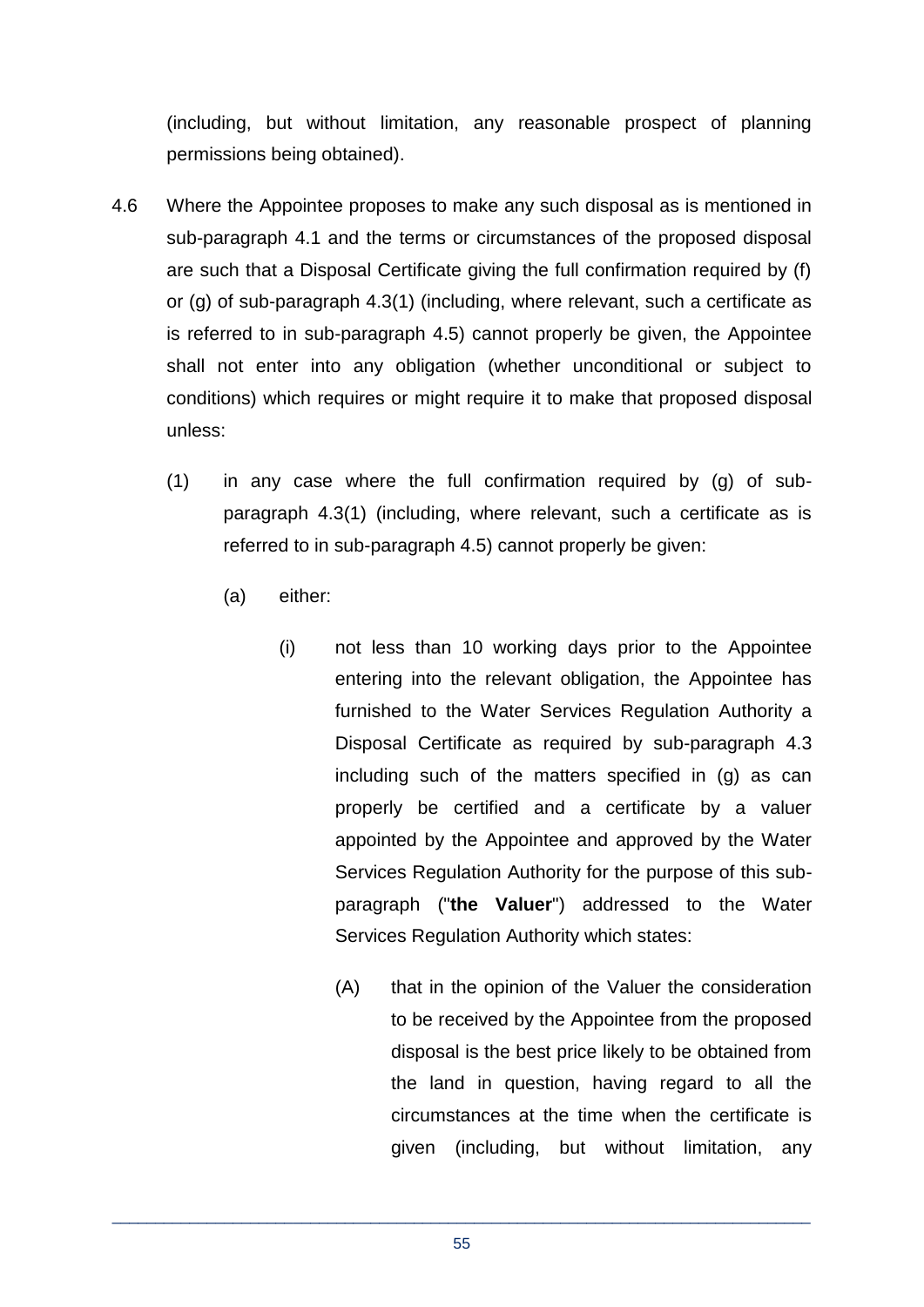reasonable prospect of planning permissions being obtained); and

- (B) the amount of the consideration to be received or expected to be received by the Appointee from the proposed disposal, expressed in cash according to when that consideration is to be, or is expected to be, received; or
- (ii) the Water Services Regulation Authority gives his its prior written consent to the proposed disposal, such consent not to be unreasonably withheld or delayed; and
- (b) prior to entering into the relevant obligation, the Appointee shall have furnished to the Water Services Regulation Authority in writing such further Information regarding the proposed disposal which the Water Services Regulation Authority may reasonably request; and
- (2) in any case where the full confirmation required by (f) of sub-paragraph 4.3(1) cannot properly be given, the prior written consent of the Services Regulation Authority to the proposed disposal has been obtained, such consent not to be unreasonably withheld or delayed.

#### 5 Disposals of protected land by auction or formal tender

- 5.1 Where the Appointee proposes to dispose by auction or formal tender of any protected land, the value of which (when aggregated with the value of any other such protected land as is described in sub-paragraphs 4.2(2) (a) and (b)), exceeds the Materiality Amount, it shall:
	- (1) not less than 10 working days prior to the date of the auction or the invitation to tender:
		- (a) furnish to the Water Services Regulation Authority a Disposal Certificate which: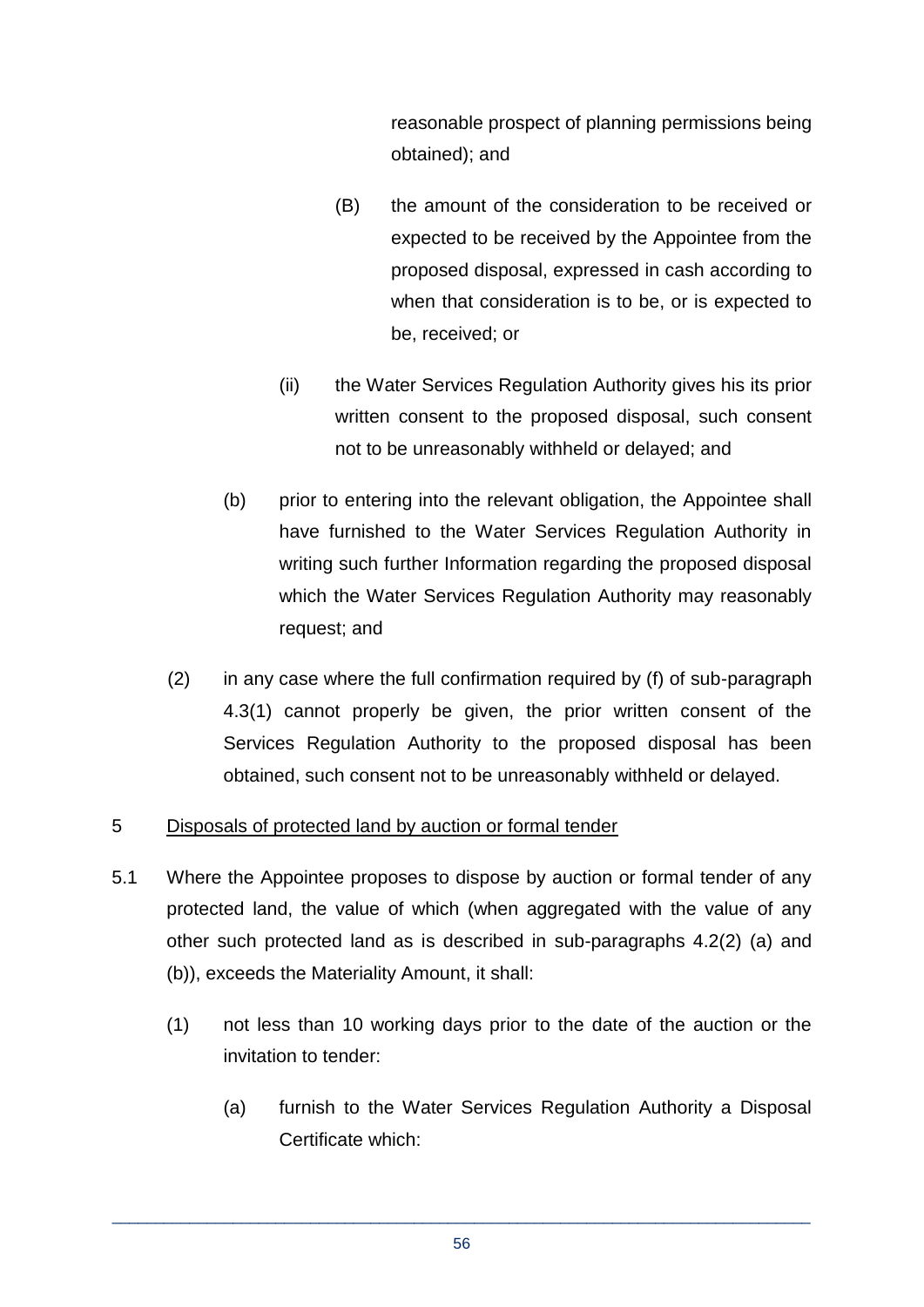- (i) contains the information and confirmations required to be contained in a Disposal Certificate furnished under subparagraph 4.3(1) under items (a), (b), (c), (e), (f) and (g)(iv) of that sub-paragraph (but so that for this purpose references in the said item (e) to items (a) to (d) inclusive shall be taken to be references to items (a) to (c) inclusive);
- (ii) sets out the reserve price (if any); and
- (iii) confirms that the auction will be conducted on the basis that bids will be accepted only on condition that they are not made by an Associated Company or any nominee of any Associated Company or, as the case may be, that, it will be a term of the invitation to tender that it is not capable of acceptance by an Associated Company or any nominee of any Associated Company;
- (b) furnish to the Water Services Regulation Authority a certificate by a valuer appointed by the Appointee ("**the Valuer**") addressed to the Water Services Regulation Authority which states that in the opinion of the Valuer the disposal of the protected land by auction or, as the case may be, formal tender and the timing of the proposed disposal are respectively the method and timing of disposal most likely to secure that the best price is obtained for the land in question;
- (2) prior to the date of the auction or the invitation to tender, furnish to the Water Services Regulation Authority in writing such further Information regarding the proposed disposal which the Water Services Regulation Authority may reasonably request.
- 5.2 In any case where the full confirmation required by sub-paragraph 5.1(1)(a)(i) or (iii) cannot properly be given, the Appointee shall not proceed with the proposed disposal without the prior written consent of the Water Services Regulation Authority.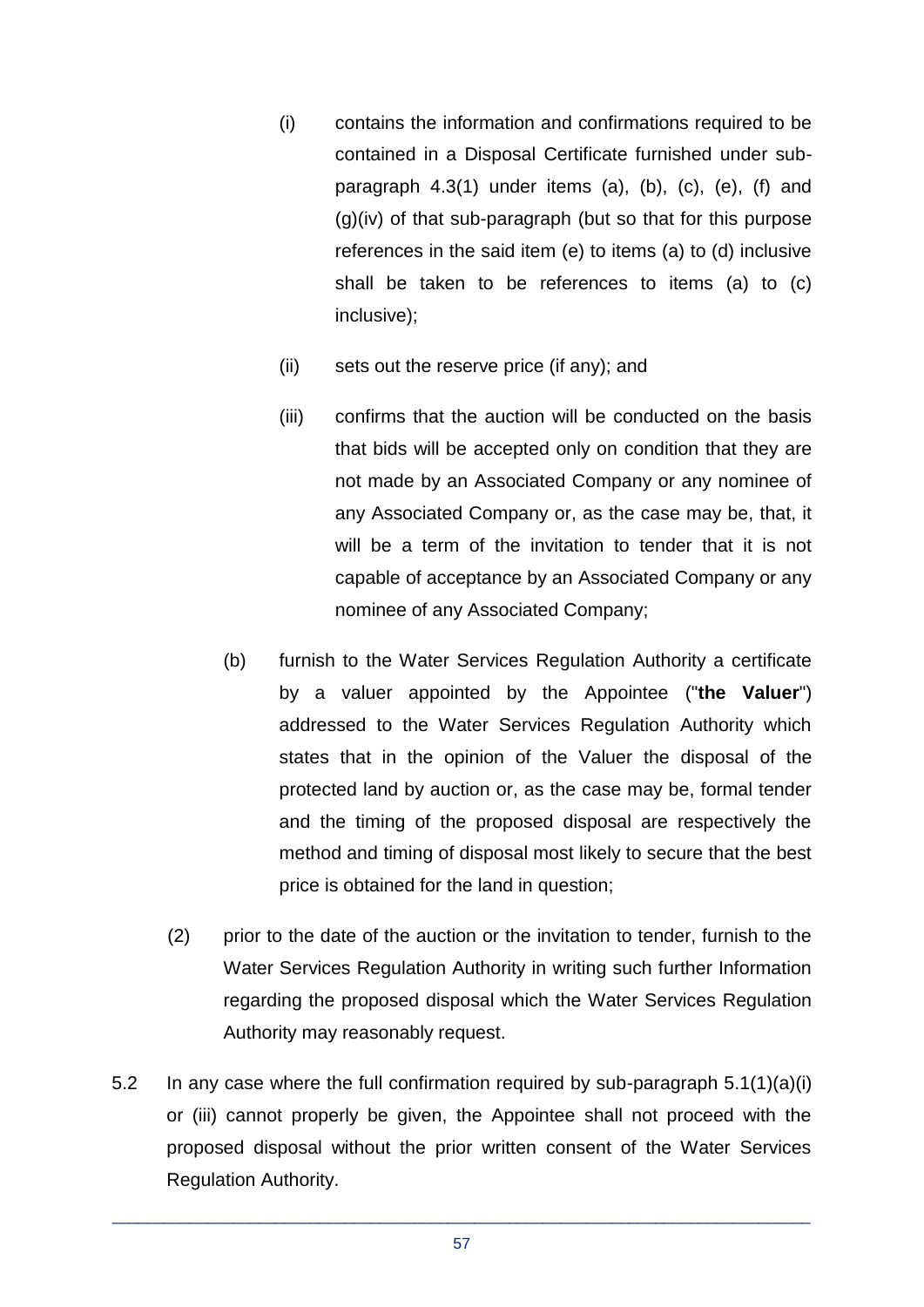## 6 Disposals of Protected Land to Associated Companies

- 6.1 Subject to sub-paragraph 6.2, the Appointee shall not make any disposal, other than a Short Term Disposal, of any protected land to any Associated Company, unless it has complied with the provisions of sub-paragraph 6.3.
- 6.2 Sub-paragraph 6.1 shall not apply:

to any disposal of any protected land the value of which, when aggregated with:

- (a) the value of any other protected land which affects or might affect the value of such protected land or the value of which is or might be affected by such protected land; and
- (b) to the extent not taken into account under (a), the value of any other protected land the subject of any other disposal which has taken place, is proposed or contemplated and which in the honestly held and reasonable opinion of the Appointee is or might be related to, or connected or interdependent with, the first mentioned disposal

does not exceed the Transfer Threshold.

- 6.3 Subject to sub-paragraph 6.4, the Appointee shall:
	- (1) not later than 10 working days (or such other period to be agreed in advance between the Appointee and the Water Services Regulation Authority) prior to the Appointee entering into any obligation (whether unconditional or subject to conditions) which requires or might require it to make that disposal (a "**relevant obligation**"), furnish to the Water Services Regulation Authority:
		- (i) a Disposal Certificate, which contains the information and confirmations required to be contained in a Disposal Certificate furnished under sub-paragraph 4.3(1), including such of the matters specified in (g) as can properly be certified; and

\_\_\_\_\_\_\_\_\_\_\_\_\_\_\_\_\_\_\_\_\_\_\_\_\_\_\_\_\_\_\_\_\_\_\_\_\_\_\_\_\_\_\_\_\_\_\_\_\_\_\_\_\_\_\_\_\_\_\_\_\_\_\_\_\_\_\_\_\_\_\_\_\_\_\_\_\_\_\_\_\_ 58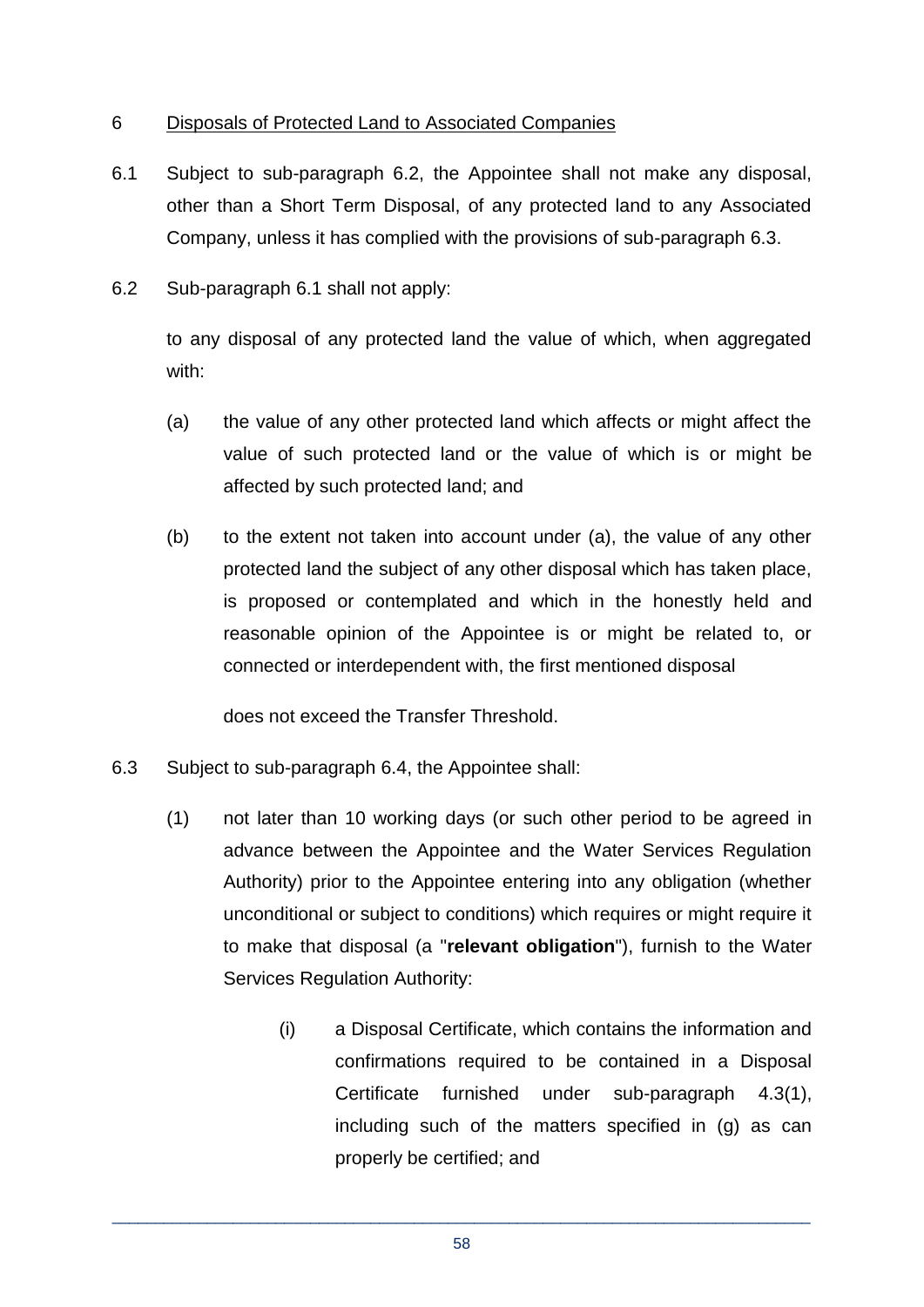- (ii) a certificate by a valuer appointed by the Appointee and approved by the Water Services Regulation Authority for the purpose of this sub-paragraph ("**the Valuer**") addressed to the Water Services Regulation Authority which states:
	- (A) that in the opinion of the Valuer the consideration to be received by the Appointee from the proposed disposal is the best price likely to be obtained from a disposal of the land in question to an unconnected third party, having regard to all the circumstances at the time when the certificate is given (including, but without limitation, any reasonable prospect of planning permissions being obtained); and
	- (B) the amount of the consideration to be received or expected to be received by the Appointee from the proposed disposal, expressed in cash according to when that consideration is to be, or is expected to be, received; and
- (2) shall furnish to the Water Services Regulation Authority in writing such further information regarding the proposed disposal which the Water Services Regulation Authority may reasonably request; and
- (3) ensure that the terms on which the proposed disposal is made are in accordance with any terms which may have been specified by the Water Services Regulation Authority, either in relation to disposals of protected land to Associated Companies generally or in relation to the particular proposed disposal, being such terms as the Water Services Regulation Authority considers appropriate to secure that the Appointee receives such share of any value to be derived or expected to be derived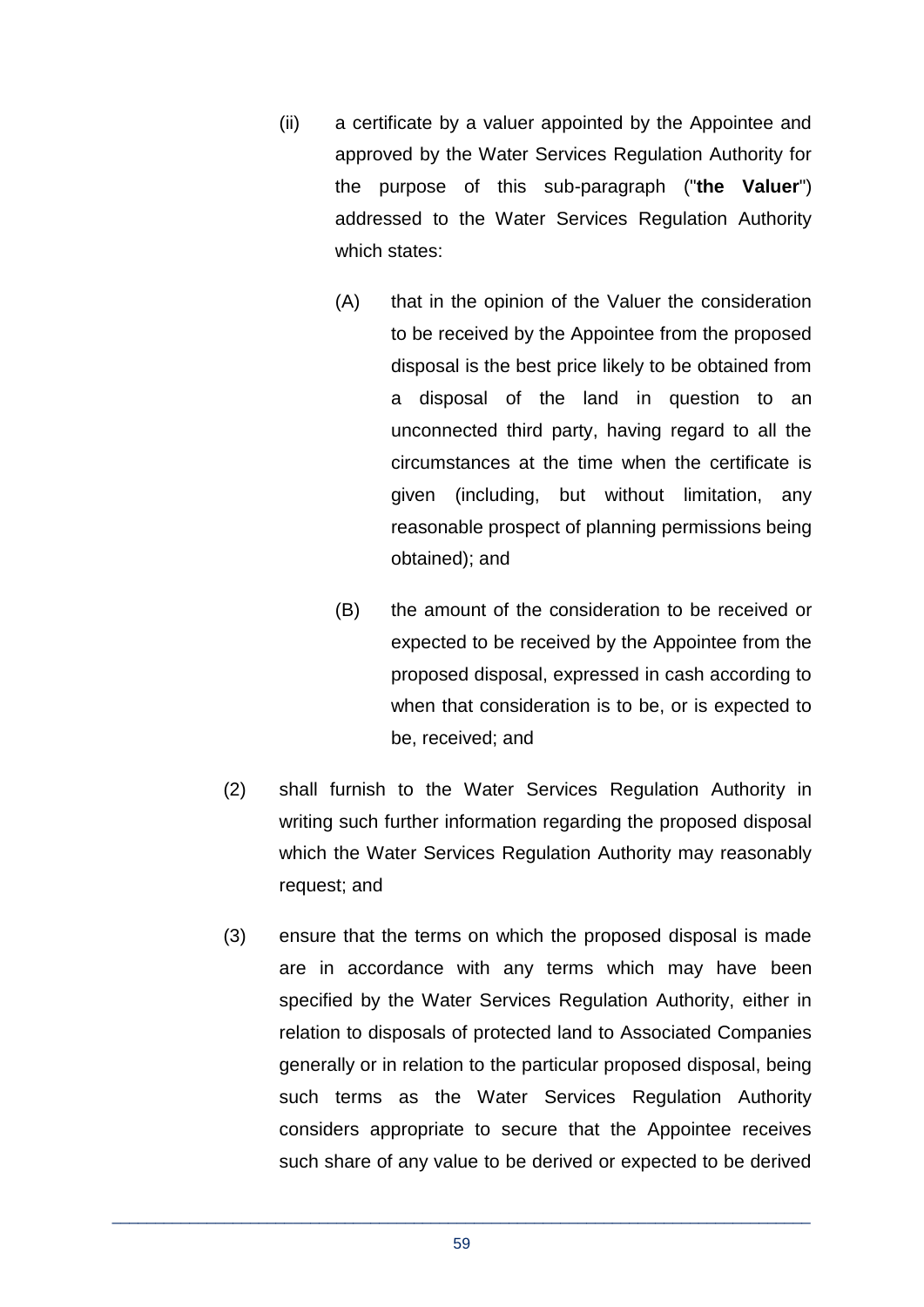by the Associated Company from the land in question as the Water Services Regulation Authority considers appropriate, having regard to the duty imposed on the Water Services Regulation Authority under section 2(3)(c) of the Water Industry Act 1991.

6.4 In any case where the full confirmation required by (f) of sub-paragraph 4.3(1) cannot properly be given, the Appointee shall not enter into a relevant obligation unless the prior written consent of the Water Services Regulation Authority to the proposed disposal has been obtained, such consent not to be unreasonably withheld or delayed.

#### 7 Disclosure of Information to Valuers

The Appointee shall disclose to the Valuer appointed for the purpose of any provision of this Condition all Information which, in the reasonable opinion of the Appointee, has or is likely to have a material bearing on the Valuer's certificate to be given under that provision and such other Information as the Valuer may reasonably require to enable him to give his certificate."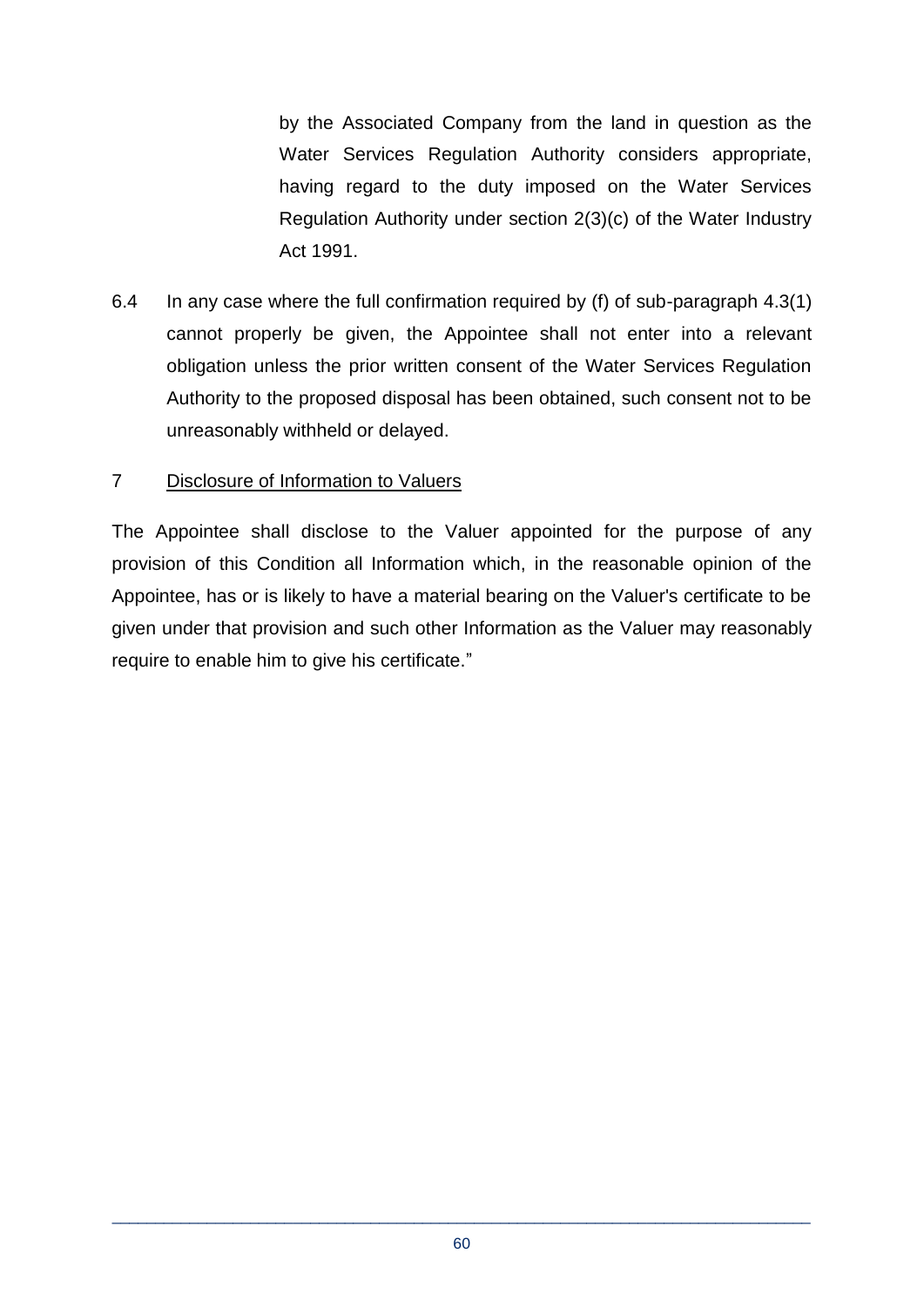3. After Condition M there is inserted:

## **"Condition M1: Information Remedies**

1. For the purposes of this Condition:

"**Bioresources**" means – activities connected with the transport, treatment and disposal of sludge produced by sewage disposal works.

"**Demand Management**" means activities connected with the promotion of the efficient use of water and the reduction of demand for water.

"**Direction**" includes any material revision thereof.

"**Leakage Services**" means activities connected with the discovery and repair of unplanned or unintended leaks of water from pipes.

- 2. Subject to paragraphs 3 to 6 below, the Water Services Regulation Authority may make a Direction to the Appointee –
	- (a) to provide specified Information about the Appointed Business
		- (i) to the Water Services Regulation Authority;
		- (ii) to such person or class of persons as the Water Services Regulation Authority may specify in the Direction; or
	- (b) to publish specified Information about the Appointed Business,

and the Appointee shall comply with the Direction and shall permit reasonable re-use of such Information by any recipient.

3. The purpose for which any Direction under paragraph 2 may be given shall be to support the development and operation of a market in one or more of the provision, management and development of water resources, Demand Management, Leakage Services, or, as the case may be, Bioresources, through the promotion of effective competition or monitoring the progress or development of such markets.